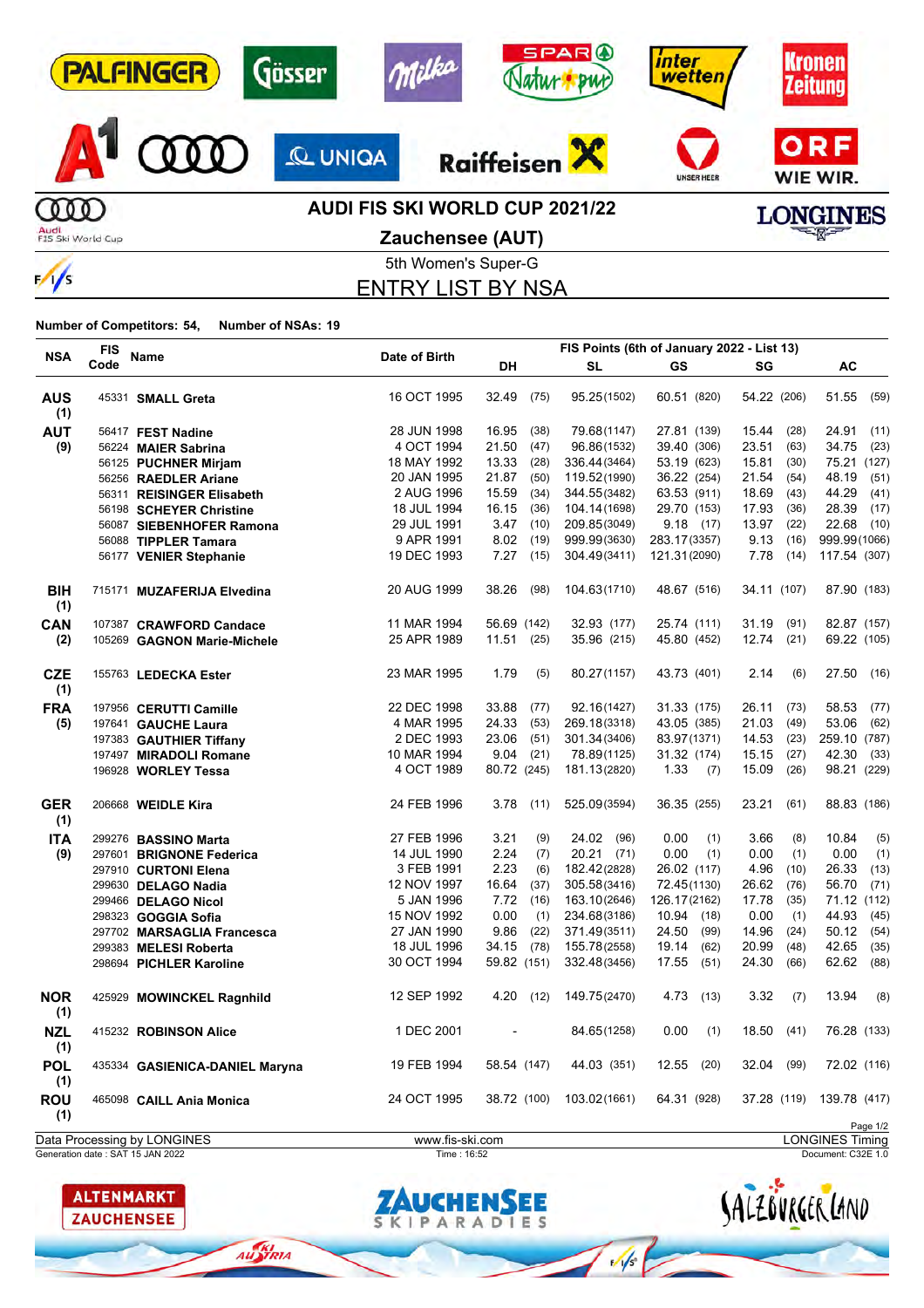

#### Audi<br>FIS Ski World Cup

# **AUDI FIS SKI WORLD CUP 2021/22**

**Zauchensee (AUT)**



5th Women's Super-G ENTRY LIST BY NSA

|                   | <b>FIS</b> |                           |               |              |      | FIS Points (6th of January 2022 - List 13) |               |             |      |              |       |
|-------------------|------------|---------------------------|---------------|--------------|------|--------------------------------------------|---------------|-------------|------|--------------|-------|
| <b>NSA</b>        | Code       | <b>Name</b>               | Date of Birth | <b>DH</b>    |      | <b>SL</b>                                  | GS            | SG          |      | <b>AC</b>    |       |
| <b>RUS</b><br>(1) |            | 485941 PLESHKOVA Julia    | 17 MAY 1997   | 26.30        | (59) | 157.80(2586)                               | 20.30<br>(72) | 20.08       | (45) | 100.59 (240) |       |
| <b>SLO</b>        |            | 565320 FERK SAIONI Marusa | 27 SEP 1988   | 29.56        | (66) | 20.05<br>(69)                              | 27.30 (131)   | 18.24       | (39) | 33.88        | (21)  |
| (2)               |            | 565360 STUHEC IIka        | 26 OCT 1990   | 8.36         | (20) | 59.67 (678)                                | 45.06 (424)   | 25.93       | (72) | 42.90        | (36)  |
| <b>SRB</b><br>(1) |            | 315187 IGNJATOVIC Nevena  | 28 DEC 1990   | 53.23 (134)  |      | 24.60 (101)                                | 24.53 (100)   | 34.88 (110) |      | 45.40        | (46)  |
| <b>SUI</b>        |            | 516248 FLURY Jasmine      | 16 SEP 1993   | 13.55        | (29) | 999.99(3630)                               | 75.47(1189)   | 4.49        | (9)  | 206.36 (663) |       |
| (9)               |            | 516138 GUT-BEHRAMI Lara   | 27 APR 1991   | 0.00         | (1)  | 179.82(2813)                               | 1.04<br>(6)   | 0.00        | (1)  | 94.70 (209)  |       |
|                   |            | 516185 HAEHLEN Joana      | 23 JAN 1992   | 11.29        | (24) | 627.09(3610)                               | 149.43(2509)  | 9.18        | (17) | 178.44 (571) |       |
|                   |            | 516280 HOLDENER Wendy     | 12 MAY 1993   | 30.82        | (69) | $2.27$ (5)                                 | 3.04<br>(9)   | 10.32       | (19) | 15.39        | (9)   |
|                   |            | 516517 JENAL Stephanie    | 9 MAR 1998    | 31.67        | (73) | 103.76(1680)                               | 38.83 (293)   | 21.11       | (50) | 62.62        | (88)  |
|                   |            | 516521 KOLLY Noemie       | 20 JUL 1998   | 26.38        | (60) | 200.71(2984)                               | 37.69 (268)   | 32.87 (104) |      | 51.07        | (56)  |
|                   |            | 516219 NUFER Priska       | 11 FEB 1992   | 14.35        | (31) | 367.74(3508)                               | 29.06 (149)   | 17.94       | (37) | 63.32        | (90)  |
|                   |            | 516319 SUTER Corinne      | 28 SEP 1994   | 0.00         | (1)  | 999.99(3630)                               | 28.27 (144)   | 0.21        | (4)  | 120.75       | (323) |
|                   |            | 516394 SUTER Jasmina      | 16 APR 1995   | 17.95        | (40) | 117.75(1959)                               | 27.46 (134)   | 15.00       | (25) | 52.72        | (61)  |
| <b>SVK</b><br>(1) |            | 705423 VLHOVA Petra       | 13 JUN 1995   | 14.30        | (30) | 0.00<br>(1)                                | 0.00<br>(1)   | 5.39        | (11) | 0.60         | (2)   |
| <b>SWE</b>        |            | 197616 ALPHAND Estelle    | 23 APR 1995   | 107.06 (385) |      | 32.62 (171)                                | 14.84<br>(27) | 23.96       | (64) | 44.26        | (39)  |
| (2)               |            | 506701 HOERNBLAD Lisa     | 6 MAR 1996    | 18.07 (41)   |      | 54.98 (575)                                | 30.62 (168)   | 20.79       | (46) | 34.75        | (23)  |
| <b>USA</b>        |            | 6536213 CASHMAN Keely     | 4 APR 1999    | 19.95        | (44) | 21.34 (75)                                 | 19.98<br>(69) | 18.20       | (38) | 68.09 (101)  |       |
| (5)               |            | 6535942 LEBEL Maureen     | 13 JUN 1998   | 62.46 (160)  |      | 149.22(2462)                               | 68.92(1047)   | 24.64       | (67) | 129.98 (371) |       |
|                   |            | 6535765 MANGAN Tricia     | 7 MAR 1997    | 74.85 (215)  |      | 32.24 (167)                                | 22.94 (89)    | 22.97       | (60) | 87.23 (178)  |       |
|                   |            | 539536 WILES Jacqueline   | 13 JUL 1992   | 23.17 (52)   |      | 166.55(2676)                               | 238.29(3228)  | 40.37 (134) |      | 139.62 (415) |       |
|                   |            | 6536396 WILKINSON Alix    | 2 AUG 2000    | 39.00 (102)  |      | 48.71 (440)                                | 33.22 (206)   | 34.94 (111) |      | 181.65 (584) |       |

| Legend:<br>SG | No points<br>Super-G                   | AC<br><b>SL</b> | Alpine Combined<br>Slalom | DH                        | Downhill | GS         | Giant Slalom           |
|---------------|----------------------------------------|-----------------|---------------------------|---------------------------|----------|------------|------------------------|
|               |                                        |                 |                           |                           |          |            | Page 2/2               |
|               | Data Processing by LONGINES            |                 |                           | www.fis-ski.com           |          |            | <b>LONGINES Timing</b> |
|               | Generation date: SAT 15 JAN 2022       |                 |                           | Time: 16:52               |          |            | Document: C32E 1.0     |
|               | <b>ALTENMARKT</b><br><b>ZAUCHENSEE</b> |                 |                           | ZAUCHENSEE<br>SKIPARADIES |          |            | ALZOVRGER LAND         |
|               |                                        | AUSTRIA         |                           |                           |          | $\sqrt{s}$ |                        |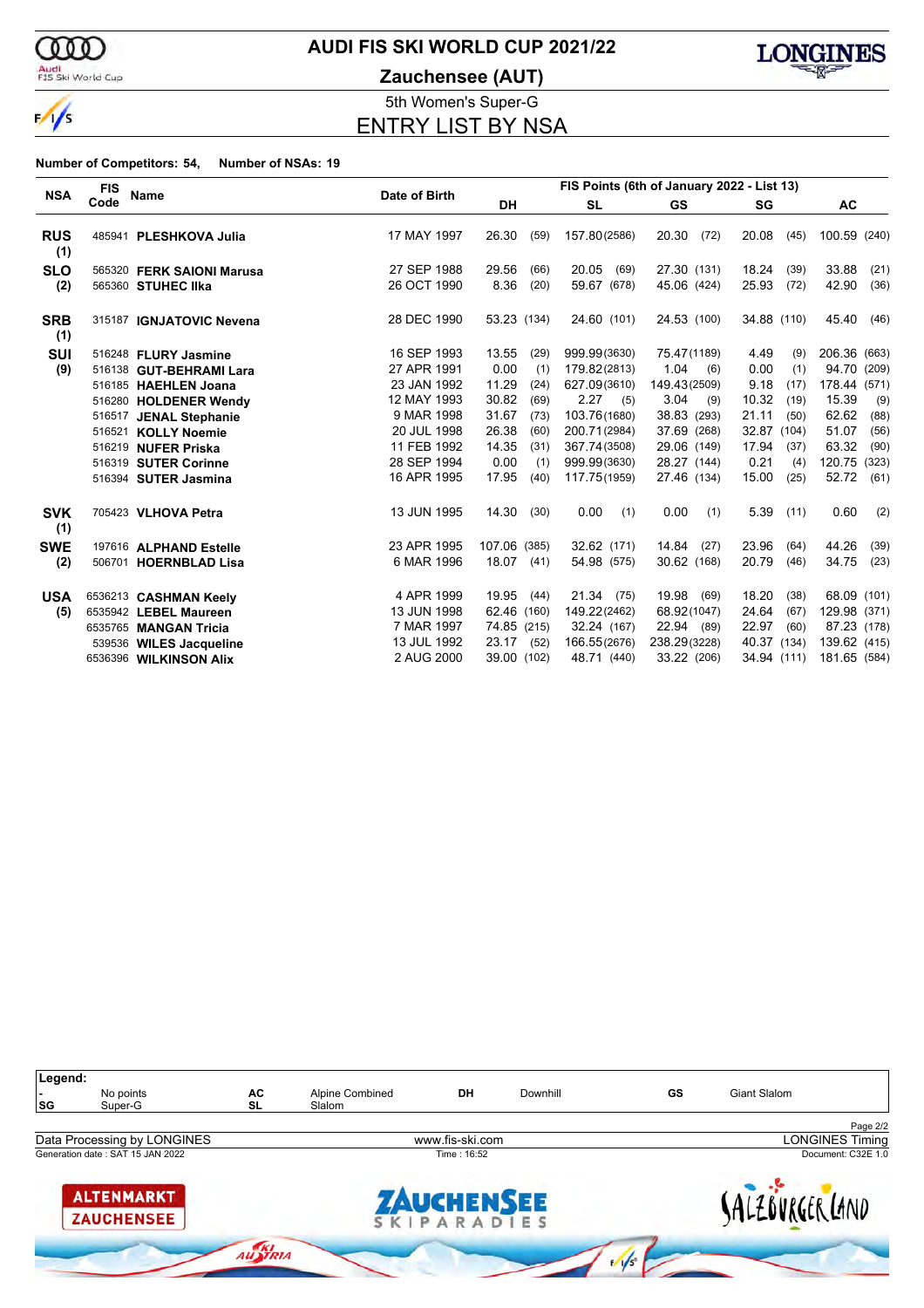| <b>PALFINGER</b>          | Gösser         | <b>SPAR</b> <sup>O</sup><br>Milka<br><b>BWC</b> | inter<br>wetten   | <b>(ronen</b><br><b>Zeitung</b> |
|---------------------------|----------------|-------------------------------------------------|-------------------|---------------------------------|
|                           | <b>Q UNIQA</b> | <b>Raiffeisen</b>                               | <b>UNSER HEER</b> | ORF<br>WIE WIR.                 |
|                           |                | <b>AUDI FIS SKI WORLD CUP 2021/22</b>           |                   | <b>LONGINES</b>                 |
| Audi<br>FIS Ski World Cup |                | <b>Zauchensee (AUT)</b><br>5th Women's Super-G  |                   | <b>SUN 16 JAN 2022</b>          |

|--|--|--|--|--|

DRAW LIST

Start Time 11:30

|                         | Number of Competitors: 54, |             | <b>Number of NSAs: 19</b>   |                    | Rank 120 in the FIS List: ETZENSPERGER Lindy |      |        |       | 37.35 FIS Points |       |
|-------------------------|----------------------------|-------------|-----------------------------|--------------------|----------------------------------------------|------|--------|-------|------------------|-------|
| No.                     |                            | FIS<br>Code | Name                        | <b>NSA</b><br>Code | <b>WCSL-SG</b>                               |      | WCSL-O |       | <b>FIS SG</b>    |       |
| 1                       |                            | 516138      | <b>GUT-BEHRAMI Lara</b>     | SUI                | 555                                          | (1)  | 1278   | (3)   | 0.00             | (1)   |
| $\overline{\mathbf{2}}$ |                            | 297601      | <b>BRIGNONE Federica</b>    | <b>ITA</b>         | 436                                          | (2)  | 912    | (6)   | 0.00             | (1)   |
| 3                       |                            | 298323      | <b>GOGGIA Sofia</b>         | <b>ITA</b>         | 372                                          | (3)  | 1082   | (4)   | 0.00             | (1)   |
| 4                       |                            | 516319      | <b>SUTER Corinne</b>        | SUI                | 303                                          | (4)  | 819    | (7)   | 0.21             | (4)   |
| 5                       |                            | 297910      | <b>CURTONI Elena</b>        | <b>ITA</b>         | 298                                          | (5)  | 628    | (12)  | 4.96             | (10)  |
| 6                       |                            | 56088       | <b>TIPPLER Tamara</b>       | <b>AUT</b>         | 284                                          | (6)  | 482    | (17)  | 9.13             | (16)  |
| $\overline{\mathbf{r}}$ |                            | 299276      | <b>BASSINO Marta</b>        | <b>ITA</b>         | 230                                          | (8)  | 802    | (8)   | 3.66             | (8)   |
| 8                       |                            | 425929      | <b>MOWINCKEL Ragnhild</b>   | <b>NOR</b>         | 226                                          | (9)  | 552    | (16)  | 3.32             | (7)   |
| 9                       |                            | 155763      | <b>LEDECKA Ester</b>        | <b>CZE</b>         | 192                                          | (10) | 446    | (18)  | 2.14             | (6)   |
| 10                      |                            | 105269      | <b>GAGNON Marie-Michele</b> | CAN                | 160                                          | (11) | 338    | (23)  | 12.74            | (21)  |
| 11                      |                            | 297702      | <b>MARSAGLIA Francesca</b>  | <b>ITA</b>         | 143                                          | (13) | 202    | (40)  | 14.96            | (24)  |
| 12                      |                            | 56125       | <b>PUCHNER Mirjam</b>       | <b>AUT</b>         | 121                                          | (16) | 369    | (21)  | 15.81            | (30)  |
| 13                      |                            | 56256       | <b>RAEDLER Ariane</b>       | <b>AUT</b>         | 116                                          | (17) | 194    | (45)  | 21.54            | (54)  |
| 14                      |                            | 705423      | <b>VLHOVA Petra</b>         | <b>SVK</b>         | 112                                          | (19) | 1608   | (1)   | 5.39             | (11)  |
| 15                      |                            | 56087       | <b>SIEBENHOFER Ramona</b>   | <b>AUT</b>         | 104                                          | (20) | 715    | (10)  | 13.97            | (22)  |
| 16                      | $+500$                     | 516280      | <b>HOLDENER Wendy</b>       | SUI                | 73                                           | (29) | 628    | (12)  | 10.32            | (19)  |
| 17                      | $+500$                     | 196928      | <b>WORLEY Tessa</b>         | <b>FRA</b>         | 70                                           | (31) | 590    | (14)  | 15.09            | (26)  |
| 18                      |                            | 516185      | <b>HAEHLEN Joana</b>        | SUI                | 103                                          | (21) | 175    | (48)  | 9.18             | (17)  |
| 19                      |                            | 197497      | <b>MIRADOLI Romane</b>      | <b>FRA</b>         | 101                                          | (22) | 187    | (46)  | 15.15            | (27)  |
| 20                      |                            | 516219      | <b>NUFER Priska</b>         | SUI                | 101                                          | (22) | 224    | (37)  | 17.94            | (37)  |
| 21                      |                            | 516248      | <b>FLURY Jasmine</b>        | SUI                | 96                                           | (24) | 254    | (28)  | 4.49             | (9)   |
| 22                      |                            | 56198       | <b>SCHEYER Christine</b>    | <b>AUT</b>         | 96                                           | (24) | 226    | (36)  | 17.93            | (36)  |
| 23                      |                            | 415232      | <b>ROBINSON Alice</b>       | <b>NZL</b>         | 90                                           | (26) | 278    | (26)  | 18.50            | (41)  |
| 24                      |                            | 197383      | <b>GAUTHIER Tiffany</b>     | <b>FRA</b>         | 84                                           | (27) | 98     | (68)  | 14.53            | (23)  |
| 25                      |                            | 197641      | <b>GAUCHE Laura</b>         | <b>FRA</b>         | 66                                           | (32) | 146    | (57)  | 21.03            | (49)  |
| 26                      |                            | 206668      | <b>WEIDLE Kira</b>          | <b>GER</b>         | 66                                           | (32) | 415    | (20)  | 23.21            | (61)  |
| 27                      |                            | 299466      | <b>DELAGO Nicol</b>         | <b>ITA</b>         | 48                                           | (35) | 143    | (59)  | 17.78            | (35)  |
| 28                      |                            | 56177       | <b>VENIER Stephanie</b>     | <b>AUT</b>         | 41                                           | (36) | 125    | (62)  | 7.78             | (14)  |
| 29                      |                            | 565320      | <b>FERK SAIONI Marusa</b>   | <b>SLO</b>         | 39                                           | (37) | 74     | (74)  | 18.24            | (39)  |
| 30                      |                            | 299383      | <b>MELESI Roberta</b>       | <b>ITA</b>         | 34                                           | (38) | 50     | (85)  | 20.99            | (48)  |
| 31                      |                            | 516521      | <b>KOLLY Noemie</b>         | SUI                | 34                                           | (38) | 67     | (75)  | 32.87            | (104) |
| 32                      |                            | 516394      | <b>SUTER Jasmina</b>        | SUI                | 31                                           | (42) | 84     | (70)  | 15.00            | (25)  |
| 33                      |                            | 56417       | <b>FEST Nadine</b>          | <b>AUT</b>         | 33                                           | (40) | 78     | (72)  | 15.44            | (28)  |
| 34                      |                            | 6536213     | <b>CASHMAN Keely</b>        | <b>USA</b>         | 18                                           | (47) | 35     | (93)  | 18.20            | (38)  |
| 35                      |                            | 56311       | <b>REISINGER Elisabeth</b>  | AUT                | 23                                           | (45) | 64     | (76)  | 18.69            | (43)  |
| 36                      |                            | 485941      | <b>PLESHKOVA Julia</b>      | <b>RUS</b>         | 32                                           | (41) | 51     | (84)  | 20.08            | (45)  |
| 37                      |                            | 506701      | <b>HOERNBLAD Lisa</b>       | <b>SWE</b>         |                                              |      | 26     | (104) | 20.79            | (46)  |
| 38                      |                            | 516517      | <b>JENAL Stephanie</b>      | SUI                | 15                                           | (50) | 15     | (117) | 21.11            | (50)  |
|                         |                            |             |                             |                    |                                              |      |        |       |                  |       |

| SUN 16 JAN 2022 / Zauchensee (AUT) / 5012 |                   | Page 1/2               |
|-------------------------------------------|-------------------|------------------------|
| Data Processing by LONGINES               | www.fis-ski.com   | <b>LONGINES Timing</b> |
| Generation date: SAT 15 JAN 2022          | Time: 16:52       | Document: C45 1.0      |
| <b>ALTENMARKT</b>                         | <b>ZAUCHENSEE</b> |                        |
| <b>ZAUCHENSEE</b>                         | SKIPARADIES       | :K LAND                |

AUSTRIA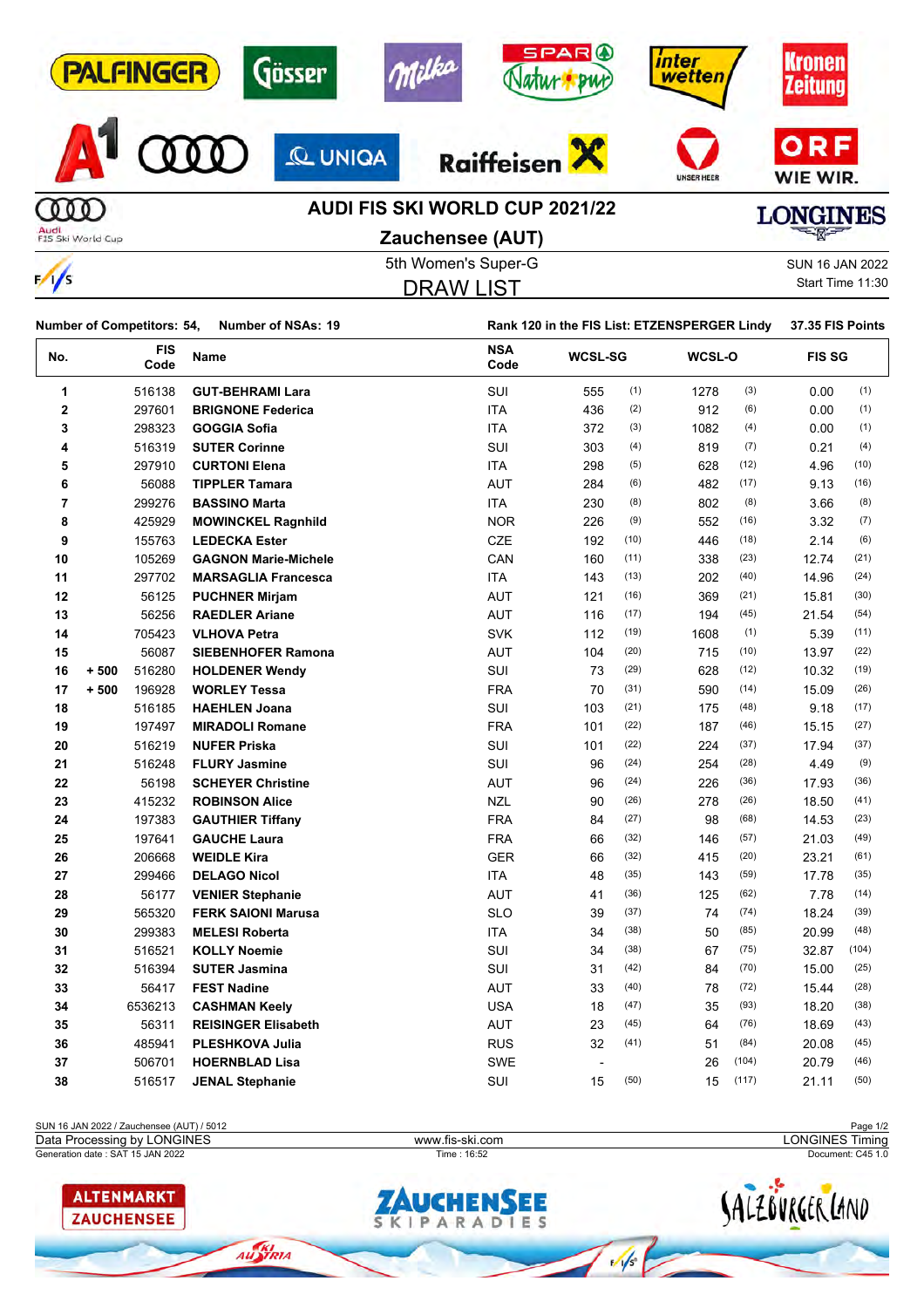

**Zauchensee (AUT)**



 $\frac{1}{\sqrt{2}}$ 

000

Audi<br>FIS Ski World Cup

## 5th Women's Super-G Super-G SUN 16 JAN 2022

#### DRAW LIST

Start Time 11:30

|     | <b>Number of Competitors: 54,</b> | <b>Number of NSAs: 19</b>      |                    | Rank 120 in the FIS List: ETZENSPERGER Lindy |      |        |       | 37.35 FIS Points |       |
|-----|-----------------------------------|--------------------------------|--------------------|----------------------------------------------|------|--------|-------|------------------|-------|
| No. | <b>FIS</b><br>Code                | <b>Name</b>                    | <b>NSA</b><br>Code | <b>WCSL-SG</b>                               |      | WCSL-O |       | <b>FIS SG</b>    |       |
| 39  | 6535765                           | <b>MANGAN Tricia</b>           | <b>USA</b>         |                                              |      |        |       | 22.97            | (60)  |
| 40  | 56224                             | <b>MAIER Sabrina</b>           | AUT                |                                              |      | 30     | (97)  | 23.51            | (63)  |
| 41  | 197616                            | <b>ALPHAND Estelle</b>         | <b>SWE</b>         | 5                                            | (58) | 52     | (83)  | 23.96            | (64)  |
| 42  | 298694                            | <b>PICHLER Karoline</b>        | ITA                | 15                                           | (50) | 15     | (117) | 24.30            | (66)  |
| 43  | 6535942                           | <b>LEBEL Maureen</b>           | <b>USA</b>         |                                              |      |        |       | 24.64            | (67)  |
| 44  | 565360                            | <b>STUHEC IIka</b>             | <b>SLO</b>         | 10                                           | (53) | 195    | (44)  | 25.93            | (72)  |
| 45  | 197956                            | <b>CERUTTI Camille</b>         | <b>FRA</b>         | 25                                           | (44) | 28     | (101) | 26.11            | (73)  |
| 46  | 299630                            | <b>DELAGO Nadia</b>            | <b>ITA</b>         | 5                                            | (58) | 234    | (35)  | 26.62            | (76)  |
| 47  | 107387                            | <b>CRAWFORD Candace</b>        | CAN                | $\overline{\phantom{a}}$                     |      |        |       | 31.19            | (91)  |
| 48  | 435334                            | <b>GASIENICA-DANIEL Maryna</b> | <b>POL</b>         | 4                                            | (61) | 257    | (27)  | 32.04            | (99)  |
| 49  | 715171                            | <b>MUZAFERIJA Elvedina</b>     | BIH                | 13                                           | (52) | 13     | (121) | 34.11            | (107) |
| 50  | 315187                            | <b>IGNJATOVIC Nevena</b>       | <b>SRB</b>         | $\overline{\phantom{0}}$                     |      |        |       | 34.88            | (110) |
| 51  | 6536396                           | <b>WILKINSON Alix</b>          | <b>USA</b>         |                                              |      |        |       | 34.94            | (111) |
| 52  | 465098                            | <b>CAILL Ania Monica</b>       | <b>ROU</b>         |                                              |      |        |       | 37.28            | (119) |
| 53  | 539536                            | <b>WILES Jacqueline</b>        | USA                | 1                                            | (67) | 29     | (98)  | >40.37           | (134) |
| 54  | 45331                             | <b>SMALL Greta</b>             | AUS                |                                              |      | 16     | (116) | >54.22           | (206) |



AUSTRIA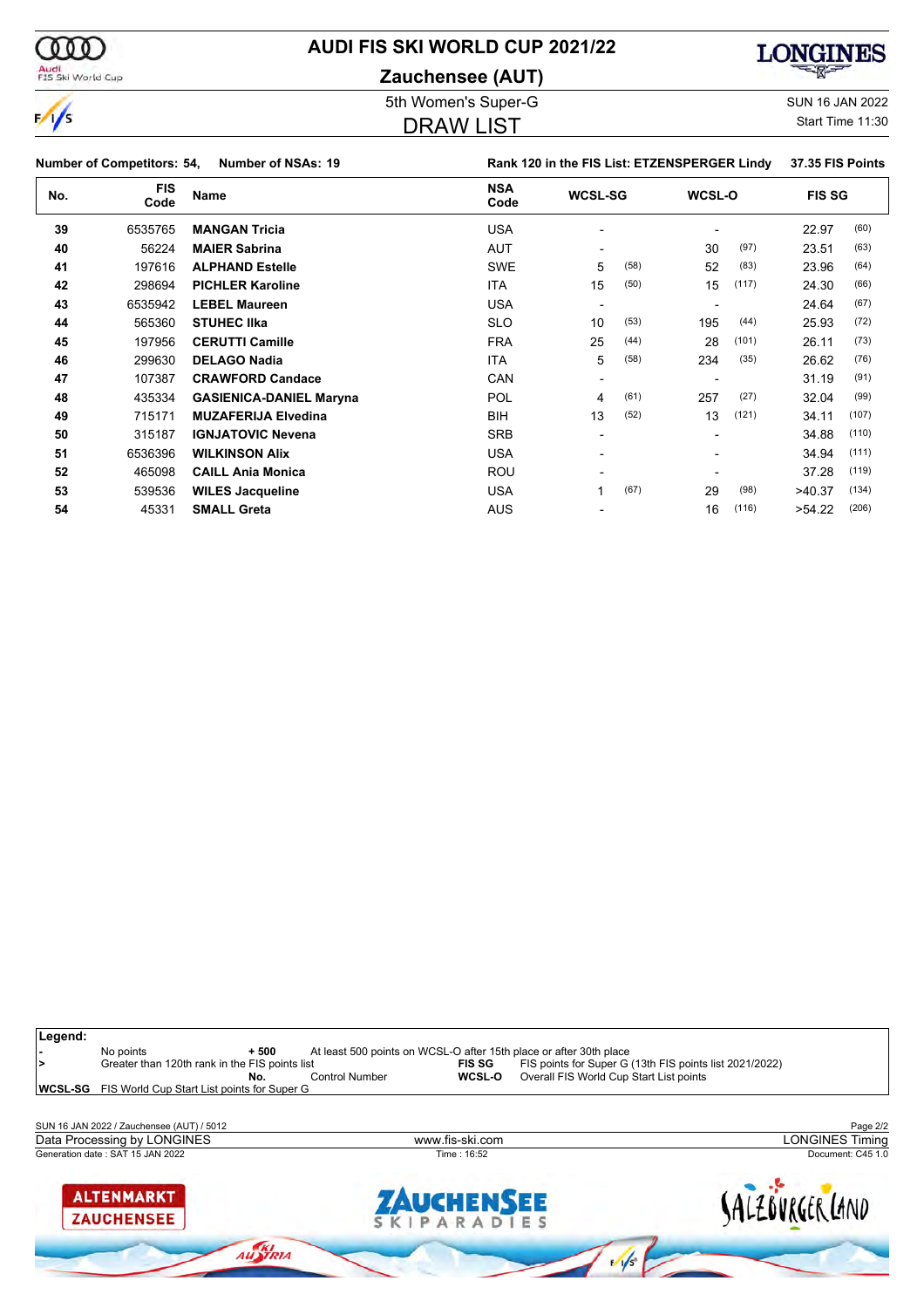| <b>PALFINGER</b>          | Gösser         | <b>SPARO</b><br>h<br><b>DWC</b>                           | nter<br>wetten    |                                         |
|---------------------------|----------------|-----------------------------------------------------------|-------------------|-----------------------------------------|
|                           | <b>Q UNIGA</b> | <b>Raiffeisen</b>                                         | <b>UNSER HEER</b> | ORF<br>WIE WIR.                         |
| Audi<br>FIS Ski World Cup |                | <b>AUDI FIS SKI WORLD CUP 2021/22</b><br>Zauchensee (AUT) |                   | <b>LONGINES</b><br><b>THAT AND POST</b> |

# **Zauchensee (AUT)**

5th Women's Super-G Super-G SUN 16 JAN 2022 START LIST

**Number of Competitors: 54, Number of NSAs: 19**

 $\frac{1}{\sqrt{2}}$ 

Start Time 11:30

| <b>Bib</b>     | <b>FIS</b> | <b>Name</b>                                        | Year of              | <b>NSA</b> | Time | Ski                   |
|----------------|------------|----------------------------------------------------|----------------------|------------|------|-----------------------|
|                | Code       |                                                    | <b>Birth</b>         | Code       |      |                       |
| 1              | 105269     | <b>GAGNON Marie-Michele</b>                        | 1989                 | CAN        |      | Head                  |
| $\overline{2}$ |            | 56256 RAEDLER Ariane                               | 1995 AUT             |            |      | Head                  |
| 3              |            | 56088 TIPPLER Tamara                               | 1991                 | <b>AUT</b> |      | Salomon               |
| 4              |            | 705423 VLHOVA Petra                                | 1995                 | <b>SVK</b> |      | Rossignol             |
| 5              |            | 298323 <b>GOGGIA Sofia</b>                         | 1992 ITA             |            |      | Atomic                |
| 6              |            | 516219 NUFER Priska                                | 1992                 | SUI        |      | Dynastar              |
| 7              |            | 516138 GUT-BEHRAMI Lara                            | 1991                 | SUI        |      | Head                  |
| 8              |            | 56125 PUCHNER Mirjam                               | 1992 AUT             |            |      | Atomic                |
| 9              |            | 297601 BRIGNONE Federica                           | 1990                 | <b>ITA</b> |      | Rossignol             |
| 10             |            | 56087 SIEBENHOFER Ramona                           | 1991                 | AUT        |      | Fischer               |
| 11             |            | 516319 SUTER Corinne                               | break<br>1994        | SUI        |      | Head                  |
| 12             |            | 196928 WORLEY Tessa                                | 1989                 | <b>FRA</b> |      | Rossignol             |
| 13             |            | 297910 CURTONI Elena                               | 1991                 | <b>ITA</b> |      | Head                  |
| 14             |            | 516185 HAEHLEN Joana                               | 1992                 | SUI        |      | Atomic                |
| 15             |            | 299276 BASSINO Marta                               | 1996 ITA             |            |      | Salomon               |
| 16             |            | 516280 HOLDENER Wendy                              | 1993                 | SUI        |      | Head                  |
| 17             |            | 425929 MOWINCKEL Ragnhild                          | 1992                 | <b>NOR</b> |      | Head                  |
| 18             |            | 297702 MARSAGLIA Francesca                         | 1990                 | ITA        |      | Salomon               |
| 19             |            | 155763 LEDECKA Ester                               | 1995 CZE             |            |      | Atomic                |
| 20             |            | 197497 MIRADOLI Romane                             | 1994 FRA             |            |      | Dynastar              |
|                |            |                                                    | break                |            |      |                       |
| 21<br>22       |            | 197383 GAUTHIER Tiffany<br>56198 SCHEYER Christine | 1993 FRA<br>1994     | AUT        |      | Rossignol<br>Head     |
| 23             |            | 206668 <b>WEIDLE Kira</b>                          | 1996                 | <b>GER</b> |      | Rossignol             |
| 24             |            | 299383 MELESI Roberta                              | 1996                 | ITA        |      | Dynastar              |
| 25             |            | 565320 FERK SAIONI Marusa                          | 1988                 | <b>SLO</b> |      | Salomon               |
| 26             |            | 516521 KOLLY Noemie                                | 1998                 | SUI        |      | Stoeckli              |
| 27             |            | 299466 DELAGO Nicol                                | 1996                 | <b>ITA</b> |      | Atomic                |
| 28             |            | 197641 GAUCHE Laura                                | 1995 FRA             |            |      | Head                  |
| 29             |            | 516248 FLURY Jasmine                               | 1993                 | SUI        |      | Fischer               |
| 30             |            | 56177 VENIER Stephanie                             | 1993 AUT             |            |      | Head                  |
| 31             |            | 415232 ROBINSON Alice                              | 2001                 | <b>NZL</b> |      | Voelkl                |
|                |            |                                                    | -------------- break |            |      |                       |
| 32<br>33       |            | 516394 SUTER Jasmina<br>56417 FEST Nadine          | 1995<br>1998 AUT     | SUI        |      | Stoeckli<br>Rossignol |
| 34             |            | 6536213 CASHMAN Keely                              | 1999 USA             |            |      | Rossignol             |
| 35             |            | 56311 REISINGER Elisabeth                          | 1996 AUT             |            |      | Head                  |
| 36             |            | 485941 PLESHKOVA Julia                             | 1997 RUS             |            |      | Head                  |
| 37             |            | 506701 HOERNBLAD Lisa                              | 1996                 | <b>SWE</b> |      | Fischer               |
| 38             |            | 516517 JENAL Stephanie                             | 1998                 | SUI        |      | Atomic                |
| 39             |            | 6535765 MANGAN Tricia                              | 1997 USA             |            |      | Rossignol             |
| 40             |            | 56224 MAIER Sabrina                                | 1994 AUT             |            |      | Atomic                |
| 41             |            | 197616 ALPHAND Estelle                             | 1995                 | <b>SWE</b> |      | Head                  |
| 42             |            | 298694 PICHLER Karoline                            | 1994 ITA             |            |      | Head                  |

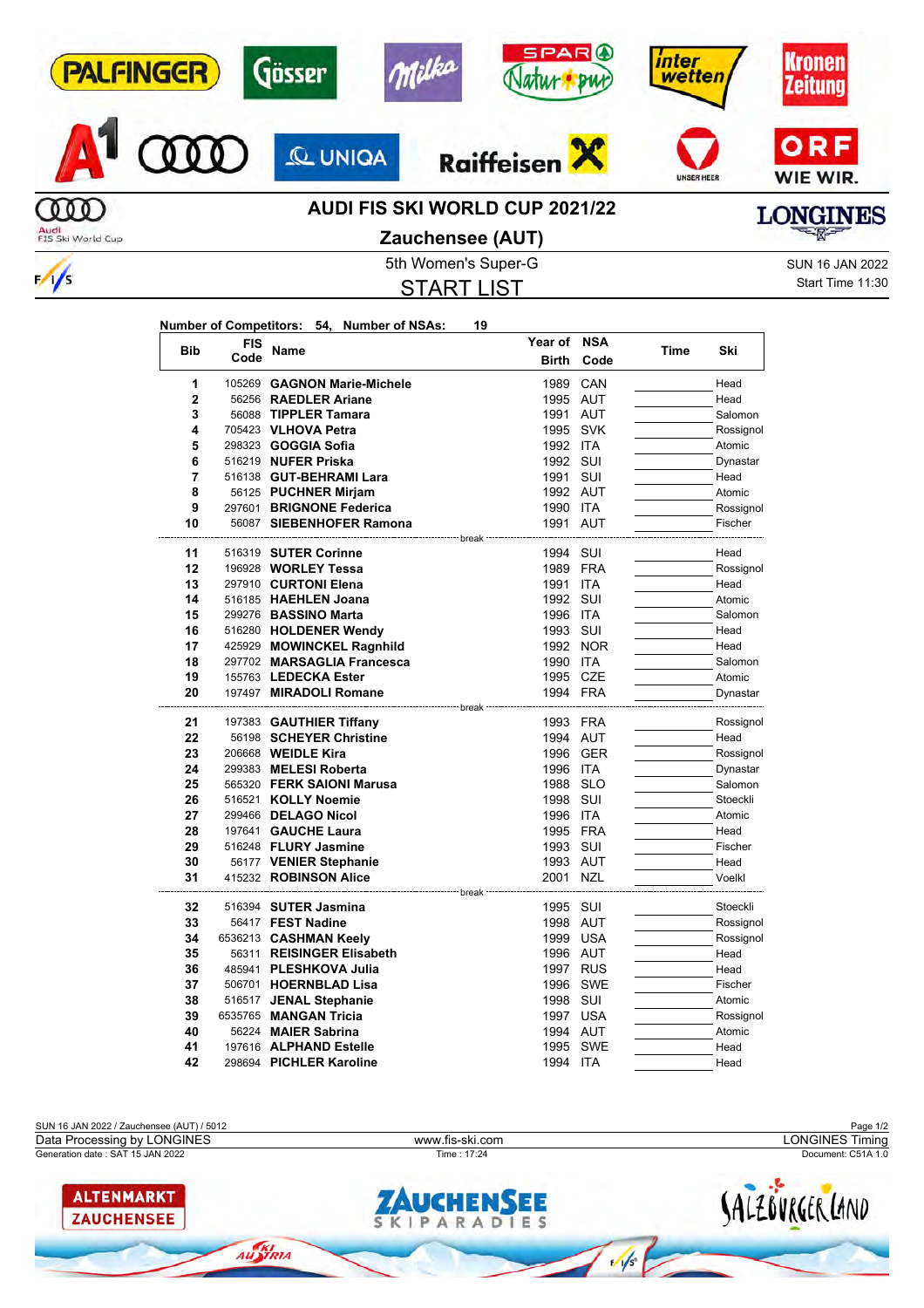|                                                                                                      | <b>Bib</b> | <b>FIS</b>                                                                                            | Name                           |                          |                          | Year of NSA                                                                                                                                    |                   | <b>Time</b> | Ski                 |                                               |
|------------------------------------------------------------------------------------------------------|------------|-------------------------------------------------------------------------------------------------------|--------------------------------|--------------------------|--------------------------|------------------------------------------------------------------------------------------------------------------------------------------------|-------------------|-------------|---------------------|-----------------------------------------------|
|                                                                                                      |            | Code                                                                                                  |                                |                          |                          |                                                                                                                                                | <b>Birth Code</b> |             |                     |                                               |
|                                                                                                      | 43         |                                                                                                       | 6535942 LEBEL Maureen          |                          |                          | 1998                                                                                                                                           | <b>USA</b>        |             | Voelkl              |                                               |
|                                                                                                      | 44         |                                                                                                       | 565360 STUHEC IIka             |                          |                          | 1990                                                                                                                                           | <b>SLO</b>        |             | Stoeckli            |                                               |
|                                                                                                      | 45         |                                                                                                       | 197956 CERUTTI Camille         |                          |                          | 1998                                                                                                                                           | <b>FRA</b>        |             | Atomic              |                                               |
|                                                                                                      | 46         |                                                                                                       | 299630 DELAGO Nadia            |                          |                          | 1997                                                                                                                                           | <b>ITA</b>        |             | Atomic              |                                               |
|                                                                                                      | 47         |                                                                                                       | 107387 CRAWFORD Candace        |                          |                          | 1994                                                                                                                                           | CAN               |             | Head                |                                               |
|                                                                                                      | 48         |                                                                                                       | 435334 GASIENICA-DANIEL Maryna |                          |                          | 1994                                                                                                                                           | POL               |             | Atomic              |                                               |
|                                                                                                      | 49         |                                                                                                       | 715171 MUZAFERIJA Elvedina     |                          |                          | 1999                                                                                                                                           | <b>BIH</b>        |             | Atomic              |                                               |
|                                                                                                      | 50         |                                                                                                       | 315187 IGNJATOVIC Nevena       |                          |                          | 1990                                                                                                                                           | <b>SRB</b>        |             | Head                |                                               |
|                                                                                                      | 51         |                                                                                                       | 6536396 WILKINSON Alix         |                          |                          | 2000                                                                                                                                           | <b>USA</b>        |             |                     |                                               |
|                                                                                                      | 52         |                                                                                                       | 465098 CAILL Ania Monica       |                          |                          | 1995 ROU                                                                                                                                       |                   |             | Salomon             |                                               |
|                                                                                                      | 53         |                                                                                                       | 539536 WILES Jacqueline        |                          |                          | 1992                                                                                                                                           | <b>USA</b>        |             | Rossignol           |                                               |
|                                                                                                      | 54         | 45331                                                                                                 | <b>SMALL Greta</b>             |                          |                          | 1995 AUS                                                                                                                                       |                   |             | Atomic              |                                               |
| Jury<br><b>FIS Technical Delegate</b><br>Referee<br><b>Assistant Referee</b><br><b>Chief of Race</b> |            | <b>JESENSEK Srecko</b><br><b>GERDOL Peter</b><br><b>VULLIET Jean-Philippe</b><br><b>GSODAM Thomas</b> |                                | <b>FIS</b><br><b>FIS</b> | <b>SLO</b><br><b>AUT</b> | <b>Technical Data</b><br><b>Course Name</b><br><b>Start Altitude</b><br><b>Finish Altitude</b><br><b>Vertical Drop</b><br><b>Course Length</b> |                   |             |                     | Kälberloch<br>1875m<br>1380m<br>495m<br>1900m |
| <b>Race Information</b>                                                                              |            |                                                                                                       |                                |                          |                          | <b>Homologation Number</b>                                                                                                                     |                   |             |                     | 13592/05/20                                   |
| <b>Course Setter</b><br><b>Gates/Turning Gates</b><br><b>Start Time</b>                              |            | <b>VIALE Marco</b><br>36/31<br>11:30                                                                  |                                |                          | <b>FRA</b>               |                                                                                                                                                |                   |             |                     |                                               |
| Forerunners:                                                                                         |            | F4 - BÖCK Kilian                                                                                      | F1 - GRÜNAUER Anna             | <b>AUT</b><br><b>AUT</b> |                          | F2 - SCHMIDHOFER Nicole                                                                                                                        | <b>AUT</b>        |             | F3 - MATHIS Andreas | <b>AUT</b>                                    |





**AUDI FIS SKI WORLD CUP 2021/22 Zauchensee (AUT)**

## START LIST

5th Women's Super-G Super-G SUN 16 JAN 2022

**LONGINES** 

溷

Start Time 11:30



 $\frac{1}{s}$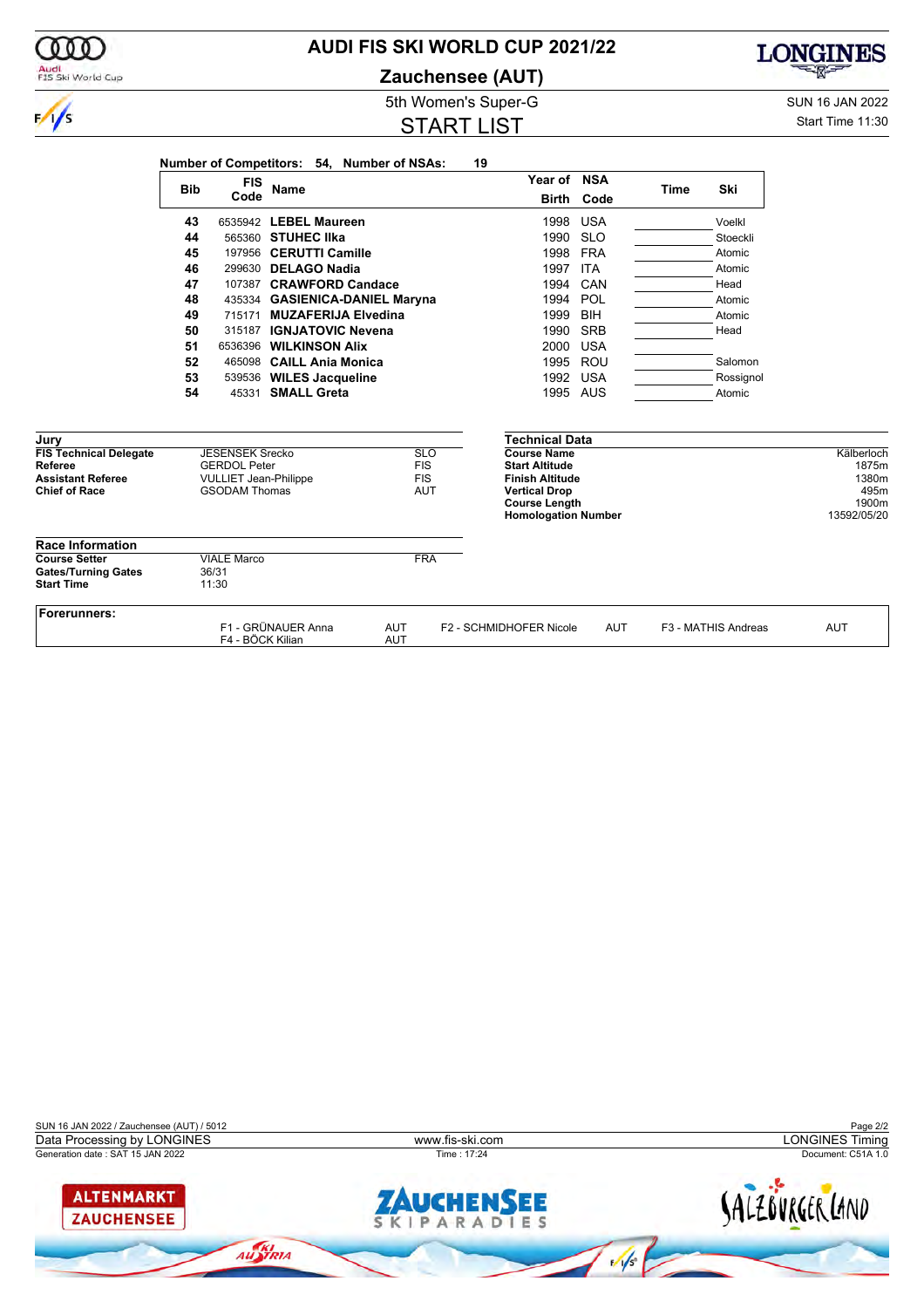| <b>PALFINGER</b>          | Gösser         | <b>SPARO</b><br>milka<br><b>But</b>   | inter<br>wetten   | <b>ronen</b><br><b>Zeitung</b> |
|---------------------------|----------------|---------------------------------------|-------------------|--------------------------------|
|                           | <b>Q UNIQA</b> | Raiffeisen                            | <b>UNSER HEER</b> | ORF<br>WIE WIR.                |
|                           |                | <b>AUDI FIS SKI WORLD CUP 2021/22</b> |                   | <b>LONGINES</b>                |
| Audi<br>FIS Ski World Cup |                | Zauchensee (AUT)                      |                   |                                |
|                           |                | 5th Women's Super-G                   |                   | <b>SUN 16 JAN 2022</b>         |
| $\frac{1}{s}$             |                | <b>OFFICIAL RESULTS</b>               |                   | Start Time 11:30               |

OFFICIAL RESULTS

Start Time 11:30

**Number of Competitors: 54, Number of NSAs: 19 Penalty applied: 0.00**

| Rank           | <b>FIS</b><br><b>Bib</b><br>Name |         | YB                             | <b>NSA</b> | Time       | <b>Difference</b> | <b>Distance</b> | Race   | Ski           |           |
|----------------|----------------------------------|---------|--------------------------------|------------|------------|-------------------|-----------------|--------|---------------|-----------|
|                |                                  | Code    |                                |            | Code       |                   |                 | (m)    | <b>Points</b> |           |
| 1              | 9                                | 297601  | <b>BRIGNONE Federica</b>       | 1990       | <b>ITA</b> | 1:10.84           |                 |        | 0.00          | Rossignol |
| $\overline{2}$ | 11                               | 516319  | <b>SUTER Corinne</b>           | 1994       | SUI        | 1:10.88           | 0.04            | 1.07   | 0.67          | Head      |
| 3              | 2                                | 56256   | <b>RAEDLER Ariane</b>          | 1995       | <b>AUT</b> | 1:11.01           | 0.17            | 4.55   | 2.86          | Head      |
| 4              | 15                               | 299276  | <b>BASSINO Marta</b>           | 1996       | ITA        | 1:11.27           | 0.43            | 11.46  | 7.22          | Salomon   |
| 5              | 28                               | 197641  | <b>GAUCHE Laura</b>            | 1995       | <b>FRA</b> | 1:11.35           | 0.51            | 13.58  | 8.57          | Head      |
| 5              | 12                               | 196928  | <b>WORLEY Tessa</b>            | 1989       | <b>FRA</b> | 1:11.35           | 0.51            | 13.58  | 8.57          | Rossignol |
| 7              | 31                               | 415232  | <b>ROBINSON Alice</b>          | 2001       | <b>NZL</b> | 1:11.37           | 0.53            | 14.11  | 8.90          | Voelkl    |
| 8              | 13                               | 297910  | <b>CURTONI Elena</b>           | 1991       | ITA        | 1:11.43           | 0.59            | 15.69  | 9.91          | Head      |
| 9              | 19                               | 155763  | <b>LEDECKA Ester</b>           | 1995       | <b>CZE</b> | 1:11.44           | 0.60            | 15.96  | 10.08         | Atomic    |
| 10             | 7                                | 516138  | <b>GUT-BEHRAMI Lara</b>        | 1991       | SUI        | 1:11.48           | 0.64            | 17.01  | 10.75         | Head      |
| 11             | 29                               | 516248  | <b>FLURY Jasmine</b>           | 1993       | SUI        | 1:11.55           | 0.71            | 18.85  | 11.93         | Fischer   |
| 11             | 10                               | 56087   | <b>SIEBENHOFER Ramona</b>      | 1991       | AUT        | 1:11.55           | 0.71            | 18.85  | 11.93         | Fischer   |
| 13             | 3                                | 56088   | <b>TIPPLER Tamara</b>          | 1991       | <b>AUT</b> | 1:11.58           | 0.74            | 19.64  | 12.43         | Salomon   |
| 14             | 8                                | 56125   | <b>PUCHNER Mirjam</b>          | 1992       | <b>AUT</b> | 1:11.60           | 0.76            | 20.17  | 12.77         | Atomic    |
| 15             | 20                               | 197497  | <b>MIRADOLI Romane</b>         | 1994       | <b>FRA</b> | 1:11.64           | 0.80            | 21.22  | 13.44         | Dynastar  |
| 16             | 23                               | 206668  | <b>WEIDLE Kira</b>             | 1996       | <b>GER</b> | 1:11.66           | 0.82            | 21.74  | 13.77         | Rossignol |
| 17             | 17                               | 425929  | <b>MOWINCKEL Ragnhild</b>      | 1992       | <b>NOR</b> | 1:11.72           | 0.88            | 23.31  | 14.78         | Head      |
| 18             | $\overline{4}$                   | 705423  | <b>VLHOVA Petra</b>            | 1995       | <b>SVK</b> | 1:11.74           | 0.90            | 23.84  | 15.12         | Rossignol |
| 19             | 5                                | 298323  | GOGGIA Sofia                   | 1992       | ITA        | 1:11.76           | 0.92            | 24.36  | 15.45         | Atomic    |
| 20             | 22                               | 56198   | <b>SCHEYER Christine</b>       | 1994       | <b>AUT</b> | 1:11.88           | 1.04            | 27.49  | 17.47         | Head      |
| 21             | 33                               | 56417   | <b>FEST Nadine</b>             | 1998       | <b>AUT</b> | 1:12.08           | 1.24            | 32.69  | 20.83         | Rossignol |
| 22             | 40                               | 56224   | <b>MAIER Sabrina</b>           | 1994       | <b>AUT</b> | 1:12.34           | 1.50            | 39.40  | 25.20         | Atomic    |
| 23             | 34                               | 6536213 | <b>CASHMAN Keely</b>           | 1999       | <b>USA</b> | 1:12.50           | 1.66            | 43.50  | 27.89         | Rossignol |
| 24             | 16                               | 516280  | <b>HOLDENER Wendy</b>          | 1993       | SUI        | 1:12.51           | 1.67            | 43.76  | 28.05         | Head      |
| 25             | 48                               | 435334  | <b>GASIENICA-DANIEL Maryna</b> | 1994       | POL        | 1:12.54           | 1.70            | 44.53  | 28.56         | Atomic    |
| 26             | 32                               | 516394  | <b>SUTER Jasmina</b>           | 1995       | SUI        | 1:12.58           | 1.74            | 45.55  | 29.23         | Stoeckli  |
| 26             | 14                               | 516185  | <b>HAEHLEN Joana</b>           | 1992       | SUI        | 1:12.58           | 1.74            | 45.55  | 29.23         | Atomic    |
| 28             | 18                               | 297702  | <b>MARSAGLIA Francesca</b>     | 1990       | <b>ITA</b> | 1:12.60           | 1.76            | 46.06  | 29.57         | Salomon   |
| 29             | 26                               | 516521  | <b>KOLLY Noemie</b>            | 1998       | SUI        | 1:12.63           | 1.79            | 46.83  | 30.07         | Stoeckli  |
| 30             | 30                               | 56177   | <b>VENIER Stephanie</b>        | 1993       | <b>AUT</b> | 1:12.65           | 1.81            | 47.34  | 30.41         | Head      |
| 31             | 46                               | 299630  | <b>DELAGO Nadia</b>            | 1997       | <b>ITA</b> | 1:12.66           | 1.82            | 47.59  | 30.57         | Atomic    |
| 32             | 36                               | 485941  | <b>PLESHKOVA Julia</b>         | 1997       | <b>RUS</b> | 1:12.69           | 1.85            | 48.36  | 31.08         | Head      |
| 32             | 35                               | 56311   | <b>REISINGER Elisabeth</b>     | 1996       | AUT        | 1:12.69           | 1.85            | 48.36  | 31.08         | Head      |
| 34             | 42                               | 298694  | <b>PICHLER Karoline</b>        | 1994       | <b>ITA</b> | 1:12.73           | 1.89            | 49.37  | 31.75         | Head      |
| 34             | $\mathbf{1}$                     | 105269  | <b>GAGNON Marie-Michele</b>    | 1989       | CAN        | 1:12.73           | 1.89            | 49.37  | 31.75         | Head      |
| 36             | 6                                | 516219  | <b>NUFER Priska</b>            | 1992       | SUI        | 1:12.74           | 1.90            | 49.63  | 31.92         | Dynastar  |
| 37             | 45                               | 197956  | <b>CERUTTI Camille</b>         | 1998       | <b>FRA</b> | 1:12.78           | 1.94            | 50.65  | 32.59         | Atomic    |
| 38             | 38                               | 516517  | <b>JENAL Stephanie</b>         | 1998       | SUI        | 1:12.82           | 1.98            | 51.66  | 33.26         | Atomic    |
| 39             | 25                               | 565320  | <b>FERK SAIONI Marusa</b>      | 1988       | <b>SLO</b> | 1:12.98           | 2.14            | 55.71  | 35.95         | Salomon   |
| 40             | 24                               | 299383  | <b>MELESI Roberta</b>          | 1996       | ITA        | 1:13.21           | 2.37            | 61.51  | 39.81         | Dynastar  |
| 41             | 43                               | 6535942 | <b>LEBEL Maureen</b>           | 1998       | <b>USA</b> | 1:13.58           | 2.74            | 70.75  | 46.03         | Voelkl    |
| 42             | 47                               | 107387  | <b>CRAWFORD Candace</b>        | 1994       | CAN        | 1:13.65           | 2.81            | 72.49  | 47.20         | Head      |
| 43             | 39                               | 6535765 | <b>MANGAN Tricia</b>           | 1997       | <b>USA</b> | 1:13.73           | 2.89            | 74.47  | 48.55         | Rossignol |
| 44             | 41                               | 197616  | <b>ALPHAND Estelle</b>         | 1995       | <b>SWE</b> | 1:14.80           | 3.96            | 100.59 | 66.52         | Head      |
| 45             | 52                               | 465098  | <b>CAILL Ania Monica</b>       | 1995       | ROU        | 1:15.00           | 4.16            | 105.39 | 69.88         | Salomon   |

SUN 16 JAN 2022 / Zauchensee (AUT) / 5012 Page 1/2 Data Processing by LONGINES www.fis-ski.com LONGINES TimingGeneration date : SUN 16 JAN 2022 Time : 13:31 Document: C73A 1.0 **ALTENMARKT** SALZOVRGER LAND **AUCHENSEE ZAUCHENSEE**  $\overline{\mathsf{s}}$ AUSTRIA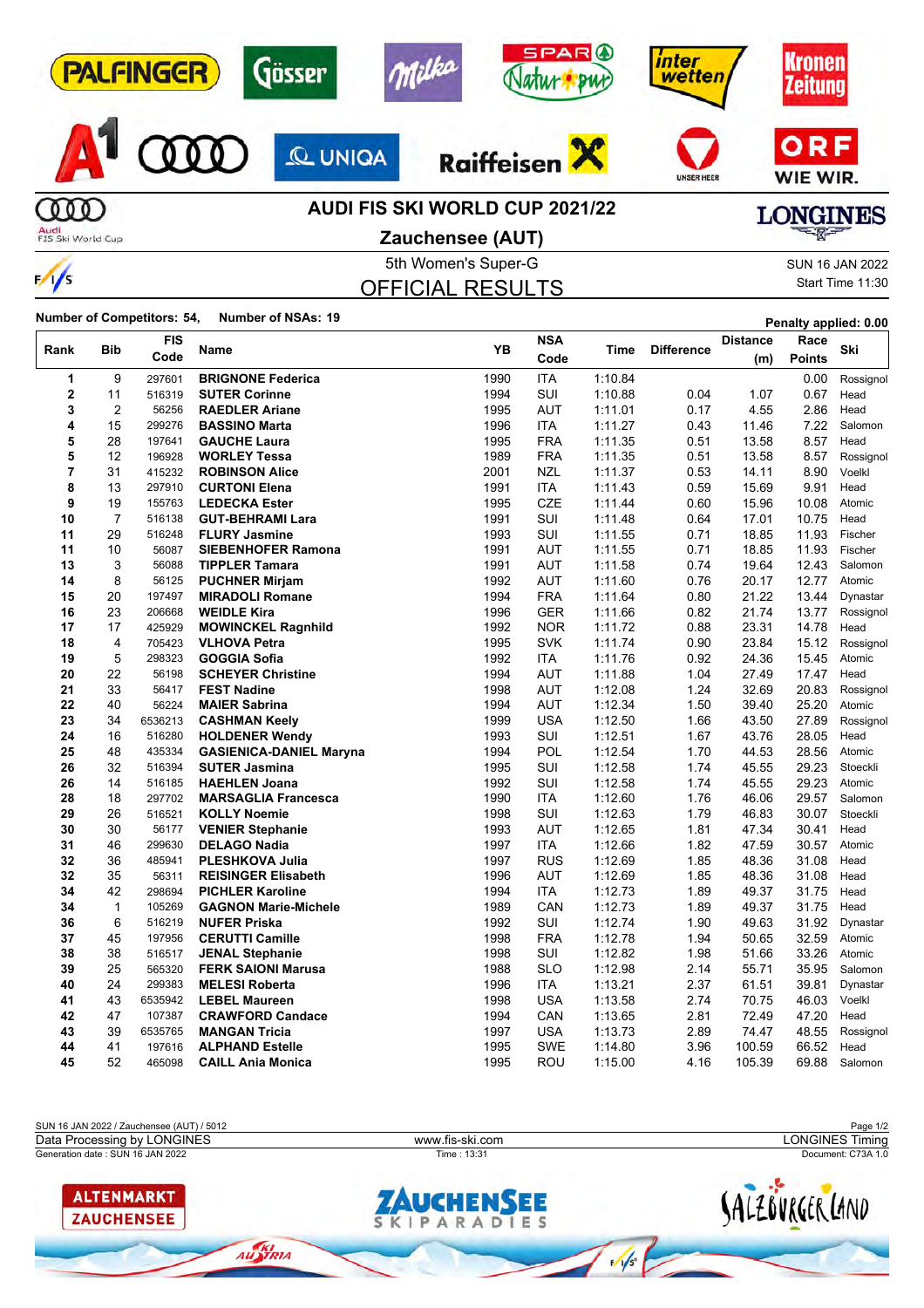

#### **AUDI FIS SKI WORLD CUP 2021/22**

**Zauchensee (AUT)**



5th Women's Super-G Super-G SUN 16 JAN 2022

## OFFICIAL RESULTS

Start Time 11:30

|                                                                         |              | <b>Number of Competitors: 54,</b> | <b>Number of NSAs: 19</b>                                                     |                                                      |                         |                                                                            |            |                     |                            |                       | Penalty applied: 0.00        |
|-------------------------------------------------------------------------|--------------|-----------------------------------|-------------------------------------------------------------------------------|------------------------------------------------------|-------------------------|----------------------------------------------------------------------------|------------|---------------------|----------------------------|-----------------------|------------------------------|
| Rank                                                                    | <b>Bib</b>   | <b>FIS</b><br>Code                | Name                                                                          |                                                      | <b>YB</b>               | <b>NSA</b><br>Code                                                         | Time       | <b>Difference</b>   | <b>Distance</b><br>(m)     | Race<br><b>Points</b> | Ski                          |
|                                                                         |              | DID NOT FINISH: 9 competitors     |                                                                               |                                                      |                         |                                                                            |            |                     |                            |                       |                              |
|                                                                         | 21           | 197383                            | <b>GAUTHIER Tiffany</b>                                                       |                                                      | 1993                    | <b>FRA</b>                                                                 |            |                     |                            |                       | Rossignol                    |
|                                                                         | 27           | 299466                            | <b>DELAGO Nicol</b>                                                           |                                                      | 1996                    | <b>ITA</b>                                                                 |            |                     |                            |                       | Atomic                       |
|                                                                         | 37           | 506701                            | <b>HOERNBLAD Lisa</b>                                                         |                                                      | 1996                    | <b>SWE</b>                                                                 |            |                     |                            |                       | Fischer                      |
|                                                                         | 44           | 565360                            | <b>STUHEC IIka</b>                                                            |                                                      | 1990                    | <b>SLO</b>                                                                 |            |                     |                            |                       | Stoeckli                     |
|                                                                         | 49           | 715171                            | <b>MUZAFERIJA Elvedina</b>                                                    |                                                      | 1999                    | <b>BIH</b>                                                                 |            |                     |                            |                       | Atomic                       |
|                                                                         | 50           | 315187                            | <b>IGNJATOVIC Nevena</b>                                                      |                                                      | 1990                    | <b>SRB</b>                                                                 |            |                     |                            |                       | Head                         |
|                                                                         | 51           | 6536396                           | <b>WILKINSON Alix</b>                                                         |                                                      | 2000                    | <b>USA</b>                                                                 |            |                     |                            |                       |                              |
|                                                                         | 53           | 539536                            | <b>WILES Jacqueline</b>                                                       |                                                      | 1992                    | <b>USA</b>                                                                 |            |                     |                            |                       | Rossignol                    |
|                                                                         | 54           | 45331                             | <b>SMALL Greta</b>                                                            |                                                      | 1995                    | <b>AUS</b>                                                                 |            |                     |                            |                       | Atomic                       |
|                                                                         |              |                                   |                                                                               |                                                      |                         |                                                                            |            |                     |                            |                       |                              |
| Jury                                                                    |              |                                   |                                                                               |                                                      |                         | <b>Technical Data</b>                                                      |            |                     |                            |                       |                              |
| <b>FIS Technical Delegate</b><br>Referee<br><b>Assistant Referee</b>    |              |                                   | <b>JESENSEK Srecko</b><br><b>GERDOL Peter</b><br><b>VULLIET Jean-Philippe</b> | <b>SLO</b><br><b>FIS</b><br><b>FIS</b><br><b>AUT</b> |                         | <b>Course Name</b><br><b>Start Altitude</b><br><b>Finish Altitude</b>      |            |                     |                            |                       | Kälberloch<br>1875m<br>1380m |
| <b>Chief of Race</b>                                                    |              |                                   | <b>GSODAM Thomas</b>                                                          |                                                      |                         | <b>Vertical Drop</b><br><b>Course Length</b><br><b>Homologation Number</b> |            |                     |                            |                       | 495m<br>1900m<br>13592/05/20 |
| <b>Race Information</b>                                                 |              |                                   |                                                                               |                                                      |                         |                                                                            |            |                     |                            |                       |                              |
| <b>Course Setter</b><br><b>Gates/Turning Gates</b><br><b>Start Time</b> |              |                                   | <b>VIALE Marco</b><br>36/31<br>11:30                                          | <b>FRA</b>                                           |                         |                                                                            |            |                     |                            |                       |                              |
| Forerunners:                                                            |              |                                   | F1 - GRÜNAUER Anna<br>F4 - BÖCK Kilian                                        | <b>AUT</b><br><b>AUT</b>                             | F2 - SCHMIDHOFER Nicole |                                                                            | <b>AUT</b> | F3 - MATHIS Andreas |                            |                       | <b>AUT</b>                   |
| <b>Conditions on course:</b>                                            |              |                                   |                                                                               |                                                      |                         |                                                                            |            |                     |                            |                       |                              |
|                                                                         | <b>SUNNY</b> |                                   | <b>HARD</b><br>Snow:                                                          |                                                      | Temperature - Start:    | $3^{\circ}$ C                                                              |            |                     | Temperature - Finish: -1°C |                       |                              |

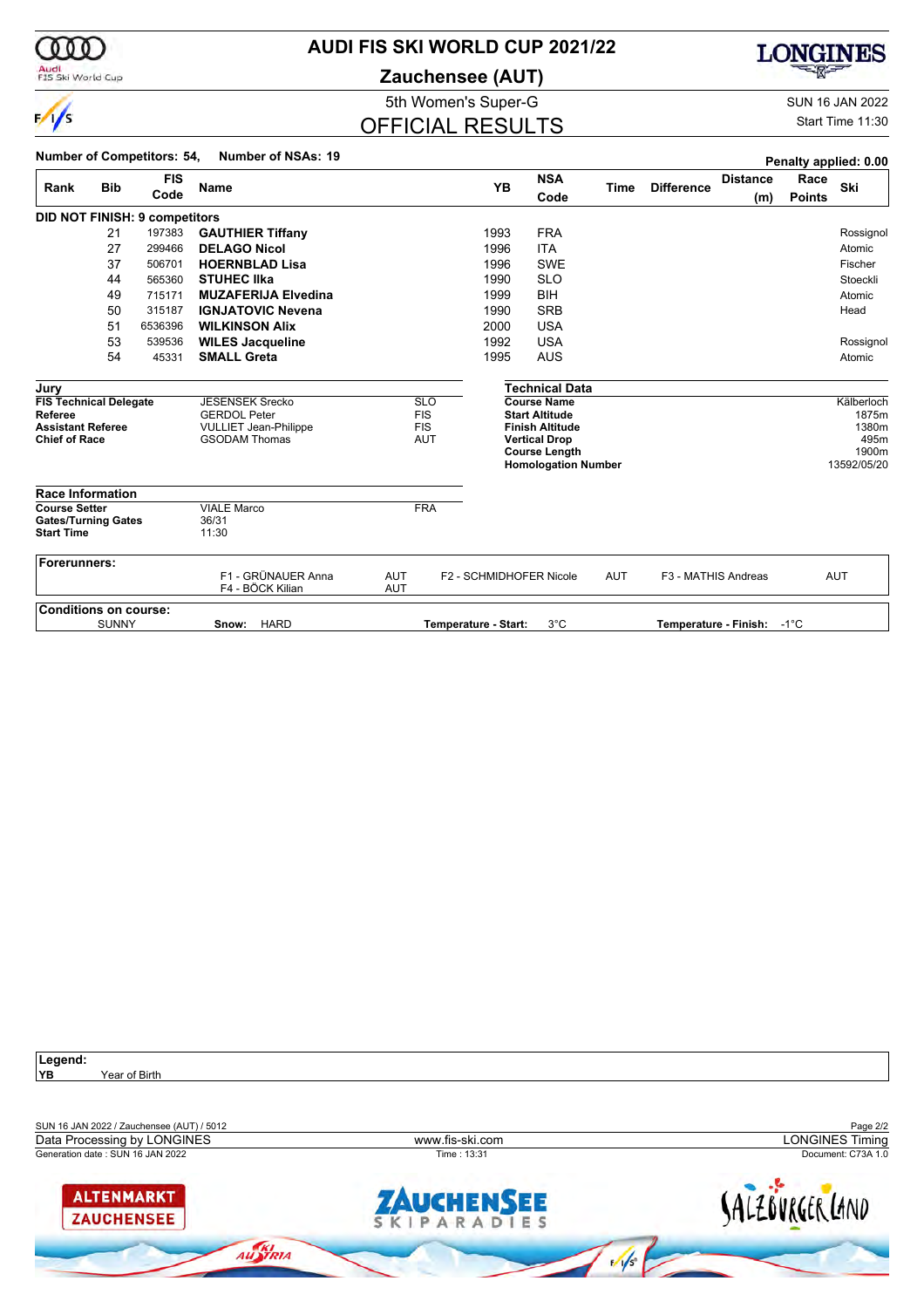| <b>PALFINGER</b>          | Gösser         | <b>SPAR</b> O<br>Milka<br><b>BWC</b>                      | inter<br><b>wetten</b> | ronen<br><b>Zeitung</b>                  |
|---------------------------|----------------|-----------------------------------------------------------|------------------------|------------------------------------------|
|                           | <b>Q UNIGA</b> | <b>Raiffeisen</b>                                         | <b>UNSER HEER</b>      | ORF<br>WIE WIR.                          |
| Audi<br>FIS Ski World Cup |                | AUDI FIS SKI WORLD CUP 2021/22<br><b>Zauchensee (AUT)</b> |                        | <b>LONGINES</b><br>$\equiv$ and $\equiv$ |
|                           |                |                                                           |                        |                                          |

 $\sqrt{}$ 

## 5th Women's Super-G Super-G SUN 16 JAN 2022 PENALTY CALCULATION

Start Time 11:30

#### **Best 10 at Finish F-factor:** 1190

|                |            | <b>FIS</b> |                          | <b>NSA</b> | <b>FIS</b>    |               | Race          |
|----------------|------------|------------|--------------------------|------------|---------------|---------------|---------------|
| Rank           | <b>Bib</b> | Code       | <b>Name</b>              | Code       | <b>Points</b> | <b>Best 5</b> | <b>Points</b> |
|                | 9          | 297601     | <b>BRIGNONE Federica</b> | <b>ITA</b> | 0.00          | 0.00          | 0.00          |
| $\overline{2}$ | 11         |            | 516319 SUTER Corinne     | <b>SUI</b> | 0.21          | 0.21          | 0.67          |
| 3              |            |            | 56256 RAEDLER Ariane     | <b>AUT</b> | 21.54         |               |               |
| 4              | 15         |            | 299276 BASSINO Marta     | <b>ITA</b> | 3.66          | 3.66          | 7.22          |
| 5              | 28         |            | 197641 GAUCHE Laura      | <b>FRA</b> | 21.03         |               |               |
| 5              | 12         |            | 196928 WORLEY Tessa      | <b>FRA</b> | 15.09         |               |               |
| 7              | 31         |            | 415232 ROBINSON Alice    | <b>NZL</b> | 18.50         |               |               |
| 8              | 13         |            | 297910 CURTONI Elena     | <b>ITA</b> | 4.96          |               |               |
| 9              | 19         |            | 155763 LEDECKA Ester     | <b>CZE</b> | 2.14          | 2.14          | 10.08         |
| 10             |            |            | 516138 GUT-BEHRAMI Lara  | SUI        | 0.00          | 0.00          | 10.75         |

#### **Best 5 FIS Points Started**

|              | <b>Bib</b> | <b>FIS</b> |                          | <b>NSA</b> | <b>FIS</b>    |
|--------------|------------|------------|--------------------------|------------|---------------|
| Rank         |            | Code       | <b>Name</b>              | Code       | <b>Points</b> |
|              | 9          |            | 297601 BRIGNONE Federica | <b>ITA</b> | 0.00          |
| 10           |            |            | 516138 GUT-BEHRAMI Lara  | SUI        | 0.00          |
| 19           | 5          |            | 298323 GOGGIA Sofia      | <b>ITA</b> | 0.00          |
| $\mathbf{2}$ |            |            | 516319 SUTER Corinne     | SUI        | 0.21          |
| 9            | 19         |            | 155763 LEDECKA Ester     | <b>CZE</b> | 2.14          |

| <b>TOTALS:</b>                               |         |      |       |
|----------------------------------------------|---------|------|-------|
| FIS Points of Best 5 Started (B)             | 2.35    |      |       |
| FIS Points of Best 5 at Finish in Top 10 (A) |         | 6.01 |       |
| Race Points of Corresponding Competitors (C) |         |      | 28.72 |
| Calculated Penalty (A+B-C):10 =>             | -2.036  |      |       |
| <b>Rounded</b>                               | $-2.04$ |      |       |
| <b>Category Adder</b>                        | 0.00    |      |       |
| <b>Correction Value (Z)</b>                  | 0.00    |      |       |
| <b>Calculated Penalty</b>                    | $-2.04$ |      |       |
| <b>Penalty Applied</b>                       | 0.00    |      |       |

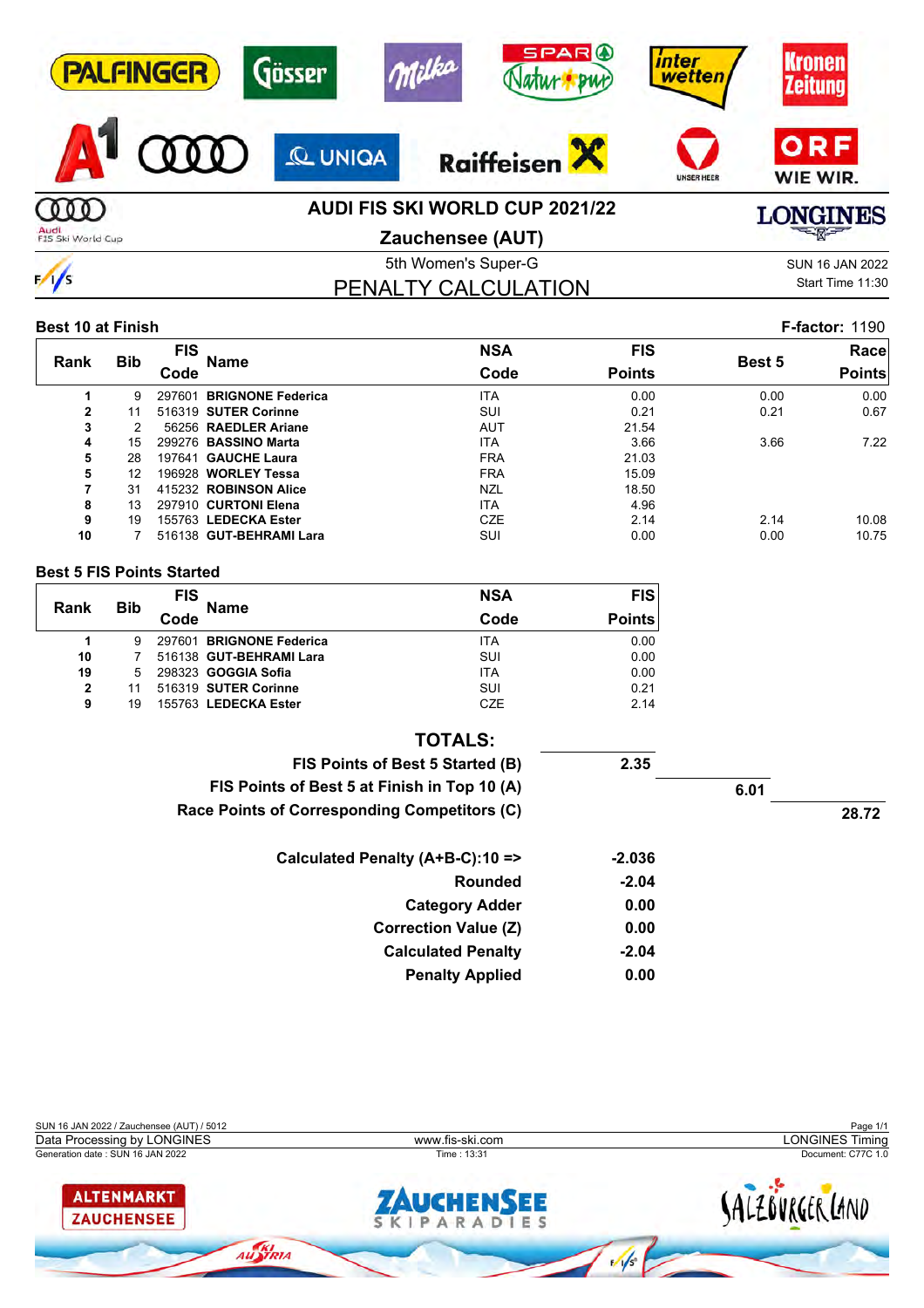|                | <b>SPAR</b> <sup>O</sup><br><b>BWC</b> | ınter<br>wetten                                                           |                                     |
|----------------|----------------------------------------|---------------------------------------------------------------------------|-------------------------------------|
| <b>Q UNIQA</b> | Raiffeisen                             | <b>UNSER HEER</b>                                                         | ORF<br>WIE WIR.                     |
|                |                                        |                                                                           | <b>GINES</b><br><b>RAY AND POST</b> |
|                | Gösser                                 | $-19/20$<br><b>AUDI FIS SKI WORLD CUP 2021/22</b><br>$72$ uchansaa (ALIT) |                                     |

**Zauchensee (AUT)**

# PERFORMANCE ANALYSIS BY RANK

5th Women's Super-G Super-G SUN 16 JAN 2022 Start Time 11:30

**Number of Competitors: 45 Number of NSAs: 16**

 $\frac{1}{s}$ 

|                |                             | <b>NSA</b> |               | <b>Positions</b> |               |                               | <b>Partials</b> |      |              | <b>Difference</b>                        |           | Speed            |      |
|----------------|-----------------------------|------------|---------------|------------------|---------------|-------------------------------|-----------------|------|--------------|------------------------------------------|-----------|------------------|------|
|                | Rank Bib Name<br>Ski        | Code       | Pos           |                  | Time Rank Pos |                               |                 |      |              | Time Rank Time Dist.(m) Pos. (km/h) Rank |           |                  |      |
| 1              | 9 BRIGNONE Federica         | <b>ITA</b> | Int1:         | 10.06            |               | $(19)$ 11-12:                 | 22.02           | (6)  | 0.15         |                                          | Sp1       | 92.18            | (11) |
|                | Rossignol                   |            | Int2:         | 32.08            |               | $(8)$ 12-13:                  | 22.16           | (1)  | 0.29         |                                          |           |                  |      |
|                |                             |            | Int3:         | 54.24            |               | $(2)$ 13-Fin:                 | 16.60           | (4)  | 0.04         |                                          |           |                  |      |
|                |                             |            | Fin:          | 1:10.84          | (1)           |                               |                 |      | 0.00         | 0.00                                     | Avg:      | 96.56            |      |
| $\overline{2}$ | 11 SUTER Corinne            | SUI        | Int1:         | 9.96             |               |                               |                 |      | 0.05         |                                          | Sp1       | 89.26            | (19) |
|                | Head                        |            | $Int2$ :      | 31.79            |               | $(3)$ 11-12:<br>$(1)$ 12-13:  | 21.83           | (1)  | 0.00         |                                          |           |                  |      |
|                |                             |            | Int3:         | 54.52            |               | $(5)$ 13-Fin:                 | 22.73           | (18) | 0.32         |                                          |           |                  |      |
|                |                             |            | Fin:          | 1:10.88          | (2)           |                               | 16.36           | (1)  | 0.04         | 1.07                                     | Avg:      | 96.50            |      |
| 3              | 2 RAEDLER Ariane            | <b>AUT</b> | Int1:         | 10.04            |               |                               |                 |      | 0.13         |                                          | Sp1       | 88.44            | (25) |
|                | Head                        |            | Int2:         | 32.09            |               | $(17)$ 11-12:                 | 22.05           | (9)  | 0.30         |                                          |           |                  |      |
|                |                             |            | Int3:         | 54.56            |               | $(10)$ 12-13:                 | 22.47           | (7)  | 0.36         |                                          |           |                  |      |
|                |                             |            | Fin:          | 1:11.01          | (3)           | $(6)$ 13-Fin:                 | 16.45           | (2)  | 0.17         |                                          | 4.55 Avg: | 96.32            |      |
|                |                             |            |               |                  |               |                               |                 |      |              |                                          |           |                  |      |
| 4              | 15 BASSINO Marta<br>Salomon | <b>ITA</b> | Int1:         | 9.94             |               | $(2)$ 11-12:                  | 22.13           | (14) | 0.03         |                                          | Sp1       | 94.10            | (9)  |
|                |                             |            | $Int2$ :      | 32.07            |               | $(6)$ 12-13:                  | 22.35           | (4)  | 0.28         |                                          |           |                  |      |
|                |                             |            | Int3:         | 54.42            |               | $(3)$ 13-Fin:                 | 16.85           | (18) | 0.22         |                                          |           |                  |      |
|                |                             |            | Fin:          | 1:11.27          | (4)           |                               |                 |      | 0.43         | 11.46                                    | Avg:      | 95.97            |      |
| 5              | 28 GAUCHE Laura             | <b>FRA</b> | Int1:         | 10.19            |               | $(39)$ 11-12:                 | 22.02           | (6)  | 0.28         |                                          | Sp1       | 90.40            | (17) |
|                | Head                        |            | Int2:         | 32.21            |               | $(16)$ 12-13:                 | 22.54           | (10) | 0.42         |                                          |           |                  |      |
|                |                             |            | Int3:         | 54.75            |               | $(13)$ 13-Fin:                | 16.60           | (4)  | 0.55         |                                          |           |                  |      |
|                |                             |            | Fin:          | 1:11.35          | (5)           |                               |                 |      | 0.51         | 13.58                                    | Avg:      | 95.87            |      |
| 5              | 12 WORLEY Tessa             | <b>FRA</b> | Int1:         | 9.97             |               | $(5)$ 11-12:                  |                 |      | 0.06         |                                          | Sp1       | 90.46            | (16) |
|                | Rossignol                   |            | $Int2$ :      | 31.86            |               | $(2)$ 12-13:                  | 21.89           | (3)  | 0.07         |                                          |           |                  |      |
|                |                             |            | Int3:         | 54.20            |               | $(1)$ 13-Fin:                 | 22.34           | (3)  | 0.00         |                                          |           |                  |      |
|                |                             |            | Fin:          | 1:11.35          | (5)           |                               | 17.15           | (28) | 0.51         | 13.58                                    | Avg:      | 95.87            |      |
| $\overline{7}$ | 31 ROBINSON Alice           | <b>NZL</b> | Int1:         | 10.02            |               |                               |                 |      | 0.11         |                                          | Sp1       | 89.93            | (18) |
|                | Voelkl                      |            | $Int2$ :      | 31.90            |               | $(13)$ 11-12:                 | 21.88           | (2)  | 0.11         |                                          |           |                  |      |
|                |                             |            | Int3:         | 54.60            |               | $(3)$ 12-13:<br>$(8)$ 13-Fin: | 22.70           | (17) | 0.40         |                                          |           |                  |      |
|                |                             |            | Fin:          | 1:11.37          | (7)           |                               | 16.77           | (13) | 0.53         | 14.11                                    | Avg:      | 95.84            |      |
| 8              | 13 CURTONI Elena            | <b>ITA</b> | Int1:         | 10.07            |               |                               |                 |      | 0.16         |                                          | Sp1       | 92.35            | (10) |
|                | Head                        |            | Int2:         | 32.23            |               | $(20)$ 11-12:                 | 22.16           | (17) | 0.44         |                                          |           |                  |      |
|                |                             |            | Int3:         | 54.70            |               | $(17)$ 12-13:                 | 22.47           | (7)  | 0.50         |                                          |           |                  |      |
|                |                             |            | Fin:          | 1:11.43          | (8)           | $(11)$ 13-Fin:                | 16.73           | (12) | 0.59         | 15.69                                    | Avg:      | 95.76            |      |
| 9              | 19 LEDECKA Ester            | <b>CZE</b> |               |                  |               |                               |                 |      |              |                                          |           |                  |      |
|                | Atomic                      |            | Int1:         | 10.08            |               | $(22)$ 11-12:                 | 21.90           | (4)  | 0.17         |                                          | Sp1       | 89.03            | (21) |
|                |                             |            | $Int2$ :      | 31.98            |               | $(5)$ 12-13:                  | 22.65           | (14) | 0.19         |                                          |           |                  |      |
|                |                             |            | Int3:<br>Fin: | 54.63<br>1:11.44 | (9)           | $(9)$ 13-Fin:                 | 16.81           | (15) | 0.43<br>0.60 | 15.96                                    | Avg:      | 95.74            |      |
| 10             | 7 GUT-BEHRAMI Lara          | SUI        |               |                  |               |                               |                 |      |              |                                          |           |                  |      |
|                | Head                        |            | Int1:         | 9.99             |               | $(9)$ 11-12:                  | 22.08           | (10) | 0.08         |                                          | Sp1       | 91.60            | (14) |
|                |                             |            | $Int2$ :      | 32.07            |               | $(6)$ 12-13:                  | 22.69           | (16) | 0.28         |                                          |           |                  |      |
|                |                             |            | Int3:         | 54.76            |               | $(14)$ 13-Fin:                | 16.72           | (10) | 0.56         |                                          |           |                  |      |
|                |                             |            | Fin:          | 1:11.48          | (10)          |                               |                 |      | 0.64         |                                          |           | 17.01 Avg: 95.69 |      |

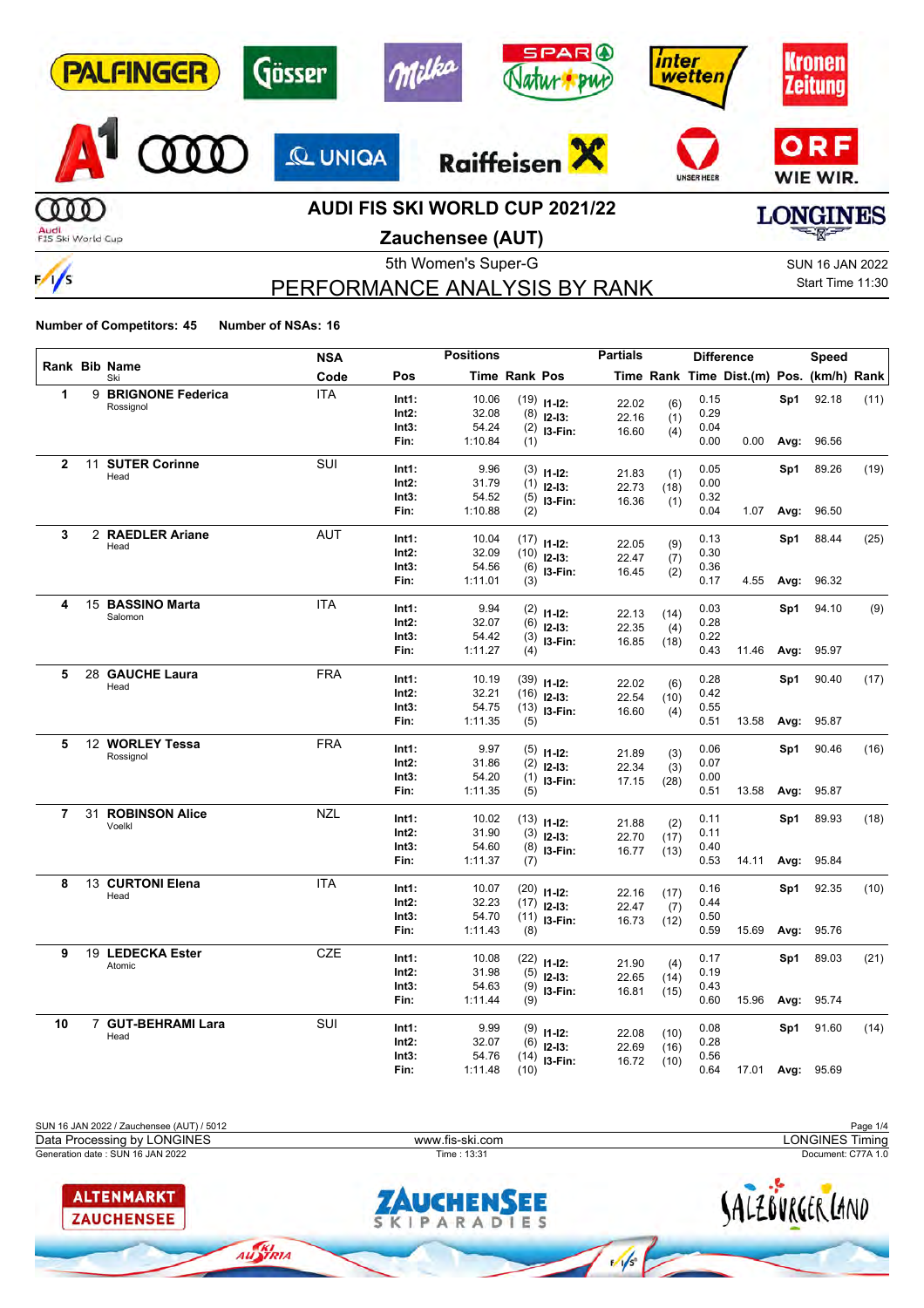

#### Audi<br>FIS Ski World Cup

## **AUDI FIS SKI WORLD CUP 2021/22**

**Zauchensee (AUT)**



# PERFORMANCE ANALYSIS BY RANK

5th Women's Super-G Super-G SUN 16 JAN 2022 Start Time 11:30

|    |    |                             | <b>NSA</b> |                | <b>Positions</b> |               |                                | <b>Partials</b> |             |              | <b>Difference</b>                        |      | Speed            |      |
|----|----|-----------------------------|------------|----------------|------------------|---------------|--------------------------------|-----------------|-------------|--------------|------------------------------------------|------|------------------|------|
|    |    | Rank Bib Name<br>Ski        | Code       | Pos            |                  | Time Rank Pos |                                |                 |             |              | Time Rank Time Dist.(m) Pos. (km/h) Rank |      |                  |      |
| 11 |    | 29 FLURY Jasmine            | SUI        | Int1:          | 10.11            |               | $(29)$ 11-12:                  | 22.04           | (8)         | 0.20         |                                          | Sp1  | 86.61            | (29) |
|    |    | Fischer                     |            | Int2:          | 32.15            |               | $(13)$ 12-13:                  | 22.76           | (19)        | 0.36         |                                          |      |                  |      |
|    |    |                             |            | Int3:          | 54.91            |               | $(17)$ 13-Fin:                 | 16.64           | (9)         | 0.71         |                                          |      |                  |      |
|    |    |                             |            | Fin:           | 1:11.55          | (11)          |                                |                 |             | 0.71         | 18.85                                    | Avg: | 95.60            |      |
| 11 |    | 10 SIEBENHOFER Ramona       | <b>AUT</b> | Int1:          | 9.98             |               | $(6)$ 11-12:                   |                 |             | 0.07         |                                          | Sp1  | 87.60            | (27) |
|    |    | Fischer                     |            | Int2:          | 31.96            |               | $(4)$ 12-13:                   | 21.98           | (5)         | 0.17         |                                          |      |                  |      |
|    |    |                             |            | Int3:          | 54.63            |               | $(9)$ 13-Fin:                  | 22.67<br>16.92  | (15)        | 0.43         |                                          |      |                  |      |
|    |    |                             |            | Fin:           | 1:11.55          | (11)          |                                |                 | (20)        | 0.71         | 18.85                                    | Avg: | 95.60            |      |
| 13 |    | 3 TIPPLER Tamara            | <b>AUT</b> | Int1:          | 10.03            |               |                                |                 |             | 0.12         |                                          | Sp1  | 91.32            | (15) |
|    |    | Salomon                     |            | Int2:          | 32.27            |               | $(15)$ 11-12:<br>$(18)$ 12-13: | 22.24           | (22)        | 0.48         |                                          |      |                  |      |
|    |    |                             |            | Int3:          | 54.74            |               | $(12)$ 13-Fin:                 | 22.47           | (7)         | 0.54         |                                          |      |                  |      |
|    |    |                             |            | Fin:           | 1:11.58          | (13)          |                                | 16.84           | (17)        | 0.74         | 19.64                                    | Avg: | 95.56            |      |
| 14 |    | 8 PUCHNER Mirjam            | AUT        |                |                  |               |                                |                 |             |              |                                          |      |                  |      |
|    |    | Atomic                      |            | Int1:<br>Int2: | 10.00<br>32.19   |               | $(10)$ 11-12:                  | 22.19           | (20)        | 0.09<br>0.40 |                                          | Sp1  | 83.82            | (42) |
|    |    |                             |            | Int3:          | 55.00            |               | $(15)$ 12-13:                  | 22.81           | (23)        | 0.80         |                                          |      |                  |      |
|    |    |                             |            | Fin:           | 1:11.60          | (14)          | $(18)$ 13-Fin:                 | 16.60           | (4)         | 0.76         | 20.17                                    | Avg: | 95.53            |      |
|    | 20 | <b>MIRADOLI Romane</b>      | <b>FRA</b> |                |                  |               |                                |                 |             |              |                                          |      |                  |      |
| 15 |    | Dynastar                    |            | Int1:          | 10.16            |               | $(34)$ 11-12:                  | 22.35           | (29)        | 0.25         |                                          | Sp1  | 91.70            | (13) |
|    |    |                             |            | Int2:          | 32.51            |               | $(31)$ 12-13:                  | 22.35           | (4)         | 0.72         |                                          |      |                  |      |
|    |    |                             |            | Int3:          | 54.86            |               | $(15)$ 13-Fin:                 | 16.78           | (14)        | 0.66         |                                          |      |                  |      |
|    |    |                             |            | Fin:           | 1:11.64          | (15)          |                                |                 |             | 0.80         | 21.22                                    | Avg: | 95.48            |      |
| 16 |    | 23 WEIDLE Kira              | <b>GER</b> | Int1:          | 10.18            |               | $(36)$ 11-12:                  | 22.35           | (29)        | 0.27         |                                          | Sp1  | 95.59            | (4)  |
|    |    | Rossignol                   |            | Int2:          | 32.53            |               | $(33)$ 12-13:                  | 22.57           | (11)        | 0.74         |                                          |      |                  |      |
|    |    |                             |            | Int3:          | 55.10            |               | $(20)$ 13-Fin:                 | 16.56           | (3)         | 0.90         |                                          |      |                  |      |
|    |    |                             |            | Fin:           | 1:11.66          | (16)          |                                |                 |             | 0.82         | 21.74                                    | Avg: | 95.45            |      |
| 17 |    | 17 MOWINCKEL Ragnhild       | <b>NOR</b> | Int1:          | 10.00            |               | $(10)$ 11-12:                  |                 |             | 0.09         |                                          | Sp1  | 95.18            | (6)  |
|    |    | Head                        |            | Int2:          | 32.15            |               | $(13)$ 12-13:                  | 22.15           | (15)        | 0.36         |                                          |      |                  |      |
|    |    |                             |            | Int3:          | 54.56            |               | $(6)$ 13-Fin:                  | 22.41<br>17.16  | (6)<br>(30) | 0.36         |                                          |      |                  |      |
|    |    |                             |            | Fin:           | 1:11.72          | (17)          |                                |                 |             | 0.88         | 23.31                                    | Avg: | 95.37            |      |
| 18 |    | 4 VLHOVA Petra              | <b>SVK</b> | Int1:          | 10.00            |               |                                |                 |             | 0.09         |                                          | Sp1  | 96.50            | (3)  |
|    |    | Rossignol                   |            | Int2:          | 32.33            |               | $(10)$ 11-12:                  | 22.33           | (27)        | 0.54         |                                          |      |                  |      |
|    |    |                             |            | Int3:          | 54.49            |               | $(23)$ 12-13:<br>$(4)$ 13-Fin: | 22.16           | (1)         | 0.29         |                                          |      |                  |      |
|    |    |                             |            | Fin:           | 1:11.74          | (18)          |                                | 17.25           | (35)        | 0.90         | 23.84                                    | Avg: | 95.34            |      |
| 19 |    | 5 GOGGIA Sofia              | <b>ITA</b> |                |                  |               |                                |                 |             |              |                                          |      |                  |      |
|    |    | Atomic                      |            | Int1:<br>Int2: | 10.18<br>32.36   |               | $(36)$ 11-12:                  | 22.18           | (18)        | 0.27<br>0.57 |                                          | Sp1  | 88.84            | (22) |
|    |    |                             |            | Int3:          | 55.15            |               | $(24)$ 12-13:                  | 22.79           | (22)        | 0.95         |                                          |      |                  |      |
|    |    |                             |            | Fin:           | 1:11.76          | (19)          | $(23)$ 13-Fin:                 | 16.61           | (7)         | 0.92         | 24.36                                    | Avg: | 95.32            |      |
| 20 |    | 22 SCHEYER Christine        | <b>AUT</b> |                |                  |               |                                |                 |             |              |                                          |      |                  |      |
|    |    | Head                        |            | Int1:          | 10.10            |               | $(26)$ 11-12:                  | 22.28           | (26)        | 0.19         |                                          | Sp1  | 80.73            | (45) |
|    |    |                             |            | Int2:          | 32.38<br>55.26   |               | $(27)$ 12-13:                  | 22.88           | (25)        | 0.59         |                                          |      |                  |      |
|    |    |                             |            | Int3:<br>Fin:  | 1:11.88          | (20)          | $(25)$ 13-Fin:                 | 16.62           | (8)         | 1.06<br>1.04 |                                          |      | 27.49 Avg: 95.16 |      |
|    |    |                             |            |                |                  |               |                                |                 |             |              |                                          |      |                  |      |
| 21 |    | 33 FEST Nadine<br>Rossignol | AUT        | Int1:          | 9.96             |               | $(3)$ 11-12:                   | 22.12           | (13)        | 0.05         |                                          | Sp1  | 87.45            | (28) |
|    |    |                             |            | $Int2$ :       | 32.08            |               | $(8)$ 12-13:                   | 23.14           | (35)        | 0.29         |                                          |      |                  |      |
|    |    |                             |            | Int3:<br>Fin:  | 55.22<br>1:12.08 | (21)          | $(24)$ 13-Fin:                 | 16.86           | (19)        | 1.02<br>1.24 | 32.69                                    | Avg: | 94.89            |      |
|    |    |                             |            |                |                  |               |                                |                 |             |              |                                          |      |                  |      |
| 22 |    | 40 MAIER Sabrina<br>Atomic  | AUT        | Int1:          | 10.02            |               | $(13)$ 11-12:                  | 22.35           | (29)        | 0.11         |                                          | Sp1  | 85.65            | (35) |
|    |    |                             |            | $Int2$ :       | 32.37            |               | $(26)$ 12-13:                  | 22.76           | (19)        | 0.58         |                                          |      |                  |      |
|    |    |                             |            | Int3:          | 55.13            |               | $(21)$ 13-Fin:                 | 17.21           | (33)        | 0.93         |                                          |      |                  |      |
|    |    |                             |            | Fin:           | 1:12.34          | (22)          |                                |                 |             | 1.50         |                                          |      | 39.40 Avg: 94.55 |      |

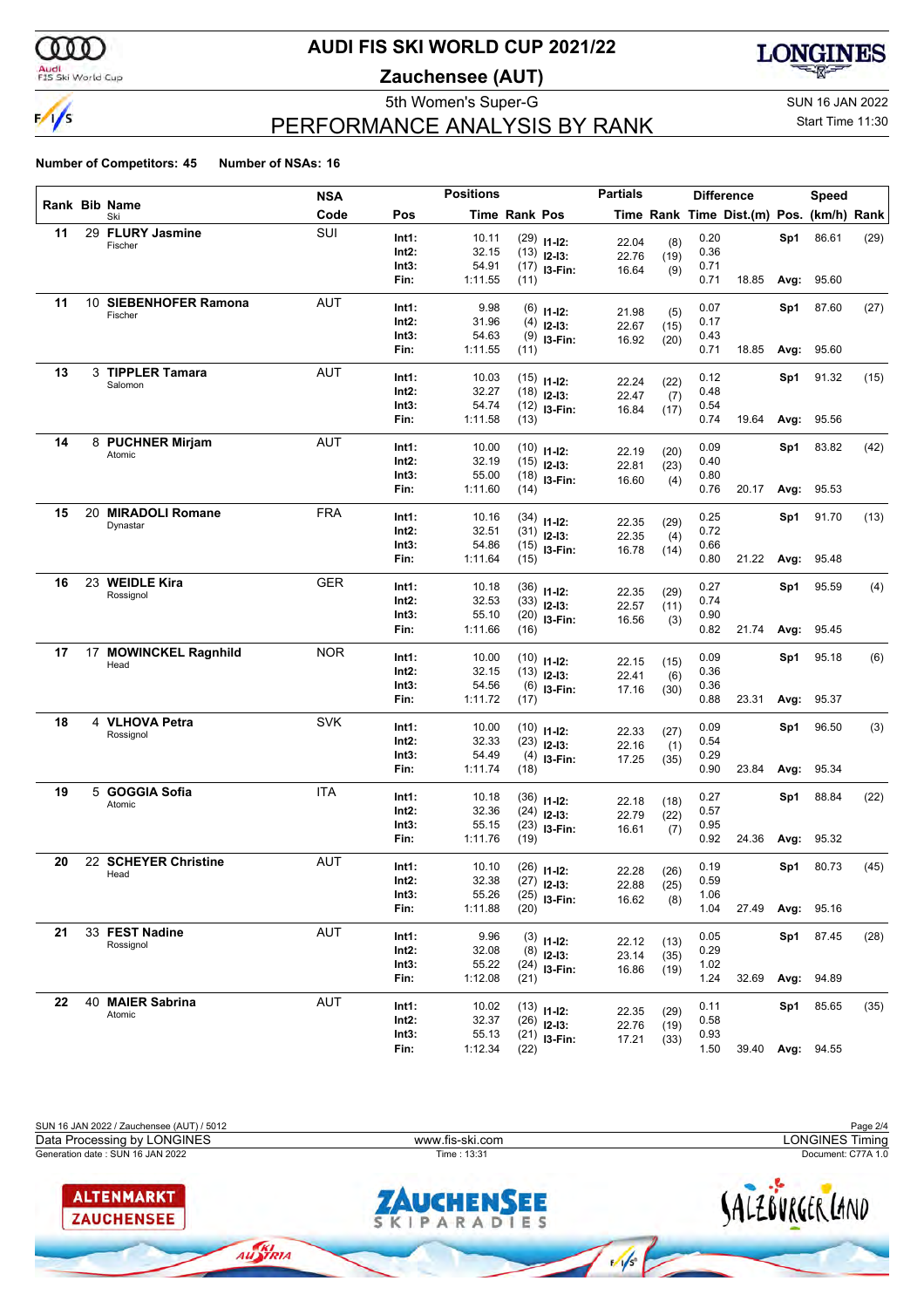

#### Audi<br>FIS Ski World Cup

## **AUDI FIS SKI WORLD CUP 2021/22**

**Zauchensee (AUT)**



# PERFORMANCE ANALYSIS BY RANK

#### 5th Women's Super-G Super-G SUN 16 JAN 2022 Start Time 11:30

|    |                              | <b>NSA</b> |       | <b>Positions</b> |                      |                                | <b>Partials</b> |      |              | <b>Difference</b>                        |      | Speed |      |
|----|------------------------------|------------|-------|------------------|----------------------|--------------------------------|-----------------|------|--------------|------------------------------------------|------|-------|------|
|    | <b>Rank Bib Name</b><br>Ski  | Code       | Pos   |                  | <b>Time Rank Pos</b> |                                |                 |      |              | Time Rank Time Dist.(m) Pos. (km/h) Rank |      |       |      |
| 23 | 34 CASHMAN Keely             | <b>USA</b> | Int1: | 10.09            |                      |                                |                 |      | 0.18         |                                          | Sp1  | 84.80 | (39) |
|    | Rossignol                    |            | Int2: | 32.32            |                      | $(24)$ 11-12:<br>$(21)$ 12-13: | 22.23           | (21) | 0.53         |                                          |      |       |      |
|    |                              |            | Int3: | 55.42            | (29)                 |                                | 23.10           | (33) | 1.22         |                                          |      |       |      |
|    |                              |            | Fin:  | 1:12.50          | (23)                 | I3-Fin:                        | 17.08           | (27) | 1.66         | 43.50                                    | Avg: | 94.34 |      |
|    |                              |            |       |                  |                      |                                |                 |      |              |                                          |      |       |      |
| 24 | 16 HOLDENER Wendy<br>Head    | SUI        | Int1: | 9.91             | (1)                  | $11 - 12$ :                    | 22.49           | (38) | 0.00         |                                          | Sp1  | 84.13 | (41) |
|    |                              |            | Int2: | 32.40            | (29)                 | $12-13:$                       | 22.92           | (26) | 0.61         |                                          |      |       |      |
|    |                              |            | Int3: | 55.32            | (27)                 | I3-Fin:                        | 17.19           | (31) | 1.12         |                                          |      |       |      |
|    |                              |            | Fin:  | 1:12.51          | (24)                 |                                |                 |      | 1.67         | 43.76                                    | Avg: | 94.33 |      |
| 25 | 48 GASIENICA-DANIEL Maryna   | <b>POL</b> | Int1: | 10.12            | (31)                 |                                |                 |      | 0.21         |                                          | Sp1  | 88.66 | (24) |
|    | Atomic                       |            | Int2: | 32.30            | (19)                 | $11 - 12$ :                    | 22.18           | (18) | 0.51         |                                          |      |       |      |
|    |                              |            | Int3: | 55.73            | (36)                 | $12-13:$                       | 23.43           | (40) | 1.53         |                                          |      |       |      |
|    |                              |            | Fin:  | 1:12.54          | (25)                 | $13-Fin:$                      | 16.81           | (15) | 1.70         | 44.53                                    | Avg: | 94.29 |      |
|    |                              |            |       |                  |                      |                                |                 |      |              |                                          |      |       |      |
| 26 | 32 SUTER Jasmina<br>Stoeckli | SUI        | Int1: | 10.16            | (34)                 | $11 - 12$ :                    | 22.42           | (36) | 0.25         |                                          | Sp1  | 87.77 | (26) |
|    |                              |            | Int2: | 32.58            | (34)                 | $12-13:$                       | 23.01           | (29) | 0.79         |                                          |      |       |      |
|    |                              |            | Int3: | 55.59            | (32)                 | I3-Fin:                        | 16.99           | (24) | 1.39         |                                          |      |       |      |
|    |                              |            | Fin:  | 1:12.58          | (26)                 |                                |                 |      | 1.74         | 45.55                                    | Avg: | 94.24 |      |
| 26 | 14 HAEHLEN Joana             | SUI        | Int1: | 10.12            |                      |                                |                 |      | 0.21         |                                          |      | 86.21 | (33) |
|    | Atomic                       |            | Int2: | 32.39            |                      | $(31)$ 11-12:                  | 22.27           | (25) | 0.60         |                                          | Sp1  |       |      |
|    |                              |            | Int3: | 55.31            | (28)                 | $12-13:$                       | 22.92           | (26) |              |                                          |      |       |      |
|    |                              |            | Fin:  | 1:12.58          | (26)                 | I3-Fin:                        | 17.27           | (36) | 1.11<br>1.74 | 45.55                                    |      | 94.24 |      |
|    |                              |            |       |                  | (26)                 |                                |                 |      |              |                                          | Avg: |       |      |
| 28 | 18 MARSAGLIA Francesca       | <b>ITA</b> | Int1: | 10.32            | (43)                 | $11 - 12$ :                    | 22.36           | (32) | 0.41         |                                          | Sp1  | 85.56 | (36) |
|    | Salomon                      |            | Int2: | 32.68            | (39)                 | $12-13:$                       | 22.87           | (24) | 0.89         |                                          |      |       |      |
|    |                              |            | Int3: | 55.55            | (31)                 | I3-Fin:                        | 17.05           | (26) | 1.35         |                                          |      |       |      |
|    |                              |            | Fin:  | 1:12.60          | (28)                 |                                |                 |      | 1.76         | 46.06                                    | Avg: | 94.21 |      |
| 29 | 26 KOLLY Noemie              | SUI        |       |                  |                      |                                |                 |      |              |                                          |      |       |      |
|    | Stoeckli                     |            | Int1: | 10.22            | (40)                 | $11 - 12$ :                    | 22.09           | (11) | 0.31         |                                          | Sp1  | 95.47 | (5)  |
|    |                              |            | Int2: | 32.31            | (20)                 | $12-13:$                       | 22.58           | (13) | 0.52         |                                          |      |       |      |
|    |                              |            | Int3: | 54.89            | (16)                 | I3-Fin:                        | 17.74           | (42) | 0.69         |                                          |      |       |      |
|    |                              |            | Fin:  | 1:12.63          | (29)                 |                                |                 |      | 1.79         | 46.83                                    | Avg: | 94.18 |      |
| 30 | 30 VENIER Stephanie          | <b>AUT</b> | Int1: | 10.31            | (42)                 | $11 - 12$ :                    | 22.34           | (28) | 0.40         |                                          | Sp1  | 86.55 | (32) |
|    | Head                         |            | Int2: | 32.65            | (38)                 | $12-13:$                       | 23.05           | (31) | 0.86         |                                          |      |       |      |
|    |                              |            | Int3: | 55.70            | (33)                 | I3-Fin:                        | 16.95           | (23) | 1.50         |                                          |      |       |      |
|    |                              |            | Fin:  | 1:12.65          | (30)                 |                                |                 |      | 1.81         | 47.34                                    | Avg: | 94.15 |      |
| 31 | 46 DELAGO Nadia              | ITA        |       |                  |                      |                                |                 |      |              |                                          |      |       |      |
|    | Atomic                       |            | Int1: | 10.03            |                      | $(15)$ 11-12:                  | 22.11           | (12) | 0.12         |                                          | Sp1  | 85.15 | (38) |
|    |                              |            | Int2: | 32.14            | (12)                 | $12-13:$                       | 23.58           | (42) | 0.35         |                                          |      |       |      |
|    |                              |            | Int3: | 55.72            | (35)                 | I3-Fin:                        | 16.94           | (21) | 1.52<br>1.82 |                                          |      |       |      |
|    |                              |            | Fin:  | 1:12.66          | (31)                 |                                |                 |      |              | 47.59                                    | Avg: | 94.14 |      |
| 32 | 36 PLESHKOVA Julia           | <b>RUS</b> | Int1: | 10.04            |                      | $(17)$ is in.                  | 22.50           | (40) | 0.13         |                                          | Sp1  | 91.96 | (12) |

| JZ. | <b>JU FLEJHNUVA JUHA</b><br>Head | טטרו       | Int1:<br>Int2:<br>Int3:<br>Fin: | 10.04<br>32.63<br>55.75<br>1:12.69 | $(17)$ 11-12:<br>$(37)$ 12-13:<br>$(37)$ 13-Fin:<br>(32) | 22.59<br>23.12<br>16.94 | (42)<br>(34)<br>(21) | 0.13<br>0.84<br>1.55<br>1.85 | 48.36 | Sp1<br>Avg: | 91.96<br>94.10 | (12) |
|-----|----------------------------------|------------|---------------------------------|------------------------------------|----------------------------------------------------------|-------------------------|----------------------|------------------------------|-------|-------------|----------------|------|
| 32  | 35 REISINGER Elisabeth<br>Head   | <b>AUT</b> | Int1:<br>Int2:<br>Int3:<br>Fin: | 9.98<br>32.13<br>55.14<br>1:12.69  | $(6)$ 11-12:<br>$(11)$ 12-13:<br>$(22)$ 13-Fin:<br>(32)  | 22.15<br>23.01<br>17.55 | (15)<br>(29)<br>(40) | 0.07<br>0.34<br>0.94<br>.85  | 48.36 | Sp1<br>Avg: | 94.42<br>94.10 | (8)  |
| 34  | 42 PICHLER Karoline<br>Head      | ITA        | Int1:<br>Int2:<br>Int3:<br>Fin: | 10.32<br>32.73<br>55.70<br>1:12.73 | $(43)$ 11-12:<br>$(42)$ 12-13:<br>$(33)$ 13-Fin:<br>(34) | 22.41<br>22.97<br>17.03 | (35)<br>(28)<br>(25) | 0.41<br>0.94<br>1.50<br>1.89 | 49.37 | Sp1<br>Avg: | 89.12<br>94.05 | (20) |

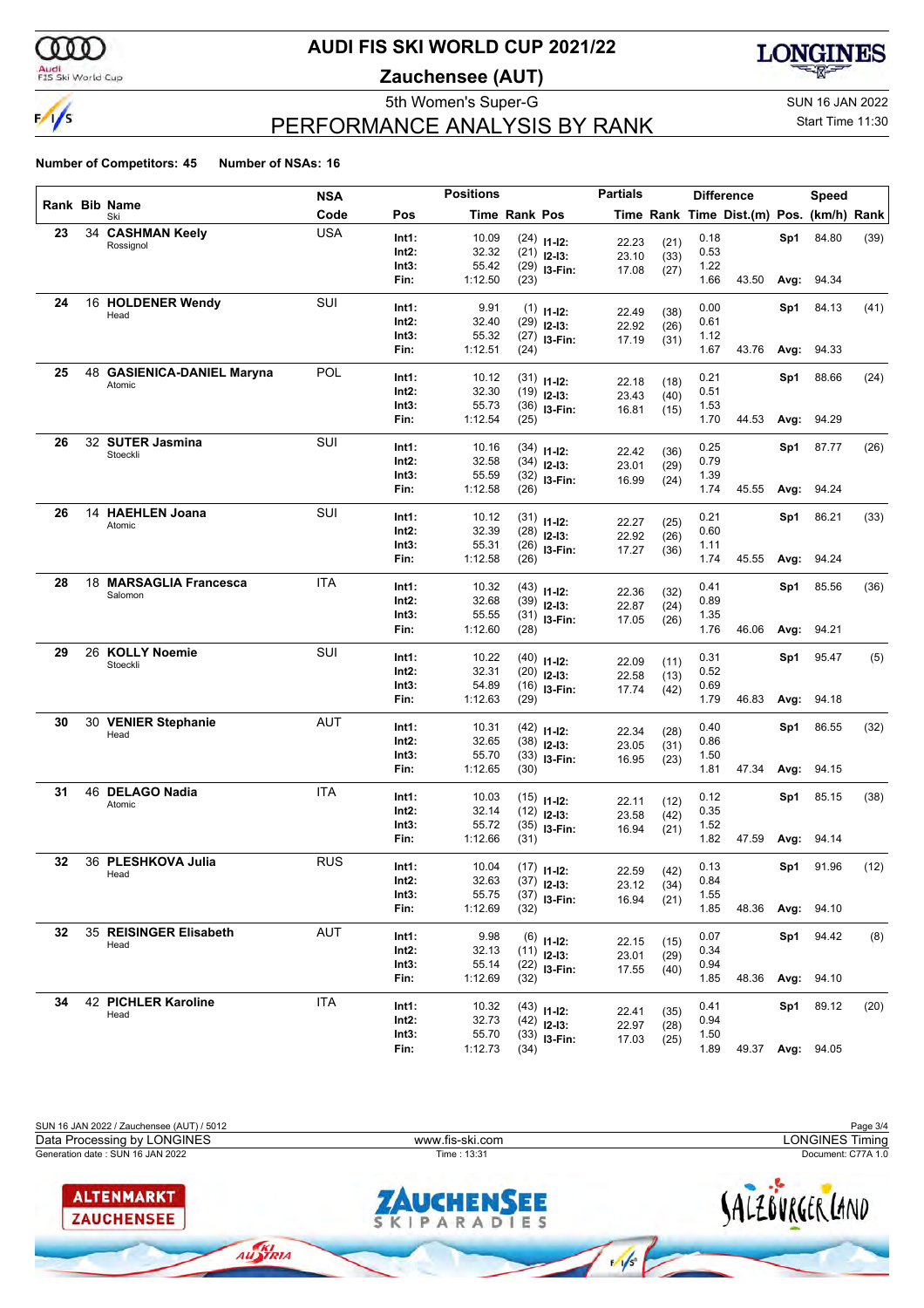

#### Audi<br>FIS Ski World Cup

## **AUDI FIS SKI WORLD CUP 2021/22**

**Zauchensee (AUT)**



# PERFORMANCE ANALYSIS BY RANK

5th Women's Super-G Super-G SUN 16 JAN 2022 Start Time 11:30

#### **Number of Competitors: 45 Number of NSAs: 16**

|         |    |                              |                   | <b>NSA</b>         |                                | <b>Positions</b>  |                      |                                | <b>Partials</b> |                   |      | <b>Difference</b>                        |      | Speed             |      |
|---------|----|------------------------------|-------------------|--------------------|--------------------------------|-------------------|----------------------|--------------------------------|-----------------|-------------------|------|------------------------------------------|------|-------------------|------|
|         |    | Rank Bib Name<br>Ski         |                   | Code               | Pos                            |                   | <b>Time Rank Pos</b> |                                |                 |                   |      | Time Rank Time Dist.(m) Pos. (km/h) Rank |      |                   |      |
| 34      |    | 1 GAGNON Marie-Michele       |                   | CAN                | Int1:                          | 10.08             |                      | $(22)$ 11-12:                  | 22.62           | (43)              | 0.17 |                                          | Sp1  | 81.76             | (44) |
|         |    | Head                         |                   |                    | Int2:                          | 32.70             |                      | $(40)$ 12-13:                  | 23.31           | (38)              | 0.91 |                                          |      |                   |      |
|         |    |                              |                   |                    | Int3:                          | 56.01             |                      | $(40)$ 13-Fin:                 | 16.72           | (10)              | 1.81 |                                          |      |                   |      |
|         |    |                              |                   |                    | Fin:                           | 1:12.73           | (34)                 |                                |                 |                   | 1.89 | 49.37                                    | Avg: | 94.05             |      |
| 36      |    | 6 NUFER Priska               |                   | SUI                | Int1:                          | 10.09             |                      | $(24)$ 11-12:                  |                 |                   | 0.18 |                                          | Sp1  | 99.30             | (1)  |
|         |    | Dynastar                     |                   |                    | Int2:                          | 32.62             |                      | $(35)$ 12-13:                  | 22.53<br>22.76  | (39)<br>(19)      | 0.83 |                                          |      |                   |      |
|         |    |                              |                   |                    | Int3:                          | 55.38             |                      | $(28)$ 13-Fin:                 | 17.36           | (37)              | 1.18 |                                          |      |                   |      |
|         |    |                              |                   |                    | Fin:                           | 1:12.74           | (36)                 |                                |                 |                   | 1.90 | 49.63                                    | Avg: | 94.03             |      |
| 37      |    | 45 CERUTTI Camille           |                   | <b>FRA</b>         | Int1:                          | 10.10             |                      | $(26)$ 11-12:                  |                 |                   | 0.19 |                                          | Sp1  | 88.75             | (23) |
|         |    | Atomic                       |                   |                    | Int2:                          | 32.36             |                      | $(24)$ 12-13:                  | 22.26<br>23.06  | (24)<br>(32)      | 0.57 |                                          |      |                   |      |
|         |    |                              |                   |                    | Int3:                          | 55.42             |                      | $(29)$ 13-Fin:                 | 17.36           | (37)              | 1.22 |                                          |      |                   |      |
|         |    |                              |                   |                    | Fin:                           | 1:12.78           | (37)                 |                                |                 |                   | 1.94 | 50.65                                    | Avg: | 93.98             |      |
| 38      |    | 38 JENAL Stephanie           |                   | SUI                | Int1:                          | 9.98              |                      | $(6)$ 11-12:                   |                 |                   | 0.07 |                                          | Sp1  | 94.57             | (7)  |
|         |    | Atomic                       |                   |                    | $Int2$ :                       | 32.44             |                      | $(30)$ 12-13:                  | 22.46<br>22.57  | (37)<br>(11)      | 0.65 |                                          |      |                   |      |
|         |    |                              |                   |                    | Int3:                          | 55.01             |                      | $(19)$ 13-Fin:                 | 17.81           | (43)              | 0.81 |                                          |      |                   |      |
|         |    |                              |                   |                    | Fin:                           | 1:12.82           | (38)                 |                                |                 |                   | 1.98 | 51.66                                    | Avg: | 93.93             |      |
| 39      |    | 25 FERK SAIONI Marusa        |                   | <b>SLO</b>         | Int1:                          | 10.24             |                      |                                |                 |                   | 0.33 |                                          | Sp1  | 82.01             | (43) |
|         |    | Salomon                      |                   |                    | Int2:                          | 32.62             |                      | $(41)$ 11-12:<br>$(35)$ 12-13: | 22.38           | (33)              | 0.83 |                                          |      |                   |      |
|         |    |                              |                   |                    | Int3:                          | 55.78             |                      | $(38)$ 13-Fin:                 | 23.16<br>17.20  | (36)<br>(32)      | 1.58 |                                          |      |                   |      |
|         |    |                              |                   |                    | Fin:                           | 1:12.98           | (39)                 |                                |                 |                   | 2.14 | 55.71                                    | Avg: | 93.72             |      |
| 40      |    | 24 MELESI Roberta            |                   | <b>ITA</b>         | Int1:                          | 10.07             |                      |                                |                 |                   | 0.16 |                                          | Sp1  | 85.73             | (34) |
|         |    | Dynastar                     |                   |                    | Int2:                          | 32.32             |                      | $(20)$ 11-12:<br>$(21)$ 12-13: | 22.25           | (23)              | 0.53 |                                          |      |                   |      |
|         |    |                              |                   |                    | Int3:                          | 56.06             |                      | $(41)$ 13-Fin:                 | 23.74<br>17.15  | (44)<br>(28)      | 1.86 |                                          |      |                   |      |
|         |    |                              |                   |                    | Fin:                           | 1:13.21           | (40)                 |                                |                 |                   | 2.37 | 61.51                                    | Avg: | 93.43             |      |
| 41      |    | 43 LEBEL Maureen             |                   | <b>USA</b>         | Int1:                          | 10.33             |                      |                                |                 |                   | 0.42 |                                          | Sp1  | 84.23             | (40) |
|         |    | Voelkl                       |                   |                    | Int2:                          | 32.87             |                      | $(45)$ 11-12:<br>$(43)$ 12-13: | 22.54           | (40)              | 1.08 |                                          |      |                   |      |
|         |    |                              |                   |                    | Int3:                          | 56.34             |                      | $(43)$ 13-Fin:                 | 23.47<br>17.24  | (41)<br>(34)      | 2.14 |                                          |      |                   |      |
|         |    |                              |                   |                    | Fin:                           | 1:13.58           | (41)                 |                                |                 |                   | 2.74 | 70.75                                    | Avg: | 92.96             |      |
| 42      | 47 | <b>CRAWFORD Candace</b>      |                   | CAN                | Int1:                          | 10.11             |                      |                                |                 |                   | 0.20 |                                          | Sp1  | 86.60             | (30) |
|         |    | Head                         |                   |                    | $Int2$ :                       | 32.51             |                      | $(29)$ 11-12:<br>$(31)$ 12-13: | 22.40           | (34)              | 0.72 |                                          |      |                   |      |
|         |    |                              |                   |                    | Int3:                          | 55.93             |                      | $(39)$ 13-Fin:                 | 23.42<br>17.72  | (39)<br>(41)      | 1.73 |                                          |      |                   |      |
|         |    |                              |                   |                    | Fin:                           | 1:13.65           | (42)                 |                                |                 |                   | 2.81 | 72.49                                    | Avg: | 92.87             |      |
| 43      |    | 39 MANGAN Tricia             |                   | USA                | Int1:                          | 10.10             |                      |                                |                 |                   | 0.19 |                                          | Sp1  | 86.60             | (30) |
|         |    | Rossignol                    |                   |                    | Int2:                          | 33.05             |                      | $(26)$ 11-12:<br>$(44)$ 12-13: | 22.95           | (44)              | 1.26 |                                          |      |                   |      |
|         |    |                              |                   |                    | Int3:                          | 56.32             |                      | $(42)$ 13-Fin:                 | 23.27<br>17.41  | (37)<br>(39)      | 2.12 |                                          |      |                   |      |
|         |    |                              |                   |                    | Fin:                           | 1:13.73           | (43)                 |                                |                 |                   | 2.89 | 74.47                                    | Avg: | 92.77             |      |
| 44      |    | <b>41 ALPHAND Estelle</b>    |                   | SWE                | Int1:                          | 10.18             |                      | $(36)$ 11-12:                  |                 |                   | 0.27 |                                          | Sp1  | 98.87             | (2)  |
|         |    | Head                         |                   |                    | Int2:                          | 32.72             |                      | $(41)$ 12-13:                  | 22.54<br>23.67  | (40)              | 0.93 |                                          |      |                   |      |
|         |    |                              |                   |                    | Int3:                          | 56.39             |                      | $(44)$ 13-Fin:                 | 18.41           | (43)<br>(45)      | 2.19 |                                          |      |                   |      |
|         |    |                              |                   |                    | Fin:                           | 1:14.80           | (44)                 |                                |                 |                   |      | 3.96 100.59                              |      | <b>Avg: 91.44</b> |      |
| 45      |    | 52 CAILL Ania Monica         |                   | ROU                | Int1:                          | 10.15             |                      | $(33)$ 11-12:                  |                 |                   | 0.24 |                                          | Sp1  | 85.49             | (37) |
|         |    | Salomon                      |                   |                    | Int2:                          | 33.16             |                      | $(45)$ 12-13:                  | 23.01<br>23.93  | (45)<br>(45)      | 1.37 |                                          |      |                   |      |
|         |    |                              |                   |                    | Int3:                          | 57.09             |                      | $(45)$ 13-Fin:                 | 17.91           | (44)              | 2.89 |                                          |      |                   |      |
|         |    |                              |                   |                    | Fin:                           | 1:15.00           | (45)                 |                                |                 |                   |      | 4.16 105.39                              |      | <b>Avg: 91.20</b> |      |
|         |    | Intermediate Time Positions: | $Int. 1 = Inter1$ |                    |                                | $Int. 2 = Inter2$ |                      |                                |                 | $Int. 3 = Inter3$ |      |                                          |      |                   |      |
|         |    | Speed Measurement Positions: | $Sp 1 = Speed 1$  |                    |                                |                   |                      |                                |                 |                   |      |                                          |      |                   |      |
| Legend: |    |                              |                   |                    |                                |                   |                      |                                |                 |                   |      |                                          |      |                   |      |
| Avg     |    | Average                      | Dist.(m)          | Distance in metres |                                | Fin               | Finish               |                                |                 | Int               |      | Intermediate                             |      |                   |      |
| lx.     |    | Intermediate x               | Pos.              |                    | Intermediate or speed position |                   |                      |                                |                 | Sp                |      | Speed trap                               |      |                   |      |

SUN 16 JAN 2022 / Zauchensee (AUT) / 5012 Page 4/4 Data Processing by LONGINES www.fis-ski.com LONGINES TimingGeneration date : SUN 16 JAN 2022 Time : 13:31 Document: C77A 1.0 **ALTENMARKT** SALZBURGER LAND CHENSEE **ZAUCHENSEE** KIPARADIES  $\overline{\mathsf{s}}$  $\frac{1}{\sqrt{5}}$ 

**Intermediate or speed position** 

AUSTRIA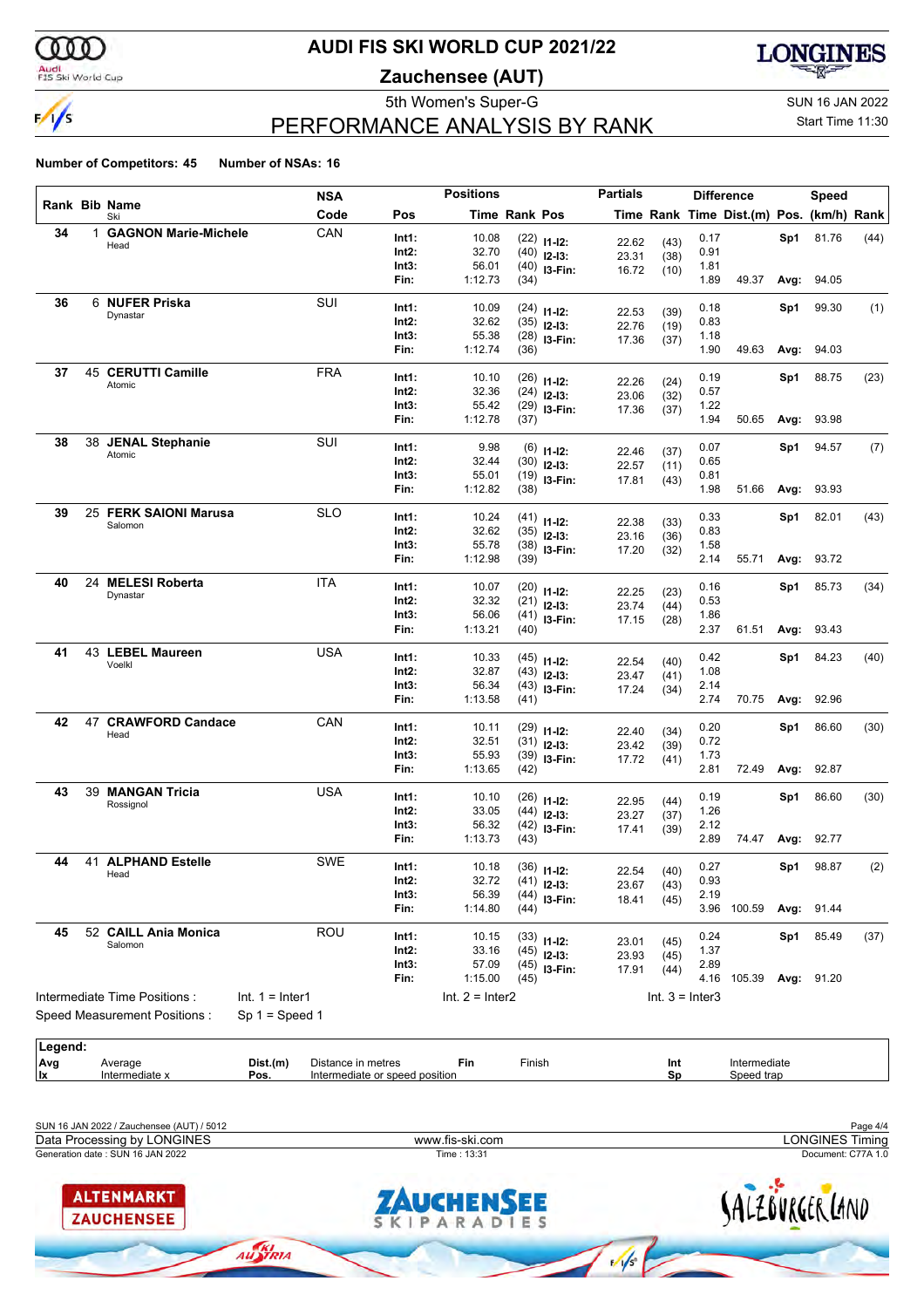| <b>PALFINGER</b>          | Gösser         | <b>SPAR</b> <sup>O</sup><br>$M_H$ /20<br><b>DWC</b>               | ınter<br><b>wetten</b> | ronen<br>leitung               |
|---------------------------|----------------|-------------------------------------------------------------------|------------------------|--------------------------------|
|                           | <b>Q UNIGA</b> | Raiffeisen                                                        | <b>UNSER HEER</b>      | ORF<br>WIE WIR.                |
| Audi<br>FIS Ski World Cup |                | <b>AUDI FIS SKI WORLD CUP 2021/22</b><br><b>Zauchensee (ALIT)</b> |                        | <b>NGINES</b><br><b>RACTES</b> |

**Zauchensee (AUT)**

# PERFORMANCE ANALYSIS BY BIB

5th Women's Super-G Super-G SUN 16 JAN 2022 Start Time 11:30

**Number of Competitors: 54 Number of NSAs: 19**

 $\frac{1}{\sqrt{2}}$ 

|                |                                       | <b>NSA</b> |                | <b>Positions</b> |                      |                                | <b>Partials</b> |              |              | <b>Difference</b>                        |      | Speed |      |
|----------------|---------------------------------------|------------|----------------|------------------|----------------------|--------------------------------|-----------------|--------------|--------------|------------------------------------------|------|-------|------|
| <b>Bib</b>     | Name<br>Ski                           | Code       | Pos            |                  | <b>Time Rank Pos</b> |                                |                 |              |              | Time Rank Time Dist.(m) Pos. (km/h) Rank |      |       |      |
| 1              | <b>GAGNON Marie-Michele</b>           | CAN        | Int1:          | 10.08            |                      | $(23)$ 11-12:                  |                 |              | 0.17         |                                          | Sp1  | 81.76 | (46) |
|                | Head                                  |            | Int2:          | 32.70            |                      | $(43)$ 12-13:                  | 22.62<br>23.31  | (46)<br>(38) | 0.91         |                                          |      |       |      |
|                |                                       |            | Int3:          | 56.01            |                      | $(40)$ 13-Fin:                 | 16.72           | (10)         | 1.81         |                                          |      |       |      |
|                |                                       |            | Fin:           | 1:12.73          | (34)                 |                                |                 |              | 1.89         | 49.37                                    | Avg: | 94.05 |      |
| 2              | <b>RAEDLER Ariane</b>                 | <b>AUT</b> | Int1:          | 10.04            |                      |                                |                 |              | 0.13         |                                          | Sp1  | 88.44 | (26) |
|                | Head                                  |            | Int2:          | 32.09            |                      | $(18)$ 11-12:                  | 22.05           | (10)         | 0.30         |                                          |      |       |      |
|                |                                       |            | Int3:          | 54.56            |                      | $(10)$ 12-13:                  | 22.47           | (7)          | 0.36         |                                          |      |       |      |
|                |                                       |            | Fin:           | 1:11.01          | (3)                  | $(6)$ 13-Fin:                  | 16.45           | (2)          | 0.17         | 4.55                                     | Avg: | 96.32 |      |
| 3              | <b>TIPPLER Tamara</b>                 | <b>AUT</b> | Int1:          | 10.03            |                      |                                |                 |              | 0.12         |                                          |      | 91.32 |      |
|                | Salomon                               |            | Int2:          | 32.27            |                      | $(16)$ 11-12:                  | 22.24           | (23)         | 0.48         |                                          | Sp1  |       | (15) |
|                |                                       |            | Int3:          | 54.74            |                      | $(18)$ 12-13:                  | 22.47           | (7)          | 0.54         |                                          |      |       |      |
|                |                                       |            | Fin:           | 1:11.58          | (13)                 | $(12)$ 13-Fin:                 | 16.84           | (17)         | 0.74         | 19.64                                    | Avg: | 95.56 |      |
|                |                                       |            |                |                  |                      |                                |                 |              |              |                                          |      |       |      |
| 4              | <b>VLHOVA Petra</b>                   | <b>SVK</b> | Int1:          | 10.00            |                      | $(11)$ 11-12:                  | 22.33           | (28)         | 0.09         |                                          | Sp1  | 96.50 | (3)  |
|                | Rossignol                             |            | Int2:          | 32.33            |                      | $(24)$ 12-13:                  | 22.16           | (1)          | 0.54         |                                          |      |       |      |
|                |                                       |            | Int3:          | 54.49            |                      | $(4)$ 13-Fin:                  | 17.25           | (35)         | 0.29         |                                          |      |       |      |
|                |                                       |            | Fin:           | 1:11.74          | (18)                 |                                |                 |              | 0.90         | 23.84                                    | Avg: | 95.34 |      |
| 5              | <b>GOGGIA Sofia</b>                   | <b>ITA</b> | Int1:          | 10.18            |                      | $(42)$ 11-12:                  |                 |              | 0.27         |                                          | Sp1  | 88.84 | (23) |
|                | Atomic                                |            | Int2:          | 32.36            |                      | $(25)$ 12-13:                  | 22.18           | (19)         | 0.57         |                                          |      |       |      |
|                |                                       |            | Int3:          | 55.15            |                      | $(23)$ 13-Fin:                 | 22.79<br>16.61  | (22)<br>(7)  | 0.95         |                                          |      |       |      |
|                |                                       |            | Fin:           | 1:11.76          | (19)                 |                                |                 |              | 0.92         | 24.36                                    | Avg: | 95.32 |      |
| 6              | <b>NUFER Priska</b>                   | <b>SUI</b> | Int1:          | 10.09            |                      |                                |                 |              | 0.18         |                                          | Sp1  | 99.30 | (1)  |
|                | Dynastar                              |            | Int2:          | 32.62            |                      | $(25)$ 11-12:<br>$(36)$ 12-13: | 22.53           | (40)         | 0.83         |                                          |      |       |      |
|                |                                       |            | Int3:          | 55.38            |                      | $(28)$ 13-Fin:                 | 22.76           | (19)         | 1.18         |                                          |      |       |      |
|                |                                       |            | Fin:           | 1:12.74          | (36)                 |                                | 17.36           | (37)         | 1.90         | 49.63                                    | Avg: | 94.03 |      |
| $\overline{7}$ | <b>GUT-BEHRAMI Lara</b>               | SUI        | Int1:          | 9.99             |                      |                                |                 |              | 0.08         |                                          | Sp1  | 91.60 | (14) |
|                | Head                                  |            | Int2:          | 32.07            |                      | $(10)$ 11-12:                  | 22.08           | (11)         | 0.28         |                                          |      |       |      |
|                |                                       |            | Int3:          | 54.76            |                      | $(6)$ 12-13:                   | 22.69           | (16)         | 0.56         |                                          |      |       |      |
|                |                                       |            | Fin:           | 1:11.48          | (10)                 | $(14)$ 13-Fin:                 | 16.72           | (10)         | 0.64         | 17.01                                    | Avg: | 95.69 |      |
| 8              | <b>PUCHNER Mirjam</b>                 | <b>AUT</b> |                |                  |                      |                                |                 |              |              |                                          |      |       |      |
|                | Atomic                                |            | Int1:<br>Int2: | 10.00<br>32.19   |                      | $(11)$ $11-12$ :               | 22.19           | (21)         | 0.09<br>0.40 |                                          | Sp1  | 83.82 | (44) |
|                |                                       |            | Int3:          | 55.00            |                      | $(15)$ 12-13:                  | 22.81           | (23)         | 0.80         |                                          |      |       |      |
|                |                                       |            | Fin:           | 1:11.60          | (14)                 | $(18)$ 13-Fin:                 | 16.60           | (4)          | 0.76         | 20.17                                    | Avg: | 95.53 |      |
|                |                                       |            |                |                  |                      |                                |                 |              |              |                                          |      |       |      |
| 9              | <b>BRIGNONE Federica</b><br>Rossignol | <b>ITA</b> | Int1:          | 10.06            |                      | $(20)$ 11-12:                  | 22.02           | (7)          | 0.15         |                                          | Sp1  | 92.18 | (11) |
|                |                                       |            | Int2:          | 32.08            |                      | $(8)$ 12-13:                   | 22.16           | (1)          | 0.29         |                                          |      |       |      |
|                |                                       |            | Int3:          | 54.24            |                      | $(2)$ 13-Fin:                  | 16.60           | (4)          | 0.04         |                                          |      |       |      |
|                |                                       |            | Fin:           | 1:10.84          | (1)                  |                                |                 |              | 0.00         | 0.00                                     | Avg: | 96.56 |      |
| 10             | <b>SIEBENHOFER Ramona</b><br>Fischer  | <b>AUT</b> | Int1:          | 9.98             |                      | $(7)$ 11-12:                   | 21.98           | (5)          | 0.07         |                                          | Sp1  | 87.60 | (28) |
|                |                                       |            | Int2:          | 31.96            | (4)                  | $12-13:$                       | 22.67           | (15)         | 0.17         |                                          |      |       |      |
|                |                                       |            | Int3:          | 54.63            | (9)                  | I3-Fin:                        | 16.92           | (20)         | 0.43         |                                          |      |       |      |
|                |                                       |            | Fin:           | 1:11.55          | (11)                 |                                |                 |              | 0.71         | 18.85 Avg:                               |      | 95.60 |      |

SUN 16 JAN 2022 / Zauchensee (AUT) / 5012 Page 1/5 Data Processing by LONGINES www.fis-ski.com LONGINES TimingGeneration date : SUN 16 JAN 2022 Time : 13:31 Document: C77B 1.0 SALZÖVRGER LAND **ALTENMARKT AUCHENSEE ZAUCHENSEE**  $\overline{\mathsf{s}}$  $\frac{1}{\sqrt{2}}$ AUSTRIA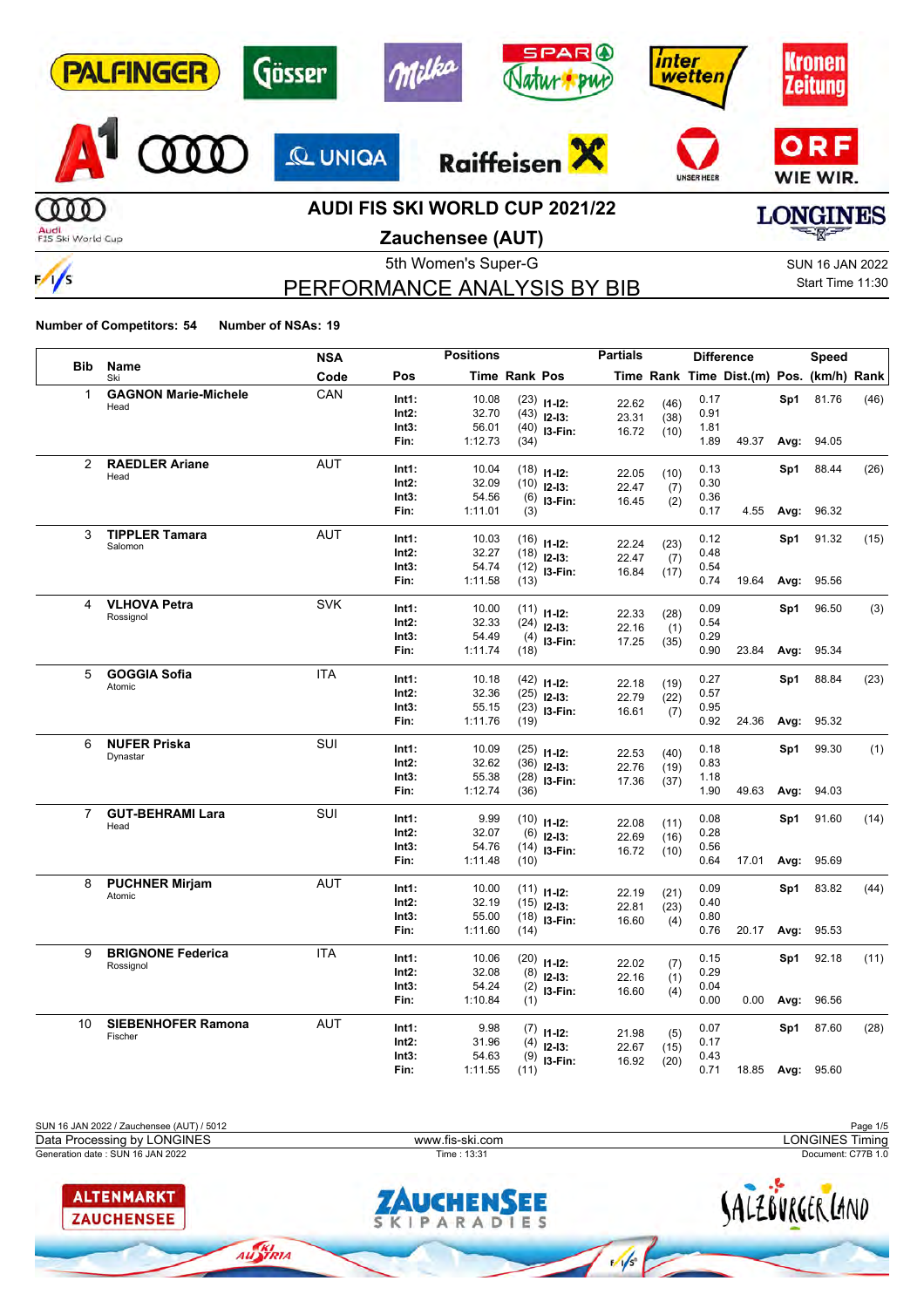

#### Audi<br>FIS Ski World Cup

## **AUDI FIS SKI WORLD CUP 2021/22**

**Zauchensee (AUT)**



# PERFORMANCE ANALYSIS BY BIB

5th Women's Super-G Super-G SUN 16 JAN 2022

### Start Time 11:30

|            |                            | <b>NSA</b> | <b>Positions</b> |            |                      |                               | <b>Partials</b> |              |      | <b>Difference</b>                        |      | <b>Speed</b>      |      |
|------------|----------------------------|------------|------------------|------------|----------------------|-------------------------------|-----------------|--------------|------|------------------------------------------|------|-------------------|------|
| <b>Bib</b> | Name<br>Ski                | Code       | Pos              |            | <b>Time Rank Pos</b> |                               |                 |              |      | Time Rank Time Dist.(m) Pos. (km/h) Rank |      |                   |      |
| 11         | <b>SUTER Corinne</b>       | SUI        | Int1:            | 9.96       |                      | $(4)$ 11-12:                  | 21.83           |              | 0.05 |                                          | Sp1  | 89.26             | (20) |
|            | Head                       |            | Int2:            | 31.79      |                      | $(1)$ 12-13:                  | 22.73           | (1)<br>(18)  | 0.00 |                                          |      |                   |      |
|            |                            |            | Int3:            | 54.52      |                      | $(5)$ 13-Fin:                 | 16.36           | (1)          | 0.32 |                                          |      |                   |      |
|            |                            |            | Fin:             | 1:10.88    | (2)                  |                               |                 |              | 0.04 | 1.07                                     |      | <b>Avg: 96.50</b> |      |
| 12         | <b>WORLEY Tessa</b>        | <b>FRA</b> | Int1:            | 9.97       |                      | $(6)$ 11-12:                  | 21.89           | (3)          | 0.06 |                                          | Sp1  | 90.46             | (17) |
|            | Rossignol                  |            | Int2:            | 31.86      |                      | $(2)$ 12-13:                  | 22.34           | (3)          | 0.07 |                                          |      |                   |      |
|            |                            |            | Int3:            | 54.20      |                      | $(1)$ 13-Fin:                 | 17.15           | (28)         | 0.00 |                                          |      |                   |      |
|            |                            |            | Fin:             | 1:11.35    | (5)                  |                               |                 |              | 0.51 | 13.58                                    | Avg: | 95.87             |      |
| 13         | <b>CURTONI Elena</b>       | <b>ITA</b> | Int1:            | 10.07      |                      | $(21)$ 11-12:                 | 22.16           | (18)         | 0.16 |                                          | Sp1  | 92.35             | (10) |
|            | Head                       |            | Int2:            | 32.23      |                      | $(17)$ 12-13:                 | 22.47           | (7)          | 0.44 |                                          |      |                   |      |
|            |                            |            | Int3:            | 54.70      |                      | $(11)$ 13-Fin:                | 16.73           | (12)         | 0.50 |                                          |      |                   |      |
|            |                            |            | Fin:             | 1:11.43    | (8)                  |                               |                 |              | 0.59 | 15.69                                    |      | Avg: 95.76        |      |
| 14         | <b>HAEHLEN Joana</b>       | SUI        | Int1:            | 10.12      |                      | $(34)$ 11-12:                 | 22.27           | (26)         | 0.21 |                                          | Sp1  | 86.21             | (35) |
|            | Atomic                     |            | Int2:            | 32.39      |                      | $(29)$ 12-13:                 | 22.92           | (26)         | 0.60 |                                          |      |                   |      |
|            |                            |            | Int3:            | 55.31      |                      | $(26)$ 13-Fin:                | 17.27           | (36)         | 1.11 |                                          |      |                   |      |
|            |                            |            | Fin:             | 1:12.58    | (26)                 |                               |                 |              | 1.74 | 45.55                                    | Avg: | 94.24             |      |
| 15         | <b>BASSINO Marta</b>       | <b>ITA</b> | Int1:            | 9.94       |                      | $(3)$ 11-12:                  |                 |              | 0.03 |                                          | Sp1  | 94.10             | (9)  |
|            | Salomon                    |            | Int2:            | 32.07      |                      | $(6)$ 12-13:                  | 22.13<br>22.35  | (15)         | 0.28 |                                          |      |                   |      |
|            |                            |            | Int3:            | 54.42      |                      | $(3)$ 13-Fin:                 | 16.85           | (4)<br>(18)  | 0.22 |                                          |      |                   |      |
|            |                            |            | Fin:             | 1:11.27    | (4)                  |                               |                 |              | 0.43 | 11.46                                    |      | Avg: 95.97        |      |
| 16         | <b>HOLDENER Wendy</b>      | SUI        | Int1:            | 9.91       |                      |                               |                 |              | 0.00 |                                          | Sp1  | 84.13             | (43) |
|            | Head                       |            | Int2:            | 32.40      |                      | $(1)$ 11-12:<br>$(30)$ 12-13: | 22.49           | (39)         | 0.61 |                                          |      |                   |      |
|            |                            |            | Int3:            | 55.32      |                      | $(27)$ 13-Fin:                | 22.92<br>17.19  | (26)<br>(31) | 1.12 |                                          |      |                   |      |
|            |                            |            | Fin:             | 1:12.51    | (24)                 |                               |                 |              | 1.67 | 43.76                                    | Avg: | 94.33             |      |
| 17         | <b>MOWINCKEL Ragnhild</b>  | <b>NOR</b> | Int1:            | 10.00      |                      | $(11)$ $11-12$ :              |                 |              | 0.09 |                                          | Sp1  | 95.18             | (6)  |
|            | Head                       |            | Int2:            | 32.15      |                      | $(13)$ 12-13:                 | 22.15           | (16)         | 0.36 |                                          |      |                   |      |
|            |                            |            | Int3:            | 54.56      |                      | $(6)$ 13-Fin:                 | 22.41<br>17.16  | (6)<br>(30)  | 0.36 |                                          |      |                   |      |
|            |                            |            | Fin:             | 1:11.72    | (17)                 |                               |                 |              | 0.88 | 23.31                                    |      | Avg: 95.37        |      |
| 18         | <b>MARSAGLIA Francesca</b> | <b>ITA</b> | Int1:            | 10.32      |                      | $(52)$ 11-12:                 |                 |              | 0.41 |                                          | Sp1  | 85.56             | (38) |
|            | Salomon                    |            | Int2:            | 32.68      |                      | $(41)$ 12-13:                 | 22.36<br>22.87  | (33)         | 0.89 |                                          |      |                   |      |
|            |                            |            | Int3:            | 55.55      |                      | $(31)$ 13-Fin:                | 17.05           | (24)<br>(26) | 1.35 |                                          |      |                   |      |
|            |                            |            | Fin:             | 1:12.60    | (28)                 |                               |                 |              | 1.76 | 46.06                                    | Avg: | 94.21             |      |
| 19         | <b>LEDECKA Ester</b>       | <b>CZE</b> | Int1:            | 10.08      |                      | $(23)$ 11-12:                 |                 |              | 0.17 |                                          | Sp1  | 89.03             | (22) |
|            | Atomic                     |            | Int2:            | 31.98      |                      | $(5)$ 12-13:                  | 21.90<br>22.65  | (4)<br>(14)  | 0.19 |                                          |      |                   |      |
|            |                            |            | Int3:            | 54.63      |                      | $(9)$ 13-Fin:                 | 16.81           | (15)         | 0.43 |                                          |      |                   |      |
|            |                            |            | Fin:             | 1:11.44    | (9)                  |                               |                 |              | 0.60 | 15.96                                    |      | <b>Avg: 95.74</b> |      |
| 20         | <b>MIRADOLI Romane</b>     | <b>FRA</b> | Int1:            | 10.16      |                      | $(40)$ 11-12:                 |                 |              | 0.25 |                                          | Sp1  | 91.70             | (13) |
|            | Dynastar                   |            | Int2:            | 32.51      |                      | $(32)$ 12-13:                 | 22.35           | (30)         | 0.72 |                                          |      |                   |      |
|            |                            |            | Int3:            | 54.86      |                      | $(15)$ 13-Fin:                | 22.35<br>16.78  | (4)<br>(14)  | 0.66 |                                          |      |                   |      |
|            |                            |            | Fin:             | 1:11.64    | (15)                 |                               |                 |              | 0.80 |                                          |      | 21.22 Avg: 95.48  |      |
| 21         | <b>GAUTHIER Tiffany</b>    | <b>FRA</b> | Int1:            | 10.26      |                      | $(48)$ 11-12:                 |                 |              | 0.35 |                                          |      |                   |      |
|            | Rossignol                  |            | Int2:            | 32.27      |                      | $(18)$ 12-13:                 | 22.01           | (6)          | 0.48 |                                          |      |                   |      |
|            |                            |            | Int3:            |            |                      | I3-Fin:                       |                 |              |      |                                          |      |                   |      |
|            |                            |            | Fin:             | <b>DNF</b> |                      |                               |                 |              |      |                                          | Avg: |                   |      |
| 22         | <b>SCHEYER Christine</b>   | <b>AUT</b> | Int1:            | 10.10      |                      | $(28)$ 11-12:                 |                 |              | 0.19 |                                          |      | Sp1 80.73         | (47) |
|            | Head                       |            | Int2:            | 32.38      |                      | $(28)$ 12-13:                 | 22.28           | (27)         | 0.59 |                                          |      |                   |      |
|            |                            |            | Int3:            | 55.26      |                      | $(25)$ 13-Fin:                | 22.88<br>16.62  | (25)<br>(8)  | 1.06 |                                          |      |                   |      |
|            |                            |            | Fin:             | 1:11.88    | (20)                 |                               |                 |              | 1.04 |                                          |      | 27.49 Avg: 95.16  |      |

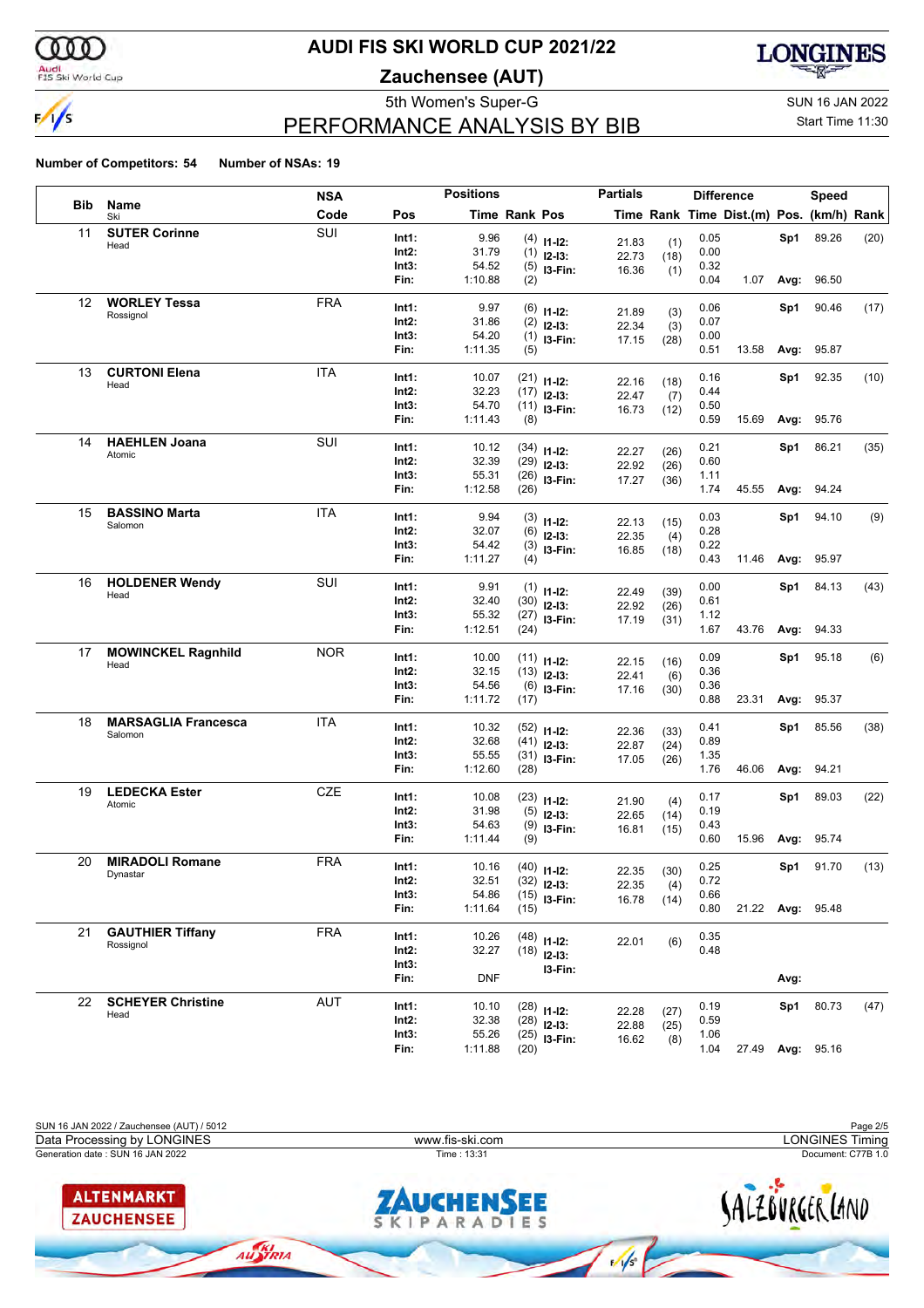

#### Audi<br>FIS Ski World Cup

## **AUDI FIS SKI WORLD CUP 2021/22**

**Zauchensee (AUT)**



# PERFORMANCE ANALYSIS BY BIB

5th Women's Super-G Super-G SUN 16 JAN 2022 Start Time 11:30

|     |                                   | <b>NSA</b> |                | <b>Positions</b> |                      |                                 | <b>Partials</b> |      |              | <b>Difference</b>                        |      | <b>Speed</b>      |      |
|-----|-----------------------------------|------------|----------------|------------------|----------------------|---------------------------------|-----------------|------|--------------|------------------------------------------|------|-------------------|------|
| Bib | Name<br>Ski                       | Code       | Pos            |                  | <b>Time Rank Pos</b> |                                 |                 |      |              | Time Rank Time Dist.(m) Pos. (km/h) Rank |      |                   |      |
| 23  | <b>WEIDLE Kira</b>                | <b>GER</b> | Int1:          | 10.18            |                      | $(42)$ 11-12:                   | 22.35           | (30) | 0.27         |                                          | Sp1  | 95.59             | (4)  |
|     | Rossignol                         |            | Int2:          | 32.53            |                      | $(34)$ 12-13:                   | 22.57           | (11) | 0.74         |                                          |      |                   |      |
|     |                                   |            | Int3:          | 55.10            |                      | $(20)$ 13-Fin:                  | 16.56           | (3)  | 0.90         |                                          |      |                   |      |
|     |                                   |            | Fin:           | 1:11.66          | (16)                 |                                 |                 |      | 0.82         | 21.74                                    | Avg: | 95.45             |      |
| 24  | <b>MELESI Roberta</b>             | <b>ITA</b> | Int1:          | 10.07            |                      | $(21)$ 11-12:                   |                 |      | 0.16         |                                          | Sp1  | 85.73             | (36) |
|     | Dynastar                          |            | Int2:          | 32.32            |                      | $(22)$ 12-13:                   | 22.25           | (24) | 0.53         |                                          |      |                   |      |
|     |                                   |            | Int3:          | 56.06            |                      | $(41)$ 13-Fin:                  | 23.74           | (45) | 1.86         |                                          |      |                   |      |
|     |                                   |            | Fin:           | 1:13.21          | (40)                 |                                 | 17.15           | (28) | 2.37         | 61.51                                    |      | Avg: 93.43        |      |
| 25  | <b>FERK SAIONI Marusa</b>         | <b>SLO</b> | Int1:          | 10.24            |                      | $(47)$ 11-12:                   |                 |      | 0.33         |                                          | Sp1  | 82.01             | (45) |
|     | Salomon                           |            | Int2:          | 32.62            |                      | $(36)$ 12-13:                   | 22.38           | (34) | 0.83         |                                          |      |                   |      |
|     |                                   |            | Int3:          | 55.78            |                      | $(38)$ 13-Fin:                  | 23.16           | (36) | 1.58         |                                          |      |                   |      |
|     |                                   |            | Fin:           | 1:12.98          | (39)                 |                                 | 17.20           | (32) | 2.14         | 55.71                                    |      | Avg: 93.72        |      |
| 26  | <b>KOLLY Noemie</b>               | SUI        | Int1:          | 10.22            |                      |                                 |                 |      | 0.31         |                                          | Sp1  | 95.47             | (5)  |
|     | Stoeckli                          |            | Int2:          | 32.31            |                      | $(46)$ 11-12:                   | 22.09           | (12) | 0.52         |                                          |      |                   |      |
|     |                                   |            | Int3:          | 54.89            |                      | $(21)$ 12-13:                   | 22.58           | (13) | 0.69         |                                          |      |                   |      |
|     |                                   |            | Fin:           | 1:12.63          | (29)                 | $(16)$ 13-Fin:                  | 17.74           | (42) | 1.79         | 46.83                                    |      | <b>Avg: 94.18</b> |      |
| 27  | <b>DELAGO Nicol</b>               | <b>ITA</b> |                |                  |                      |                                 |                 |      |              |                                          |      |                   |      |
|     | Atomic                            |            | Int1:          | 10.28            |                      | $(50)$ 11-12:                   | 22.80           | (49) | 0.37         |                                          |      |                   |      |
|     |                                   |            | Int2:<br>Int3: | 33.08            |                      | $(51)$ 12-13:                   |                 |      | 1.29         |                                          |      |                   |      |
|     |                                   |            | Fin:           | <b>DNF</b>       |                      | I3-Fin:                         |                 |      |              |                                          | Avg: |                   |      |
|     |                                   |            |                |                  |                      |                                 |                 |      |              |                                          |      |                   |      |
| 28  | <b>GAUCHE Laura</b>               | <b>FRA</b> | Int1:          | 10.19            |                      | $(45)$ 11-12:                   | 22.02           | (7)  | 0.28         |                                          | Sp1  | 90.40             | (18) |
|     | Head                              |            | Int2:          | 32.21            |                      | $(16)$ 12-13:                   | 22.54           | (10) | 0.42         |                                          |      |                   |      |
|     |                                   |            | Int3:          | 54.75            |                      | $(13)$ 13-Fin:                  | 16.60           | (4)  | 0.55         |                                          |      |                   |      |
|     |                                   |            | Fin:           | 1:11.35          | (5)                  |                                 |                 |      | 0.51         | 13.58                                    | Avg: | 95.87             |      |
| 29  | <b>FLURY Jasmine</b>              | SUI        | Int1:          | 10.11            |                      | $(32)$ 11-12:                   |                 |      | 0.20         |                                          | Sp1  | 86.61             | (30) |
|     | Fischer                           |            | Int2:          | 32.15            |                      | $(13)$ 12-13:                   | 22.04           | (9)  | 0.36         |                                          |      |                   |      |
|     |                                   |            | Int3:          | 54.91            |                      | $(17)$ 13-Fin:                  | 22.76           | (19) | 0.71         |                                          |      |                   |      |
|     |                                   |            | Fin:           | 1:11.55          | (11)                 |                                 | 16.64           | (9)  | 0.71         | 18.85                                    | Avg: | 95.60             |      |
| 30  | <b>VENIER Stephanie</b>           | <b>AUT</b> | Int1:          | 10.31            |                      |                                 |                 |      | 0.40         |                                          | Sp1  | 86.55             | (33) |
|     | Head                              |            | Int2:          | 32.65            |                      | $(51)$ 11-12:                   | 22.34           | (29) | 0.86         |                                          |      |                   |      |
|     |                                   |            | Int3:          | 55.70            |                      | $(39)$ 12-13:<br>$(33)$ 13-Fin: | 23.05           | (31) | 1.50         |                                          |      |                   |      |
|     |                                   |            | Fin:           | 1:12.65          | (30)                 |                                 | 16.95           | (23) | 1.81         | 47.34                                    | Avg: | 94.15             |      |
| 31  | <b>ROBINSON Alice</b>             | <b>NZL</b> | Int1:          |                  |                      |                                 |                 |      |              |                                          |      |                   |      |
|     | Voelkl                            |            | Int2:          | 10.02<br>31.90   |                      | $(14)$ 11-12:                   | 21.88           | (2)  | 0.11<br>0.11 |                                          | Sp1  | 89.93             | (19) |
|     |                                   |            | Int3:          | 54.60            |                      | $(3)$ 12-13:                    | 22.70           | (17) | 0.40         |                                          |      |                   |      |
|     |                                   |            | Fin:           | 1:11.37          | (7)                  | $(8)$ 13-Fin:                   | 16.77           | (13) | 0.53         | 14.11                                    | Avg: | 95.84             |      |
| 32  | <b>SUTER Jasmina</b>              | SUI        |                |                  |                      |                                 |                 |      |              |                                          |      |                   |      |
|     | Stoeckli                          |            | Int1:          | 10.16            |                      | $(40)$ 11-12:                   | 22.42           | (37) | 0.25         |                                          | Sp1  | 87.77             | (27) |
|     |                                   |            | Int2:<br>Int3: | 32.58<br>55.59   |                      | $(35)$ 12-13:                   | 23.01           | (29) | 0.79<br>1.39 |                                          |      |                   |      |
|     |                                   |            | Fin:           | 1:12.58          | (26)                 | $(32)$ 13-Fin:                  | 16.99           | (24) | 1.74         |                                          |      | 45.55 Avg: 94.24  |      |
| 33  | <b>FEST Nadine</b>                | AUT        |                |                  |                      |                                 |                 |      |              |                                          |      |                   |      |
|     | Rossignol                         |            | Int1:          | 9.96             |                      | $(4)$ 11-12:                    | 22.12           | (14) | 0.05         |                                          |      | Sp1 87.45         | (29) |
|     |                                   |            | Int2:          | 32.08            |                      | $(8)$ 12-13:                    | 23.14           | (35) | 0.29         |                                          |      |                   |      |
|     |                                   |            | Int3:<br>Fin:  | 55.22<br>1:12.08 | (21)                 | $(24)$ 13-Fin:                  | 16.86           | (19) | 1.02<br>1.24 | 32.69                                    | Avg: | 94.89             |      |
|     |                                   |            |                |                  |                      |                                 |                 |      |              |                                          |      |                   |      |
| 34  | <b>CASHMAN Keely</b><br>Rossignol | <b>USA</b> | Int1:          | 10.09            |                      | $(25)$ 11-12:                   | 22.23           | (22) | 0.18         |                                          | Sp1  | 84.80             | (41) |
|     |                                   |            | Int2:          | 32.32            |                      | $(22)$ 12-13:                   | 23.10           | (33) | 0.53         |                                          |      |                   |      |
|     |                                   |            | Int3:          | 55.42            |                      | $(29)$ 13-Fin:                  | 17.08           | (27) | 1.22         |                                          |      |                   |      |
|     |                                   |            | Fin:           | 1:12.50          | (23)                 |                                 |                 |      | 1.66         | 43.50 Avg: 94.34                         |      |                   |      |

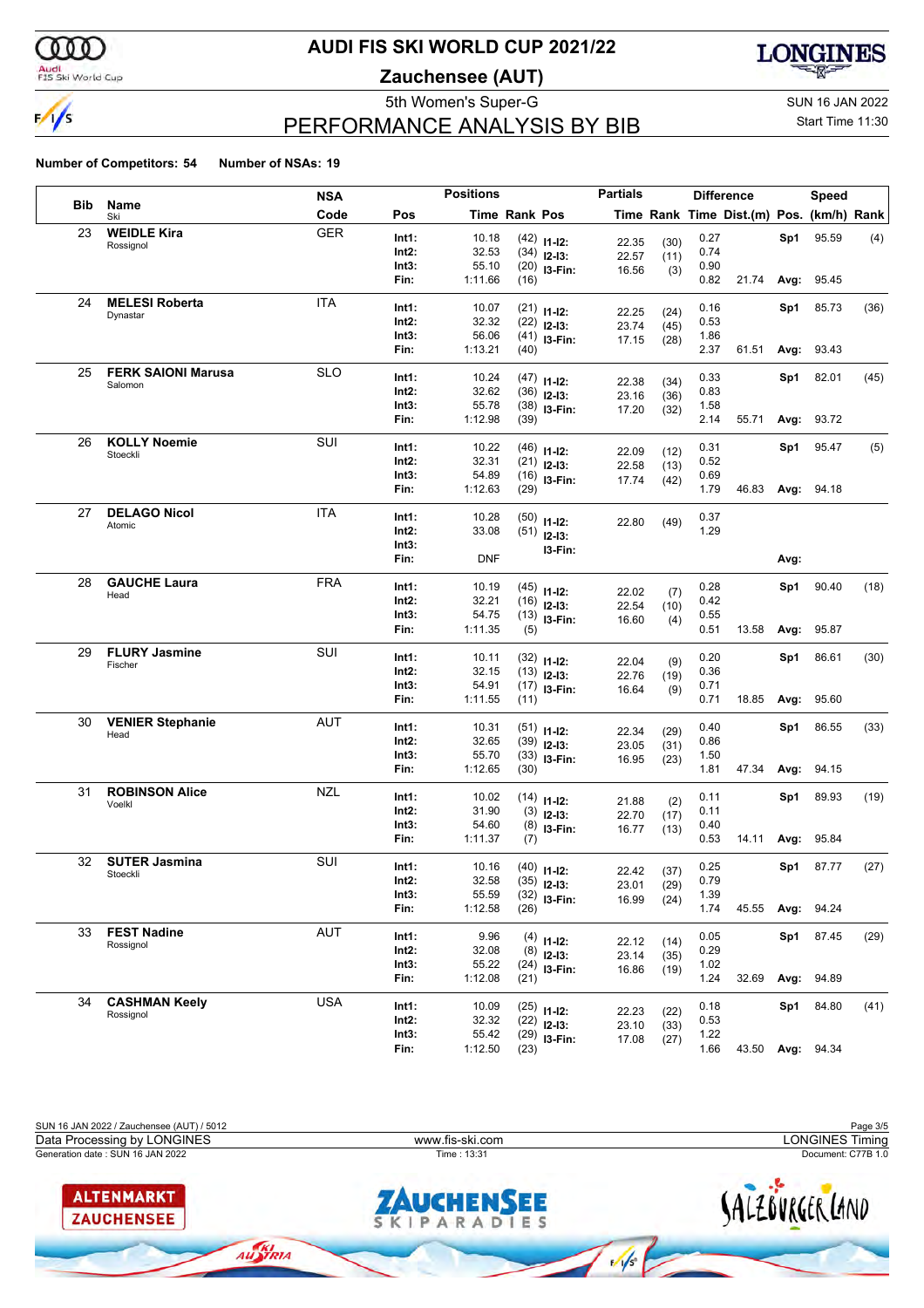

#### Audi<br>FIS Ski World Cup

## **AUDI FIS SKI WORLD CUP 2021/22**

**Zauchensee (AUT)**



# PERFORMANCE ANALYSIS BY BIB

5th Women's Super-G Super-G SUN 16 JAN 2022

#### Start Time 11:30

|            |                            | <b>NSA</b> |                   | <b>Positions</b> |                      |                                | <b>Partials</b> |              |              | <b>Difference</b>                        |      | <b>Speed</b>      |      |
|------------|----------------------------|------------|-------------------|------------------|----------------------|--------------------------------|-----------------|--------------|--------------|------------------------------------------|------|-------------------|------|
| <b>Bib</b> | Name<br>Ski                | Code       | Pos               |                  | <b>Time Rank Pos</b> |                                |                 |              |              | Time Rank Time Dist.(m) Pos. (km/h) Rank |      |                   |      |
| 35         | <b>REISINGER Elisabeth</b> | <b>AUT</b> | Int1:             | 9.98             |                      | $(7)$ 11-12:                   | 22.15           | (16)         | 0.07         |                                          | Sp1  | 94.42             | (8)  |
|            | Head                       |            | Int2:             | 32.13            |                      | $(11)$ 12-13:                  | 23.01           | (29)         | 0.34         |                                          |      |                   |      |
|            |                            |            | Int3:             | 55.14            |                      | $(22)$ 13-Fin:                 | 17.55           | (40)         | 0.94         |                                          |      |                   |      |
|            |                            |            | Fin:              | 1:12.69          | (32)                 |                                |                 |              | 1.85         | 48.36                                    | Avg: | 94.10             |      |
| 36         | PLESHKOVA Julia            | <b>RUS</b> | Int1:             | 10.04            |                      | $(18)$ 11-12:                  |                 |              | 0.13         |                                          | Sp1  | 91.96             | (12) |
|            | Head                       |            | Int2:             | 32.63            |                      | $(38)$ 12-13:                  | 22.59           | (45)         | 0.84         |                                          |      |                   |      |
|            |                            |            | Int3:             | 55.75            |                      | $(37)$ 13-Fin:                 | 23.12<br>16.94  | (34)         | 1.55         |                                          |      |                   |      |
|            |                            |            | Fin:              | 1:12.69          | (32)                 |                                |                 | (21)         | 1.85         | 48.36                                    |      | Avg: 94.10        |      |
| 37         | <b>HOERNBLAD Lisa</b>      | SWE        | Int1:             | 10.09            |                      | $(25)$ 11-12:                  |                 |              | 0.18         |                                          |      |                   |      |
|            | Fischer                    |            | Int2:             | 32.67            |                      | $(40)$ 12-13:                  | 22.58           | (44)         | 0.88         |                                          |      |                   |      |
|            |                            |            | Int3:             |                  |                      | I3-Fin:                        |                 |              |              |                                          |      |                   |      |
|            |                            |            | Fin:              | <b>DNF</b>       |                      |                                |                 |              |              |                                          | Avg: |                   |      |
| 38         | <b>JENAL Stephanie</b>     | SUI        | Int1:             | 9.98             |                      |                                |                 |              | 0.07         |                                          | Sp1  | 94.57             | (7)  |
|            | Atomic                     |            | Int2:             | 32.44            |                      | $(7)$ 11-12:<br>$(31)$ 12-13:  | 22.46           | (38)         | 0.65         |                                          |      |                   |      |
|            |                            |            | Int3:             | 55.01            |                      | $(19)$ 13-Fin:                 | 22.57           | (11)         | 0.81         |                                          |      |                   |      |
|            |                            |            | Fin:              | 1:12.82          | (38)                 |                                | 17.81           | (43)         | 1.98         | 51.66                                    | Avg: | 93.93             |      |
| 39         | <b>MANGAN Tricia</b>       | USA        |                   | 10.10            |                      |                                |                 |              | 0.19         |                                          |      |                   |      |
|            | Rossignol                  |            | Int1:<br>Int2:    | 33.05            |                      | $(28)$ 11-12:                  | 22.95           | (51)         | 1.26         |                                          | Sp1  | 86.60             | (31) |
|            |                            |            | Int3:             | 56.32            |                      | $(50)$ 12-13:                  | 23.27           | (37)         | 2.12         |                                          |      |                   |      |
|            |                            |            | Fin:              | 1:13.73          | (43)                 | $(42)$ 13-Fin:                 | 17.41           | (39)         | 2.89         | 74.47                                    | Avg: | 92.77             |      |
| 40         | <b>MAIER Sabrina</b>       | AUT        |                   |                  |                      |                                |                 |              |              |                                          |      |                   |      |
|            | Atomic                     |            | Int1:             | 10.02            |                      | $(14)$ 11-12:                  | 22.35           | (30)         | 0.11         |                                          | Sp1  | 85.65             | (37) |
|            |                            |            | Int2:             | 32.37            |                      | $(27)$ 12-13:                  | 22.76           | (19)         | 0.58         |                                          |      |                   |      |
|            |                            |            | Int3:<br>Fin:     | 55.13<br>1:12.34 | (22)                 | $(21)$ 13-Fin:                 | 17.21           | (33)         | 0.93<br>1.50 | 39.40                                    | Avg: | 94.55             |      |
|            |                            |            |                   |                  |                      |                                |                 |              |              |                                          |      |                   |      |
| 41         | <b>ALPHAND Estelle</b>     | SWE        | Int1:             | 10.18            |                      | $(42)$ 11-12:                  | 22.54           | (41)         | 0.27         |                                          | Sp1  | 98.87             | (2)  |
|            | Head                       |            | Int2:             | 32.72            |                      | $(44)$ 12-13:                  | 23.67           | (43)         | 0.93         |                                          |      |                   |      |
|            |                            |            | Int3:             | 56.39            |                      | $(44)$ 13-Fin:                 | 18.41           | (45)         | 2.19         |                                          |      |                   |      |
|            |                            |            | Fin:              | 1:14.80          | (44)                 |                                |                 |              |              | 3.96 100.59                              |      | Avg: 91.44        |      |
| 42         | <b>PICHLER Karoline</b>    | <b>ITA</b> | Int1:             | 10.32            |                      | $(52)$ 11-12:                  | 22.41           | (36)         | 0.41         |                                          | Sp1  | 89.12             | (21) |
|            | Head                       |            | Int2:             | 32.73            |                      | $(45)$ 12-13:                  | 22.97           | (28)         | 0.94         |                                          |      |                   |      |
|            |                            |            | Int3:             | 55.70            |                      | $(33)$ 13-Fin:                 | 17.03           | (25)         | 1.50         |                                          |      |                   |      |
|            |                            |            | Fin:              | 1:12.73          | (34)                 |                                |                 |              | 1.89         | 49.37                                    | Avg: | 94.05             |      |
| 43         | <b>LEBEL Maureen</b>       | USA        | Int1:             | 10.33            |                      | $(54)$ 11-12:                  |                 |              | 0.42         |                                          | Sp1  | 84.23             | (42) |
|            | Voelkl                     |            | Int2:             | 32.87            |                      | $(48)$ 12-13:                  | 22.54           | (41)         | 1.08         |                                          |      |                   |      |
|            |                            |            | Int3:             | 56.34            |                      | $(43)$ 13-Fin:                 | 23.47<br>17.24  | (41)<br>(34) | 2.14         |                                          |      |                   |      |
|            |                            |            | Fin:              | 1:13.58          | (41)                 |                                |                 |              | 2.74         |                                          |      | 70.75 Avg: 92.96  |      |
| 44         | <b>STUHEC IIka</b>         | <b>SLO</b> | Int1:             | 10.12            |                      |                                |                 |              | 0.21         |                                          |      |                   |      |
|            | Stoeckli                   |            | Int2:             | 32.69            |                      | $(34)$ 11-12:<br>$(42)$ 12-13: | 22.57           | (43)         | 0.90         |                                          |      |                   |      |
|            |                            |            | Int3:             |                  |                      |                                |                 |              |              |                                          |      |                   |      |
|            |                            |            | Fin:              | <b>DNF</b>       |                      | I3-Fin:                        |                 |              |              |                                          | Avg: |                   |      |
| 45         | <b>CERUTTI Camille</b>     | <b>FRA</b> | Int1:             | 10.10            |                      |                                |                 |              | 0.19         |                                          |      | Sp1 88.75         | (24) |
|            | Atomic                     |            | Int2:             | 32.36            |                      | $(28)$ 11-12:<br>$(25)$ 12-13: | 22.26           | (25)         | 0.57         |                                          |      |                   |      |
|            |                            |            | Int3:             | 55.42            |                      | $(29)$ 13-Fin:                 | 23.06           | (32)         | 1.22         |                                          |      |                   |      |
|            |                            |            | Fin:              | 1:12.78          | (37)                 |                                | 17.36           | (37)         | 1.94         | 50.65                                    |      | Avg: 93.98        |      |
| 46         | <b>DELAGO Nadia</b>        | <b>ITA</b> |                   |                  |                      |                                |                 |              |              |                                          |      |                   |      |
|            | Atomic                     |            | Int1:<br>$Int2$ : | 10.03<br>32.14   |                      | $(16)$ 11-12:                  | 22.11           | (13)         | 0.12         |                                          | Sp1  | 85.15             | (40) |
|            |                            |            | Int3:             | 55.72            |                      | $(12)$ 12-13:                  | 23.58           | (42)         | 0.35<br>1.52 |                                          |      |                   |      |
|            |                            |            | Fin:              | 1:12.66          | (31)                 | $(35)$ 13-Fin:                 | 16.94           | (21)         | 1.82         | 47.59                                    |      | <b>Avg: 94.14</b> |      |
|            |                            |            |                   |                  |                      |                                |                 |              |              |                                          |      |                   |      |

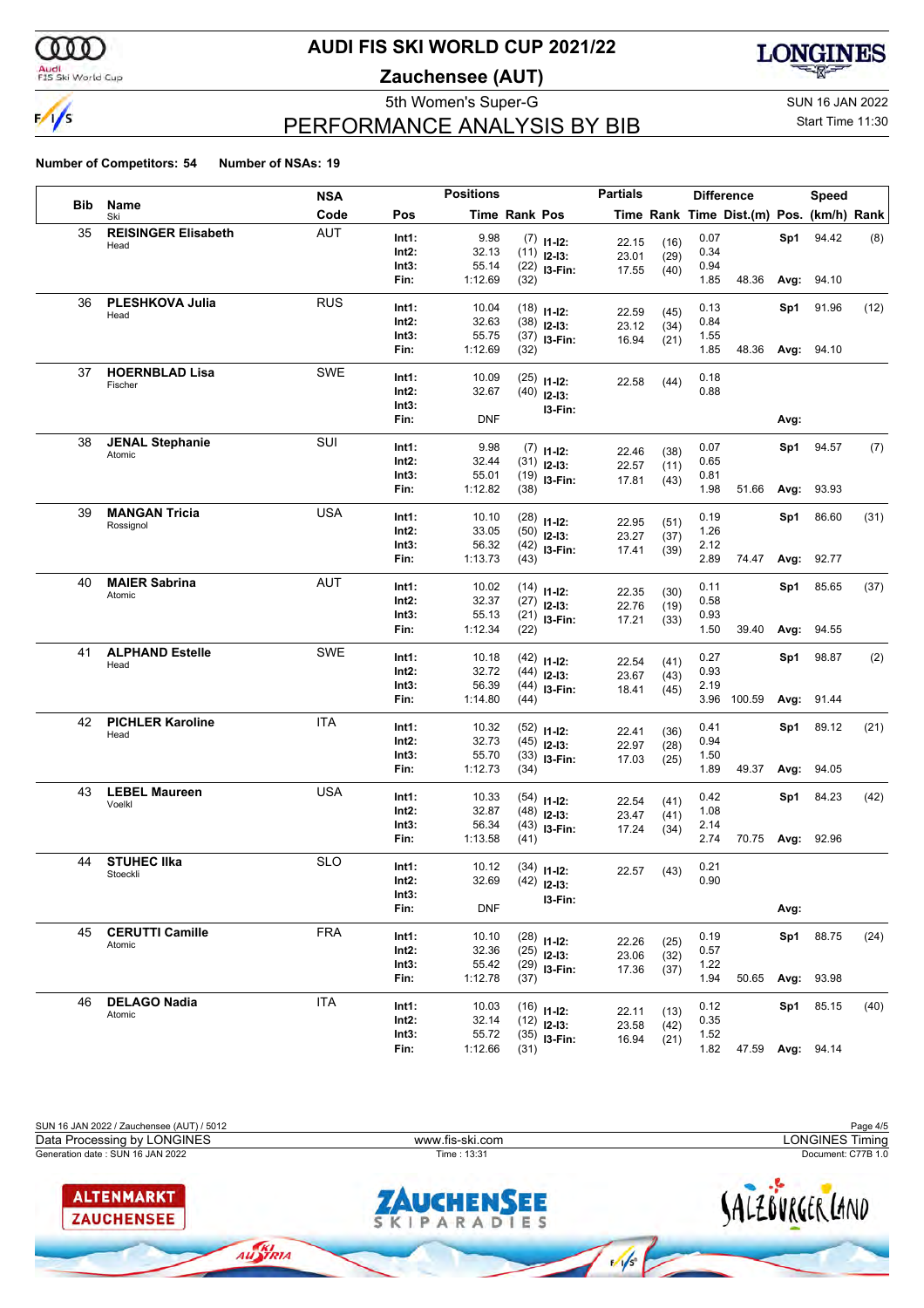

#### Audi<br>FIS Ski World Cup

## **AUDI FIS SKI WORLD CUP 2021/22**

**Zauchensee (AUT)**



# PERFORMANCE ANALYSIS BY BIB

5th Women's Super-G Super-G SUN 16 JAN 2022

## Start Time 11:30

|            |                                | <b>NSA</b> |                | <b>Positions</b> |               |                                | <b>Partials</b> |              |      | <b>Difference</b>                        |      | Speed      |      |
|------------|--------------------------------|------------|----------------|------------------|---------------|--------------------------------|-----------------|--------------|------|------------------------------------------|------|------------|------|
| <b>Bib</b> | Name<br>Ski                    | Code       | Pos            |                  | Time Rank Pos |                                |                 |              |      | Time Rank Time Dist.(m) Pos. (km/h) Rank |      |            |      |
| 47         | <b>CRAWFORD Candace</b>        | CAN        | Int1:          | 10.11            |               | $(32)$ 11-12:                  | 22.40           | (35)         | 0.20 |                                          | Sp1  | 86.60      | (31) |
|            | Head                           |            | Int2:          | 32.51            |               | $(32)$ 12-13:                  | 23.42           | (39)         | 0.72 |                                          |      |            |      |
|            |                                |            | Int3:          | 55.93            |               | $(39)$ 13-Fin:                 | 17.72           | (41)         | 1.73 |                                          |      |            |      |
|            |                                |            | Fin:           | 1:13.65          | (42)          |                                |                 |              | 2.81 | 72.49                                    | Avg: | 92.87      |      |
| 48         | <b>GASIENICA-DANIEL Maryna</b> | POL        | Int1:          | 10.12            |               | $(34)$ 11-12:                  |                 |              | 0.21 |                                          | Sp1  | 88.66      | (25) |
|            | Atomic                         |            | Int2:          | 32.30            |               | $(20)$ 12-13:                  | 22.18<br>23.43  | (19)<br>(40) | 0.51 |                                          |      |            |      |
|            |                                |            | Int3:          | 55.73            |               | $(36)$ 13-Fin:                 | 16.81           | (15)         | 1.53 |                                          |      |            |      |
|            |                                |            | Fin:           | 1:12.54          | (25)          |                                |                 |              | 1.70 | 44.53                                    |      | Avg: 94.29 |      |
| 49         | <b>MUZAFERIJA Elvedina</b>     | <b>BIH</b> | Int1:          | 10.14            |               |                                |                 |              | 0.23 |                                          |      |            |      |
|            | Atomic                         |            | Int2:          |                  |               | $(37)$ 11-12:                  |                 |              |      |                                          |      |            |      |
|            |                                |            | Int3:          |                  |               | $12 - 13:$                     |                 |              |      |                                          |      |            |      |
|            |                                |            | Fin:           | <b>DNF</b>       |               | 13-Fin:                        |                 |              |      |                                          | Avg: |            |      |
| 50         | <b>IGNJATOVIC Nevena</b>       | <b>SRB</b> |                |                  |               |                                |                 |              | 0.36 |                                          |      | 86.22      |      |
|            | Head                           |            | Int1:<br>Int2: | 10.27<br>33.01   |               | $(49)$ 11-12:                  | 22.74           | (47)         | 1.22 |                                          | Sp1  |            | (34) |
|            |                                |            | Int3:          | 57.27            |               | $(49)$ 12-13:                  | 24.26           | (47)         | 3.07 |                                          |      |            |      |
|            |                                |            | Fin:           | <b>DNF</b>       |               | $(47)$ 13-Fin:                 |                 |              |      |                                          | Avg: |            |      |
| 51         | <b>WILKINSON Alix</b>          | <b>USA</b> |                |                  |               |                                |                 |              |      |                                          |      |            |      |
|            |                                |            | Int1:          | 10.10            |               | $(28)$ 11-12:                  | 22.74           | (47)         | 0.19 |                                          |      |            |      |
|            |                                |            | Int2:          | 32.84            |               | $(47)$ 12-13:                  |                 |              | 1.05 |                                          |      |            |      |
|            |                                |            | Int3:          |                  |               | I3-Fin:                        |                 |              |      |                                          |      |            |      |
|            |                                |            | Fin:           | <b>DNF</b>       |               |                                |                 |              |      |                                          | Avg: |            |      |
| 52         | <b>CAILL Ania Monica</b>       | <b>ROU</b> | Int1:          | 10.15            |               | $(39)$ 11-12:                  | 23.01           | (53)         | 0.24 |                                          | Sp1  | 85.49      | (39) |
|            | Salomon                        |            | Int2:          | 33.16            |               | $(53)$ 12-13:                  | 23.93           | (46)         | 1.37 |                                          |      |            |      |
|            |                                |            | Int3:          | 57.09            |               | $(46)$ 13-Fin:                 | 17.91           | (44)         | 2.89 |                                          |      |            |      |
|            |                                |            | Fin:           | 1:15.00          | (45)          |                                |                 |              | 4.16 | 105.39                                   | Avg: | 91.20      |      |
| 53         | <b>WILES Jacqueline</b>        | <b>USA</b> | Int1:          | 9.91             |               | $(1)$ 11-12:                   | 22.89           |              | 0.00 |                                          | Sp1  | 90.72      | (16) |
|            | Rossignol                      |            | Int2:          | 32.80            |               | $(46)$ 12-13:                  | 23.68           | (50)<br>(44) | 1.01 |                                          |      |            |      |
|            |                                |            | Int3:          | 56.48            |               | $(45)$ 13-Fin:                 |                 |              | 2.28 |                                          |      |            |      |
|            |                                |            | Fin:           | <b>DNF</b>       |               |                                |                 |              |      |                                          | Avg: |            |      |
| 54         | <b>SMALL Greta</b>             | <b>AUS</b> | Int1:          | 10.14            |               |                                |                 |              | 0.23 |                                          |      |            |      |
|            | Atomic                         |            | Int2:          | 33.14            |               | $(37)$ 11-12:<br>$(52)$ 12-13: | 23.00           | (52)         | 1.35 |                                          |      |            |      |
|            |                                |            | Int3:          |                  |               |                                |                 |              |      |                                          |      |            |      |
|            |                                |            | Fin:           | <b>DNF</b>       |               | 13-Fin:                        |                 |              |      |                                          | Avg: |            |      |



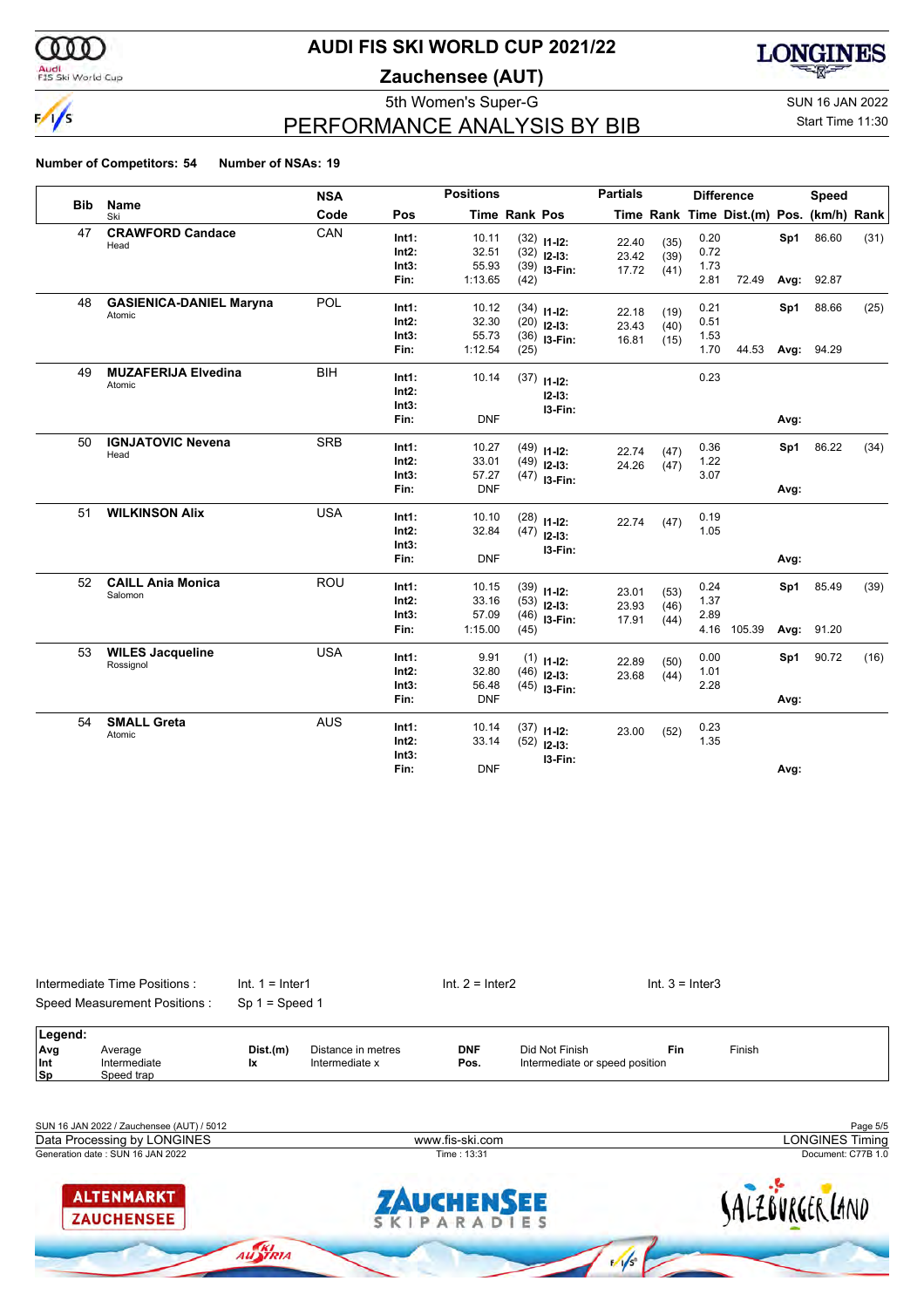

#### **AUDI FIS SKI WORLD CUP 2021/22**

5th Women's Super-G **Zauchensee (AUT)**



# FIS WORLD CUP STANDINGS

|      |             |                                                         |             |                          |                |                          |                | 5 DEC 2021 Lake Louise (CAN) |                                                               |                            |       |
|------|-------------|---------------------------------------------------------|-------------|--------------------------|----------------|--------------------------|----------------|------------------------------|---------------------------------------------------------------|----------------------------|-------|
|      |             |                                                         |             |                          |                |                          |                |                              | 11 DEC 2021 St. Moritz (SUI)                                  |                            |       |
|      |             |                                                         |             |                          |                |                          |                |                              | 12 DEC 2021 St. Moritz (SUI)                                  |                            |       |
|      |             | Number of Competitors: 50,<br><b>Number of NSAs: 15</b> |             |                          |                |                          |                |                              | 19 DEC 2021 Val d'Isère (FRA)<br>16 JAN 2022 Zauchensee (AUT) |                            |       |
|      |             |                                                         |             |                          |                |                          |                |                              |                                                               |                            |       |
| Rank | FIS<br>Code | Name                                                    | NSA<br>Code | 1                        | 2              | 3                        | 4              | 5                            |                                                               | <b>WC</b><br><b>Points</b> | Diff. |
| 1    | 298323      | <b>GOGGIA Sofia</b>                                     | ITA         | 100                      | 80             | 40                       | 100            | 12                           |                                                               | 332                        |       |
| 2    | 297601      | <b>BRIGNONE Federica</b>                                | ITA         | 45                       | 32             | 100                      | 50             | 100                          |                                                               | 327                        | 5     |
| 3    | 297910      | <b>CURTONI Elena</b>                                    | ITA         | 36                       | 40             | 80                       | 60             | 32                           |                                                               | 248                        | 84    |
| 4    | 516138      | <b>GUT-BEHRAMI Lara</b>                                 | SUI         | 80                       | 100            | $\overline{\phantom{a}}$ | ÷,             | 26                           |                                                               | 206                        | 126   |
| 5    | 6535237     | <b>SHIFFRIN Mikaela</b>                                 | <b>USA</b>  | 40                       | 60             | 60                       | 45             | Ĭ.                           |                                                               | 205                        | 127   |
| 6    | 425929      | <b>MOWINCKEL Ragnhild</b>                               | <b>NOR</b>  | 22                       | 50             | 6                        | 80             | 14                           |                                                               | 172                        | 160   |
| 7    | 516319      | <b>SUTER Corinne</b>                                    | SUI         | 14                       | 10             | 5                        | 40             | 80                           |                                                               | 149                        | 183   |
| 8    | 56256       | <b>RAEDLER Ariane</b>                                   | AUT         | $\overline{a}$           | 45             | 14                       | 20             | 60                           |                                                               | 139                        | 193   |
| 9    | 299276      | <b>BASSINO Marta</b>                                    | <b>ITA</b>  | ÷,                       | 29             | 32                       | 18             | 50                           |                                                               | 129                        | 203   |
| 10   | 56087       | <b>SIEBENHOFER Ramona</b>                               | AUT         | 32                       |                | 45                       | 22             | 24                           |                                                               | 123                        | 209   |
| 11   | 56088       | <b>TIPPLER Tamara</b>                                   | AUT         | 50                       | 13             | $\overline{\phantom{a}}$ | 36             | 20                           |                                                               | 119                        | 213   |
| 12   | 56125       | <b>PUCHNER Mirjam</b>                                   | AUT         | 60                       | 12             | 10                       | 10             | 18                           |                                                               | 110                        | 222   |
| 13   | 415232      | <b>ROBINSON Alice</b>                                   | NZL         | 11                       | $\overline{7}$ | 50                       | ÷,             | 36                           |                                                               | 104                        | 228   |
| 14   | 516248      | <b>FLURY Jasmine</b>                                    | SUI         | 9                        | 26             | 36                       | 4              | 24                           |                                                               | 99                         | 233   |
| 15   | 197641      | <b>GAUCHE Laura</b>                                     | FRA         | $\overline{\phantom{a}}$ | 15             | 11                       | 14             | 45                           |                                                               | 85                         | 247   |
| 16   | 6535455     | <b>JOHNSON Breezy</b>                                   | USA         | 24                       | 22             | $\overline{7}$           | 29             | Ĭ.                           |                                                               | 82                         | 250   |
| 17   | 516185      | <b>HAEHLEN Joana</b>                                    | SUI         | 29                       | 16             | 22                       | ÷,             | 5                            |                                                               | 72                         | 260   |
| 18   | 197497      | <b>MIRADOLI Romane</b>                                  | FRA         | 4                        | 24             | $\blacksquare$           | 26             | 16                           |                                                               | 70                         | 262   |
| 19   | 56128       | <b>HUETTER Cornelia</b>                                 | AUT         | 13                       | ÷,             | 22                       | 32             | $\overline{a}$               |                                                               | 67                         | 265   |
| 20   | 105269      | <b>GAGNON Marie-Michele</b>                             | CAN         | 29                       | 20             | $\blacksquare$           | 12             | ÷,                           |                                                               | 61                         | 271   |
| 21   | 297702      | <b>MARSAGLIA Francesca</b>                              | ITA         | 18                       | 6              | 29                       | 2              | 3                            |                                                               | 58                         | 274   |
| 22   | 516280      | <b>HOLDENER Wendy</b>                                   | SUI         | ÷,                       | 36             | 9                        | $\overline{a}$ | $\overline{7}$               |                                                               | 52                         | 280   |
| 23   | 196928      | <b>WORLEY Tessa</b>                                     | FRA         | $\overline{\phantom{a}}$ |                | $\overline{a}$           | 5              | 45                           |                                                               | 50                         | 282   |
| 23   | 206668      | <b>WEIDLE Kira</b>                                      | GER         | 6                        | 12             | 2                        | 15             | 15                           |                                                               | 50                         | 282   |
| 25   | 155763      | <b>LEDECKA Ester</b>                                    | CZE         | 20                       | $\overline{a}$ | ÷,                       | J.             | 29                           |                                                               | 49                         | 283   |
| 26   | 516284      | <b>GISIN Michelle</b>                                   | SUI         | $\overline{\phantom{a}}$ | 18             | 26                       | ÷              | ÷,                           |                                                               | 44                         | 288   |
| 27   | 56198       | <b>SCHEYER Christine</b>                                | AUT         | 10                       | 8              | $\overline{\phantom{a}}$ | 11             | 11                           |                                                               | 40                         | 292   |
| 28   | 197383      | <b>GAUTHIER Tiffany</b>                                 | FRA         | 5                        | 5              | 24                       | 3              | L,                           |                                                               | 37                         | 295   |
| 29   | 56417       | <b>FEST Nadine</b>                                      | AUT         | $\overline{\phantom{a}}$ | 4              | 8                        | 8              | 10                           |                                                               | 30                         | 302   |
| 30   | 516219      | <b>NUFER Priska</b>                                     | SUI         | $\overline{a}$           | 9              | 18                       | $\mathbf{1}$   | ÷,                           |                                                               | 28                         | 304   |
| 31   | 197956      | <b>CERUTTI Camille</b>                                  | FRA         | ÷                        |                | 1                        | 24             | ÷,                           |                                                               | 25                         | 307   |
| 32   | 516521      | <b>KOLLY Noemie</b>                                     | SUI         | ÷                        | 14             | $\blacksquare$           | $\overline{7}$ | 2                            |                                                               | 23                         | 309   |
| 33   | 485941      | <b>PLESHKOVA Julia</b>                                  | RUS         | 8                        |                |                          | 13             | $\overline{a}$               |                                                               | 21                         | 311   |
| 34   | 299466      | <b>DELAGO Nicol</b>                                     | ITA         | 3                        |                | 16                       |                |                              |                                                               | 19                         | 313   |
| 35   | 56311       | <b>REISINGER Elisabeth</b>                              | <b>AUT</b>  |                          |                |                          | 18             |                              |                                                               | 18                         | 314   |
| 36   | 55970       | <b>SCHMIDHOFER Nicole</b>                               | <b>AUT</b>  | 16                       |                |                          |                |                              |                                                               | 16                         | 316   |
| 36   | 56174       | <b>HAASER Ricarda</b>                                   | AUT         | 12                       |                | 4                        |                |                              |                                                               | 16                         | 316   |
| 38   | 516517      | <b>JENAL Stephanie</b>                                  | SUI         | $\overline{\phantom{a}}$ |                | 15                       |                |                              |                                                               | 15                         | 317   |
| 38   | 565320      | <b>FERK Marusa</b>                                      | SLO         | 15                       |                | $\overline{\phantom{a}}$ |                |                              |                                                               | 15                         | 317   |
| 38   | 298694      | <b>PICHLER Karoline</b>                                 | ITA         | ÷,                       | 3              | 12                       |                |                              |                                                               | 15                         | 317   |
| 41   | 299383      | <b>MELESI Roberta</b>                                   | <b>ITA</b>  | 8                        |                | $\blacksquare$           | 6              |                              |                                                               | 14                         | 318   |
| 42   | 715171      | <b>MUZAFERIJA Elvedina</b>                              | BIH         | ÷                        |                | 13                       | $\overline{a}$ | $\overline{a}$               |                                                               | 13                         | 319   |
| 42   | 705423      | <b>VLHOVA Petra</b>                                     | <b>SVK</b>  |                          |                |                          |                | 13                           |                                                               | 13                         | 319   |
| 44   | 56177       | <b>VENIER Stephanie</b>                                 | <b>AUT</b>  |                          |                |                          | 9              | 1                            |                                                               | 10                         | 322   |
| 44   | 6536213     | <b>CASHMAN Keely</b>                                    | USA         | 2                        |                |                          |                | 8                            |                                                               | 10                         | 322   |
| 46   | 56224       | <b>MAIER Sabrina</b>                                    | AUT         |                          |                |                          |                | 9                            |                                                               | 9                          | 323   |
| 47   | 435334      | <b>GASIENICA-DANI.</b>                                  | POL         |                          | 2              |                          |                | 6                            |                                                               | 8                          | 324   |
| 48   | 516394      | <b>SUTER Jasmina</b>                                    | SUI         |                          |                |                          |                | 5                            |                                                               | 5                          | 327   |
| 48   | 299630      | <b>DELAGO Nadia</b>                                     | ITA         |                          | 1              | 4                        |                |                              |                                                               | 5                          | 327   |
| 50   | 539536      | <b>WILES Jacqueline</b>                                 | <b>USA</b>  | $\mathbf{1}$             |                |                          |                |                              |                                                               |                            | 331   |
|      |             |                                                         |             |                          |                |                          |                |                              |                                                               |                            |       |

**Legend: -** No points **Diff.** Difference **WC** World Cup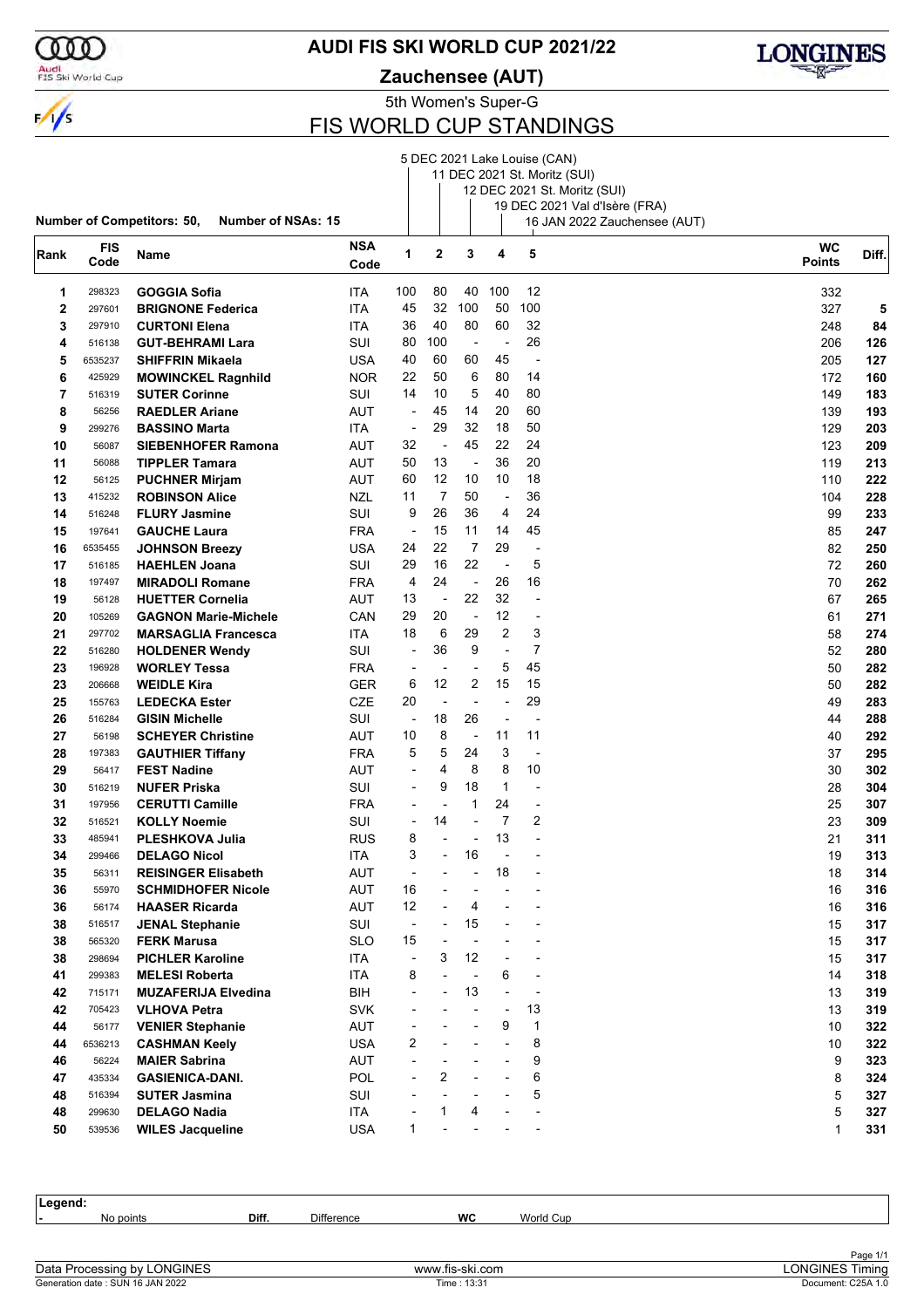

## **AUDI FIS SKI WORLD CUP 2021/22**

Audi<br>FIS Ski World Cup

**Zauchensee (AUT)**



5th Women's Super-G OVERALL FIS WORLD CUP STANDINGS

| Rank     | <b>FIS</b>       | Name                                             | <b>NSA</b>               | <b>WC</b>     | Diff.      | DH                                  | <b>SL</b>                | <b>GS</b>                                            | SG                       | <b>AC</b>                    | <b>PAR</b>               |
|----------|------------------|--------------------------------------------------|--------------------------|---------------|------------|-------------------------------------|--------------------------|------------------------------------------------------|--------------------------|------------------------------|--------------------------|
|          | Code             |                                                  | Code                     | <b>Points</b> |            | 4 races                             | 7 races                  | 5 races                                              | 5 races                  | 0 races                      | 1 race                   |
| 1        | 6535237          | <b>SHIFFRIN Mikaela</b>                          | <b>USA</b>               | 966           |            | 5(39)                               | 440<br>(2)               | 316<br>(2)                                           | 205<br>(5)               |                              |                          |
| 2        | 705423           | <b>VLHOVA Petra</b>                              | <b>SVK</b>               | 929           | 37         | (39)<br>5                           | 660<br>(1)               | 251<br>(4)                                           | 13 (42)                  |                              |                          |
| 3        | 298323           | GOGGIA Sofia                                     | ITA                      | 669           | 297        | 300<br>(1)                          |                          | 37 (29)                                              | 332<br>(1)               |                              |                          |
| 4        | 506399           | <b>HECTOR Sara</b>                               | <b>SWE</b>               | 582           | 384        |                                     | (9)<br>175               | 362<br>(1)                                           |                          |                              | 45<br>(5)                |
| 5        | 297601           | <b>BRIGNONE Federica</b>                         | ITA                      | 547           | 419        | 110<br>(9)                          | 24<br>(35)               | 86 (14)                                              | 327<br>(2)               |                              |                          |
| 6        | 516138           | <b>GUT-BEHRAMI Lara</b>                          | SUI                      | 469           | 497        | 122<br>(8)                          | $\overline{a}$           | 125<br>(8)                                           | 206<br>(4)               |                              | 16 (15)                  |
| 7<br>8   | 56087            | <b>SIEBENHOFER Ramona</b>                        | <b>AUT</b><br>SUI        | 437           | 529        | 184<br>(3)                          |                          | 130<br>(6)<br>42 (26)                                | 123 (10)                 |                              |                          |
| 9        | 516280<br>516284 | <b>HOLDENER Wendy</b><br><b>GISIN Michelle</b>   | SUI                      | 421<br>385    | 545<br>581 | 6(37)<br>26 (28)                    | 321<br>(3)<br>187<br>(7) | 128<br>(7)                                           | 52 (22)<br>44 (26)       |                              |                          |
| 10       | 425929           | <b>MOWINCKEL Ragnhild</b>                        | <b>NOR</b>               | 365           | 601        | 77 (14)                             |                          | 116 (10)                                             | 172<br>(6)               |                              |                          |
| 11       | 196928           | <b>WORLEY Tessa</b>                              | <b>FRA</b>               | 357           | 609        | $\blacksquare$                      | $\overline{\phantom{a}}$ | 307<br>(3)                                           | 50<br>(23)               |                              |                          |
| 12       | 206355           | <b>DUERR Lena</b>                                | GER                      | 348           | 618        | $\overline{\phantom{a}}$            | 312<br>(4)               | $\overline{\phantom{a}}$                             | $\overline{\phantom{a}}$ |                              | 36<br>(7)                |
| 12       | 299276           | <b>BASSINO Marta</b>                             | ITA                      | 348           | 618        | 9<br>(34)                           |                          | 160<br>(5)                                           | 129<br>(9)               |                              | (4)<br>50                |
| 14       | 56388            | <b>LIENSBERGER Katharina</b>                     | AUT                      | 343           | 623        | $\overline{\phantom{a}}$            | (5)<br>272               | 56 (22)                                              | $\overline{\phantom{a}}$ |                              | 15 (16)                  |
| 14       | 516319           | <b>SUTER Corinne</b>                             | SUI                      | 343           | 623        | 181<br>(4)                          |                          | 13 (39)                                              | 149<br>(7)               |                              |                          |
| 16       | 297910           | <b>CURTONI Elena</b>                             | ITA                      | 340           | 626        | 76 (15)                             |                          | 16 (37)                                              | (3)<br>248               |                              |                          |
| 17       | 6535455          | <b>JOHNSON Breezy</b>                            | USA                      | 322           | 644        | 240<br>(2)                          | $\overline{\phantom{a}}$ | $\overline{\phantom{0}}$                             | 82 (16)                  |                              |                          |
| 18       | 56125            | <b>PUCHNER Mirjam</b>                            | AUT                      | 276           | 690        | 166<br>(5)                          |                          | $\blacksquare$                                       | 110 (12)                 |                              |                          |
| 19<br>20 | 56315<br>565401  | <b>TRUPPE Katharina</b><br><b>BUCIK Ana</b>      | <b>AUT</b><br><b>SLO</b> | 273<br>250    | 693<br>716 | $\blacksquare$                      | 157 (10)<br>191<br>(6)   | 105(11)<br>59 (21)                                   |                          |                              | 11(20)                   |
| 21       | 565463           | <b>SLOKAR Andreja</b>                            | <b>SLO</b>               | 233           | 733        | $\overline{a}$                      | 99 (18)                  | 34 (30)                                              |                          |                              | 100<br>(1)               |
| 22       | 516562           | <b>RAST Camille</b>                              | SUI                      | 199           | 767        | $\overline{a}$                      | 106 (16)                 | 87 (13)                                              |                          |                              | (25)<br>6                |
| 23       | 56256            | <b>RAEDLER Ariane</b>                            | AUT                      | 197           | 769        | 58 (19)                             |                          |                                                      | 139<br>(8)               |                              |                          |
| 24       | 206668           | <b>WEIDLE Kira</b>                               | GER                      | 192           | 774        | 142<br>(7)                          |                          | $\overline{\phantom{0}}$                             | 50 (23)                  |                              |                          |
| 25       | 506146           | <b>SWENN LARSSON Anna</b>                        | <b>SWE</b>               | 182           | 784        |                                     | 182<br>(8)               | $\overline{\phantom{0}}$                             |                          |                              |                          |
| 26       | 426043           | <b>TVIBERG Maria Therese</b>                     | <b>NOR</b>               | 177           | 789        | $\overline{\phantom{0}}$            | 87 (22)                  | 83 (16)                                              |                          |                              | 7(24)                    |
| 27       | 426100           | <b>HOLTMANN Mina Fuerst</b>                      | <b>NOR</b>               | 173           | 793        | $\overline{\phantom{a}}$            | 93 (20)                  | 80 (17)                                              |                          |                              |                          |
| 28       | 56088            | <b>TIPPLER Tamara</b>                            | AUT                      | 169           | 797        | 50 (20)                             |                          |                                                      | 119 (11)                 |                              |                          |
| 29       | 56128            | <b>HUETTER Cornelia</b>                          | AUT                      | 168           | 798        | 101 (10)                            |                          |                                                      | 67 (19)                  |                              |                          |
| 30<br>31 | 299630<br>516248 | <b>DELAGO Nadia</b><br><b>FLURY Jasmine</b>      | ITA<br>SUI               | 167<br>165    | 799<br>801 | 162<br>(6)<br>66 (16)               | $\overline{\phantom{a}}$ | $\overline{\phantom{0}}$<br>$\overline{\phantom{a}}$ | 5<br>(48)<br>99 (14)     |                              |                          |
| 32       | 426193           | <b>STJERNESUND Th.</b>                           | <b>NOR</b>               | 158           | 808        | $\overline{\phantom{a}}$            | 52 (28)                  | 26 (33)                                              |                          |                              | 80<br>(2)                |
| 33       | 435334           | <b>GASIENICA-DANI.</b>                           | POL                      | 152           | 814        | $\overline{\phantom{a}}$            |                          | 120<br>(9)                                           | 8<br>(47)                |                              | 24 (11)                  |
| 34       | 56253            | <b>HUBER Katharina</b>                           | <b>AUT</b>               | 151           | 815        |                                     | 113 (14)                 | 38 (28)                                              |                          |                              |                          |
| 35       | 105269           | <b>GAGNON Marie-Michele</b>                      | CAN                      | 150           | 816        | 89 (12)                             | $\blacksquare$           | $\overline{a}$                                       | 61 (20)                  |                              |                          |
| 35       | 539909           | <b>MOLTZAN Paula</b>                             | <b>USA</b>               | 150           | 816        | $\overline{\phantom{a}}$            | 98 (19)                  | 52 (23)                                              | $\overline{\phantom{a}}$ |                              |                          |
| 37       | 385096           | <b>POPOVIC Leona</b>                             | <b>CRO</b>               | 146           | 820        |                                     | 146 (11)                 |                                                      |                          |                              |                          |
| 38       | 56198            | <b>SCHEYER Christine</b>                         | <b>AUT</b>               | 139           | 827        | 99 (11)                             |                          |                                                      | 40 (27)                  |                              |                          |
| 39       | 415232           | <b>ROBINSON Alice</b>                            | <b>NZL</b>               | 128           | 838        | $\overline{\phantom{a}}$            |                          | 24 (34)                                              | 104 (13)                 |                              |                          |
| 40       | 197641           | <b>GAUCHE Laura</b>                              | <b>FRA</b>               | 119           | 847        | 34 (26)                             |                          |                                                      | 85 (15)                  |                              |                          |
| 40<br>42 | 56367<br>565471  | <b>GALLHUBER Katharina</b><br><b>HROVAT Meta</b> | AUT<br><b>SLO</b>        | 119<br>116    | 847<br>850 | $\overline{\phantom{a}}$            | 116 (12)<br>21 (36)      | 95 (12)                                              |                          |                              | 3(28)                    |
| 43       | 107798           | <b>NULLMEYER Ali</b>                             | CAN                      | 115           | 851        | $\overline{\phantom{a}}$            | 115 (13)                 | -                                                    | $\overline{a}$           |                              |                          |
| 43       | 197497           | <b>MIRADOLI Romane</b>                           | <b>FRA</b>               | 115           | 851        | 45 (21)                             | ÷,                       |                                                      | 70 (18)                  |                              |                          |
| 45       | 155763           | <b>LEDECKA Ester</b>                             | CZE                      | 112           | 854        | 63 (18)                             | $\overline{a}$           | ٠                                                    | 49 (25)                  |                              |                          |
| 46       | 516185           | <b>HAEHLEN Joana</b>                             | SUI                      | 110           | 856        | 38 (22)                             |                          | ٠                                                    | 72 (17)                  |                              |                          |
| 47       | 155728           | <b>DUBOVSKA Martina</b>                          | CZE                      | 108           | 858        | $\overline{\phantom{a}}$            | 108 (15)                 | ٠                                                    | ÷                        |                              | ٠                        |
| 48       | 107427           | <b>ST-GERMAIN Laurence</b>                       | CAN                      | 104           | 862        | $\overline{\phantom{a}}$            | 104 (17)                 | ٠                                                    | ÷,                       |                              | ÷,                       |
| 49       | 56333            | <b>MAIR Chiara</b>                               | <b>AUT</b>               | 96            | 870        |                                     | 88 (21)                  |                                                      |                          |                              | 8(23)                    |
| 50       | 197124           | <b>FRASSE SOMBET Coralie</b>                     | <b>FRA</b>               | 93            | 873        | $\overline{\phantom{a}}$            | $\overline{\phantom{a}}$ | 67 (19)                                              |                          | $\overline{\phantom{0}}$     | 26 (10)                  |
| 51       | 56217            | <b>BRUNNER Stephanie</b>                         | AUT                      | 90            | 876        | $\overline{\phantom{a}}$            | $\overline{a}$           | 61 (20)                                              | $\overline{a}$           | -                            | 29 (9)                   |
| 52<br>53 | 565360<br>107613 | <b>STUHEC IIka</b><br><b>GRENIER Valerie</b>     | <b>SLO</b><br>CAN        | 87<br>86      | 879<br>880 | 87 (13)<br>$\overline{\phantom{a}}$ | ٠                        | $\overline{\phantom{a}}$<br>86 (14)                  |                          |                              |                          |
| 54       | 56174            | <b>HAASER Ricarda</b>                            | <b>AUT</b>               | 85            | 881        | 1 $(43)$                            | $\overline{\phantom{a}}$ | 68 (18)                                              | 16 (36)                  | $\overline{\phantom{0}}$     |                          |
| 55       | 299466           | <b>DELAGO Nicol</b>                              | ITA                      | 83            | 883        | 64 (17)                             | ٠                        | $\overline{\phantom{a}}$                             | 19 (34)                  |                              |                          |
| 55       | 297702           | <b>MARSAGLIA Francesca</b>                       | ITA                      | 83            | 883        | 25 (30)                             | $\overline{a}$           | $\overline{\phantom{0}}$                             | 58 (21)                  |                              | $\overline{a}$           |
| 57       | 106961           | <b>MIELZYNSKI Erin</b>                           | CAN                      | 81            | 885        | $\overline{\phantom{a}}$            | 81 (23)                  | $\overline{\phantom{a}}$                             | $\centerdot$             |                              | $\overline{\phantom{a}}$ |
| 58       | 565373           | <b>ROBNIK Tina</b>                               | <b>SLO</b>               | 73            | 893        | $\overline{\phantom{0}}$            | $\overline{\phantom{a}}$ | 41 (27)                                              |                          |                              | 32<br>(8)                |
| 59       | 196806           | <b>NOENS Nastasia</b>                            | <b>FRA</b>               | 71            | 895        | $\overline{\phantom{a}}$            | 71 (24)                  | $\overline{\phantom{a}}$                             | ÷                        |                              |                          |
| 60       | 516283           | <b>ELLENBERGER Andrea</b>                        | SUI                      | 67            | 899        | $\overline{\phantom{a}}$            | $\overline{\phantom{a}}$ | 45 (24)                                              | $\centerdot$             | $\qquad \qquad \blacksquare$ | 22 (12)                  |
| 60       | 56417            | <b>FEST Nadine</b>                               | <b>AUT</b>               | 67            | 899        | 37 (24)                             | $\overline{\phantom{a}}$ | $\overline{\phantom{a}}$                             | 30(29)                   |                              |                          |
| 62       | 426187           | <b>LYSDAHL Kristin</b>                           | <b>NOR</b>               | 66            | 900        | $\overline{\phantom{a}}$            | 6 (48)                   |                                                      | $\blacksquare$           |                              | 60 (3)                   |
| 62       | 516219           | <b>NUFER Priska</b>                              | SUI                      | 66            | 900        | 38 (22)                             | $\overline{a}$           | $\overline{\phantom{a}}$                             | 28 (30)                  | $\overline{\phantom{0}}$     |                          |
| 64       | 6535773          | <b>O BRIEN Nina</b>                              | <b>USA</b>               | 64            | 902        | $\overline{\phantom{a}}$            | 18 (37)                  | 45 (24)                                              |                          |                              | 1(30)                    |
|          |                  |                                                  |                          |               |            |                                     |                          |                                                      |                          |                              |                          |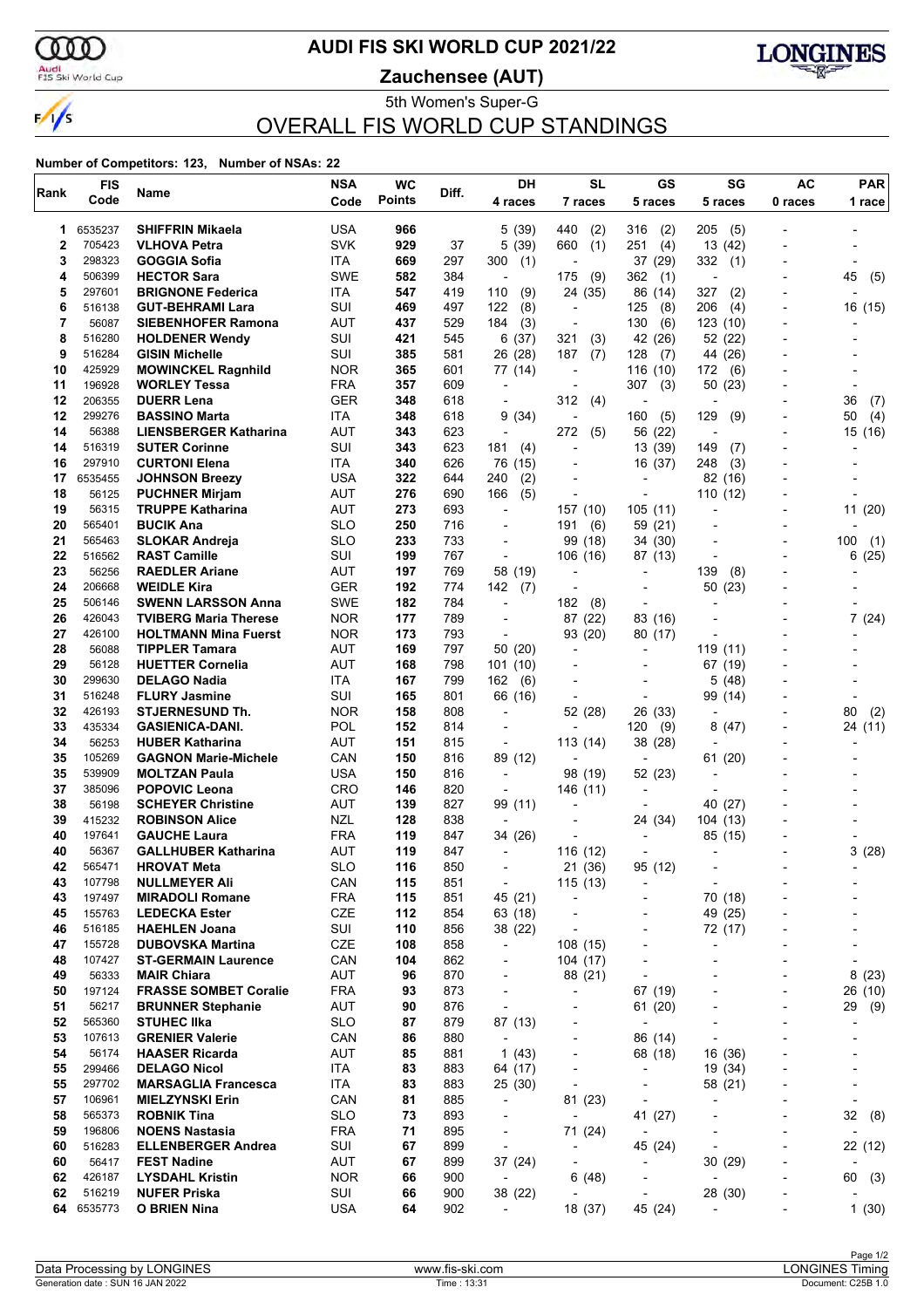

## **AUDI FIS SKI WORLD CUP 2021/22**

Audi<br>FIS Ski World Cup

**Zauchensee (AUT)**



#### 5th Women's Super-G OVERALL FIS WORLD CUP STANDINGS

| Rank                                        | <b>FIS</b>        | Name                                            | <b>NSA</b>                  | <b>WC</b>     | Diff.      | <b>DH</b>                                            | <b>SL</b>                           | GS                                         | SG                                    | <b>AC</b>      | <b>PAR</b> |
|---------------------------------------------|-------------------|-------------------------------------------------|-----------------------------|---------------|------------|------------------------------------------------------|-------------------------------------|--------------------------------------------|---------------------------------------|----------------|------------|
|                                             | Code              |                                                 | Code                        | <b>Points</b> |            | 4 races                                              | 7 races                             | 5 races                                    | 5 races                               | 0 races        | 1 race     |
| 64                                          | 225518            | <b>GUEST Charlie</b>                            | <b>GBR</b>                  | 64            | 902        |                                                      | 64 (25)                             |                                            |                                       |                |            |
| 66                                          | 107747            | <b>SMART Amelia</b>                             | CAN                         | 60            | 906        | $\overline{\phantom{0}}$                             | 60 (26)                             |                                            |                                       |                |            |
| 67                                          | 507168            | <b>AICHER Emma</b>                              | GER                         | 58            | 908        | $\overline{a}$                                       | (29)<br>46                          | $\overline{\phantom{a}}$                   |                                       |                | 12 (19)    |
| 68                                          | 506583            | <b>SAEFVENBERG Charlotta</b>                    | <b>SWE</b>                  | 55            | 911        | $\overline{a}$                                       | 55 (27)                             |                                            |                                       |                |            |
| 69                                          | 56311             | <b>REISINGER Elisabeth</b>                      | <b>AUT</b>                  | 49            | 917        | 31(27)                                               | $\overline{\phantom{a}}$            |                                            | 18 (35)                               |                |            |
| 70<br>70                                    | 516521            | <b>KOLLY Noemie</b>                             | SUI<br>SUI                  | 48            | 918        | 25 (30)                                              |                                     | ٠                                          | 23 (32)                               |                |            |
| 72                                          | 516268<br>565491  | <b>WILD Simone</b><br><b>DVORNIK Neja</b>       | <b>SLO</b>                  | 48<br>46      | 918<br>920 | $\overline{\phantom{a}}$<br>$\overline{\phantom{a}}$ | $\overline{\phantom{a}}$<br>40 (31) | 34 (30)<br>6(46)                           | $\overline{\phantom{a}}$              |                | 14 (17)    |
| 72                                          | 56177             | <b>VENIER Stephanie</b>                         | AUT                         | 46            | 920        | 36 (25)                                              |                                     | -                                          | 10(44)                                |                |            |
| 74                                          | 197616            | <b>ALPHAND Estelle</b>                          | <b>SWE</b>                  | 43            | 923        | $\overline{a}$                                       | $\overline{\phantom{a}}$            | 33 (32)                                    |                                       |                | 10(21)     |
| 74                                          | 56344             | <b>SPORER Marie-Therese</b>                     | <b>AUT</b>                  | 43            | 923        |                                                      | 43 (30)                             | $\overline{\phantom{0}}$                   |                                       |                |            |
| 76                                          | 426324            | <b>MONSEN Marte</b>                             | <b>NOR</b>                  | 40            | 926        | $\overline{\phantom{a}}$                             | $\overline{\phantom{a}}$            | $\overline{\phantom{0}}$                   |                                       |                | 40<br>(6)  |
| 77                                          | 197383            | <b>GAUTHIER Tiffany</b>                         | <b>FRA</b>                  | 37            | 929        | $\overline{\phantom{0}}$                             |                                     | ٠                                          | 37 (28)                               |                |            |
| 78                                          | 56373             | <b>MOERZINGER Elisa</b>                         | <b>AUT</b>                  | 32            | 934        |                                                      |                                     | 12(40)                                     | $\blacksquare$                        | $\overline{a}$ | 20 (13)    |
| 79                                          | 197651            | <b>DIREZ Clara</b>                              | <b>FRA</b>                  | 30            | 936        | $\overline{\phantom{a}}$                             |                                     | 21 (35)                                    | $\overline{a}$                        | Ĭ.             | 9(22)      |
| 80                                          | 485941            | <b>PLESHKOVA Julia</b>                          | <b>RUS</b>                  | 29            | 937        | 8 (35)                                               | $\overline{\phantom{a}}$            | -                                          | 21 (33)                               |                |            |
| 81                                          | 197956            | <b>CERUTTI Camille</b>                          | <b>FRA</b>                  | 28            | 938        | 3 (42)                                               | $\overline{a}$                      |                                            | 25 (31)                               |                |            |
| 82<br>82                                    | 206497<br>506701  | <b>FILSER Andrea</b><br><b>HOERNBLAD Lisa</b>   | GER<br><b>SWE</b>           | 26<br>26      | 940        | $\overline{\phantom{a}}$                             | 13 (42)                             |                                            | $\overline{a}$                        |                | 13 (18)    |
| 84                                          | 185493            | <b>POHJOLAINEN Rosa</b>                         | <b>FIN</b>                  | 25            | 940<br>941 | 26 (28)<br>$\overline{a}$                            | $\overline{a}$<br>25 (32)           | $\overline{\phantom{a}}$                   |                                       |                |            |
| 84                                          | 299699            | <b>PETERLINI Martina</b>                        | ITA                         | 25            | 941        | $\overline{\phantom{a}}$                             | 25 (32)                             | $\overline{\phantom{a}}$                   |                                       |                |            |
| 84                                          | 355061            | <b>HILZINGER Jessica</b>                        | GER                         | 25            | 941        | $\overline{a}$                                       | 25 (32)                             | $\overline{a}$                             |                                       |                |            |
| 87                                          | 56224             | <b>MAIER Sabrina</b>                            | <b>AUT</b>                  | 23            | 943        | 14 (33)                                              | $\blacksquare$                      |                                            | 9<br>(46)                             |                |            |
| 88                                          | 565320            | <b>FERK Marusa</b>                              | <b>SLO</b>                  | 22            | 944        | 7(36)                                                |                                     | ٠                                          | (38)<br>15                            |                |            |
| 88                                          | 299383            | <b>MELESI Roberta</b>                           | <b>ITA</b>                  | 22            | 944        | $\overline{\phantom{a}}$                             |                                     | 8<br>(44)                                  | 14 (41)                               |                |            |
| 90                                          | 507109            | <b>ARONSSON ELFMAN Hanna</b>                    | <b>SWE</b>                  | 21            | 945        | $\overline{\phantom{a}}$                             | 16 (38)                             | 5 (47)                                     |                                       |                |            |
| 91                                          | 225525            | <b>TILLEY Alex</b>                              | <b>GBR</b>                  | 20            | 946        | $\overline{\phantom{0}}$                             | $\overline{a}$                      | 20 (36)                                    |                                       |                |            |
| 92                                          | 6536392           | <b>HURT A J</b>                                 | USA                         | 19            | 947        | $\overline{\phantom{a}}$                             | $\overline{\phantom{0}}$            | 14 (38)                                    |                                       |                | 5(26)      |
| 93                                          | 516407            | <b>KASPER Vanessa</b>                           | SUI                         | 18            | 948        |                                                      |                                     | ٠                                          |                                       | Ĭ.             | 18 (14)    |
| 94                                          | 55970             | <b>SCHMIDHOFER Nicole</b>                       | AUT                         | 16            | 950        | $\blacksquare$                                       |                                     | $\overline{\phantom{a}}$                   | 16 (36)                               | Ĭ.             |            |
| 94<br>94                                    | 516426<br>539536  | <b>STOFFEL Elena</b><br><b>WILES Jacqueline</b> | SUI<br>USA                  | 16<br>16      | 950<br>950 | ÷,<br>15 (32)                                        | 16 (38)                             | $\overline{\phantom{0}}$<br>$\overline{a}$ | $\overline{\phantom{a}}$<br>1<br>(50) |                |            |
| 97                                          | 516517            | <b>JENAL Stephanie</b>                          | SUI                         | 15            | 951        | $\overline{\phantom{a}}$                             |                                     | $\overline{\phantom{0}}$                   | 15 (38)                               |                |            |
| 97                                          | 298694            | <b>PICHLER Karoline</b>                         | ITA                         | 15            | 951        | $\overline{\phantom{a}}$                             |                                     | $\overline{a}$                             | 15 (38)                               |                |            |
| 97                                          | 516504            | <b>DANIOTH Aline</b>                            | SUI                         | 15            | 951        |                                                      | 15 (40)                             |                                            |                                       |                |            |
| 97                                          | 516394            | <b>SUTER Jasmina</b>                            | SUI                         | 15            | 951        | 6(37)                                                | $\overline{\phantom{a}}$            |                                            | 5<br>(48)                             |                | 4(27)      |
| 101                                         | 107583            | <b>REMME Roni</b>                               | CAN                         | 14            | 952        | $\overline{\phantom{a}}$                             | 14 (41)                             | -                                          | $\overline{\phantom{a}}$              |                |            |
| 102                                         | 715171            | <b>MUZAFERIJA Elvedina</b>                      | BIH                         | 13            | 953        | $\overline{\phantom{0}}$                             | $\blacksquare$                      |                                            | 13 (42)                               |                |            |
| 103                                         | 435432            | <b>LUCZAK Magdalena</b>                         | POL                         | 11            | 955        | $\overline{\phantom{a}}$                             |                                     | 11(41)                                     | $\blacksquare$                        |                |            |
| 103                                         | 665009            | <b>SHKANOVA Maria</b>                           | <b>BLR</b>                  | 11            | 955        | $\overline{\phantom{a}}$                             | 11(43)                              |                                            |                                       |                |            |
| 103                                         | 56392             | <b>GRITSCH Franziska</b>                        | AUT                         | 11            | 955        | $\blacksquare$                                       | $\overline{\phantom{a}}$            | 9(42)                                      |                                       | $\overline{a}$ | 2(29)      |
| 106                                         | 506867            | <b>FERMBAECK Elsa</b>                           | <b>SWE</b>                  | 10            | 956        |                                                      | 10(44)                              |                                            |                                       |                |            |
| 106<br>108                                  | 6536213<br>108461 | <b>CASHMAN Keely</b><br><b>RICHARDSON Britt</b> | <b>USA</b><br>CAN           | 10<br>9       | 956<br>957 |                                                      |                                     | $\qquad \qquad \blacksquare$<br>(42)<br>9  | 10(44)                                |                |            |
| 109                                         | 299983            | <b>GULLI Anita</b>                              | ITA                         | 8             | 958        | -                                                    | 8(45)                               | -                                          |                                       |                |            |
| 109                                         | 516530            | <b>GOOD Nicole</b>                              | SUI                         | 8             | 958        | -                                                    | 8(45)                               |                                            |                                       |                |            |
| 109                                         | 485802            | <b>TKACHENKO Ekaterina</b>                      | <b>RUS</b>                  | 8             | 958        |                                                      |                                     | 8<br>(44)                                  |                                       |                |            |
| 112                                         | 307493            | ANDO Asa                                        | <b>JPN</b>                  | 7             | 959        | ٠                                                    | 7(47)                               |                                            |                                       |                |            |
| 113                                         | 507046            | <b>BOSTROEM MUSSENER Moa</b>                    | <b>SWE</b>                  | 5             | 961        | $\overline{\phantom{0}}$                             | 5(49)                               | $\overline{a}$                             |                                       |                |            |
| 113                                         | 385116            | <b>LJUTIC Zrinka</b>                            | CRO                         | 5             | 961        | $\overline{\phantom{a}}$                             | 5(49)                               |                                            |                                       |                |            |
| 115                                         | 6535791           | <b>WRIGHT Isabella</b>                          | <b>USA</b>                  | 4             | 962        | 4 (41)                                               |                                     |                                            |                                       |                |            |
| 115                                         | 516574            | <b>HAERRI Vivianne</b>                          | SUI                         | 4             | 962        | $\overline{a}$                                       |                                     | (48)<br>4                                  |                                       |                |            |
| 115                                         | 197931            | <b>LACHEB Kenza</b>                             | <b>FRA</b>                  | 4             | 962        |                                                      | 4 (51)                              |                                            |                                       |                |            |
| 115<br>119                                  | 306977            | <b>MUKOGAWA Sakurako</b>                        | <b>JPN</b>                  | 4             | 962        |                                                      | 4(51)                               |                                            |                                       |                |            |
| 119                                         | 405138<br>6536171 | JELINKOVA Adriana<br><b>HENSIEN Katie</b>       | NED<br><b>USA</b>           | 3<br>3        | 963<br>963 |                                                      | 3(53)                               | 3<br>(49)                                  |                                       |                |            |
| 119                                         | 185430            | <b>HONKANEN Riikka</b>                          | <b>FIN</b>                  | 3             | 963        | ٠                                                    | 3(53)                               | ٠                                          |                                       |                |            |
| 119                                         | 206532            | <b>SCHMOTZ Marlene</b>                          | <b>GER</b>                  | 3             | 963        |                                                      | $\blacksquare$                      | 3<br>(49)                                  |                                       |                |            |
| 123                                         | 507011            | <b>LOEVBLOM Hilma</b>                           | <b>SWE</b>                  | $\mathbf{2}$  | 964        |                                                      |                                     | 2(51)                                      |                                       |                |            |
|                                             |                   |                                                 |                             |               |            |                                                      |                                     |                                            |                                       |                |            |
| Legend:                                     |                   |                                                 |                             |               |            |                                                      |                                     |                                            |                                       |                |            |
| No points<br>$\blacksquare$<br>Giant Slalom |                   | АC<br><b>PAR</b>                                | Alpine Combined<br>Parallel |               | DH<br>SG   | Downhill<br>Super-G                                  |                                     | Diff.<br>SL.                               | Difference<br>Slalom                  |                |            |
| GS<br>WC                                    | World Cup         |                                                 |                             |               |            |                                                      |                                     |                                            |                                       |                |            |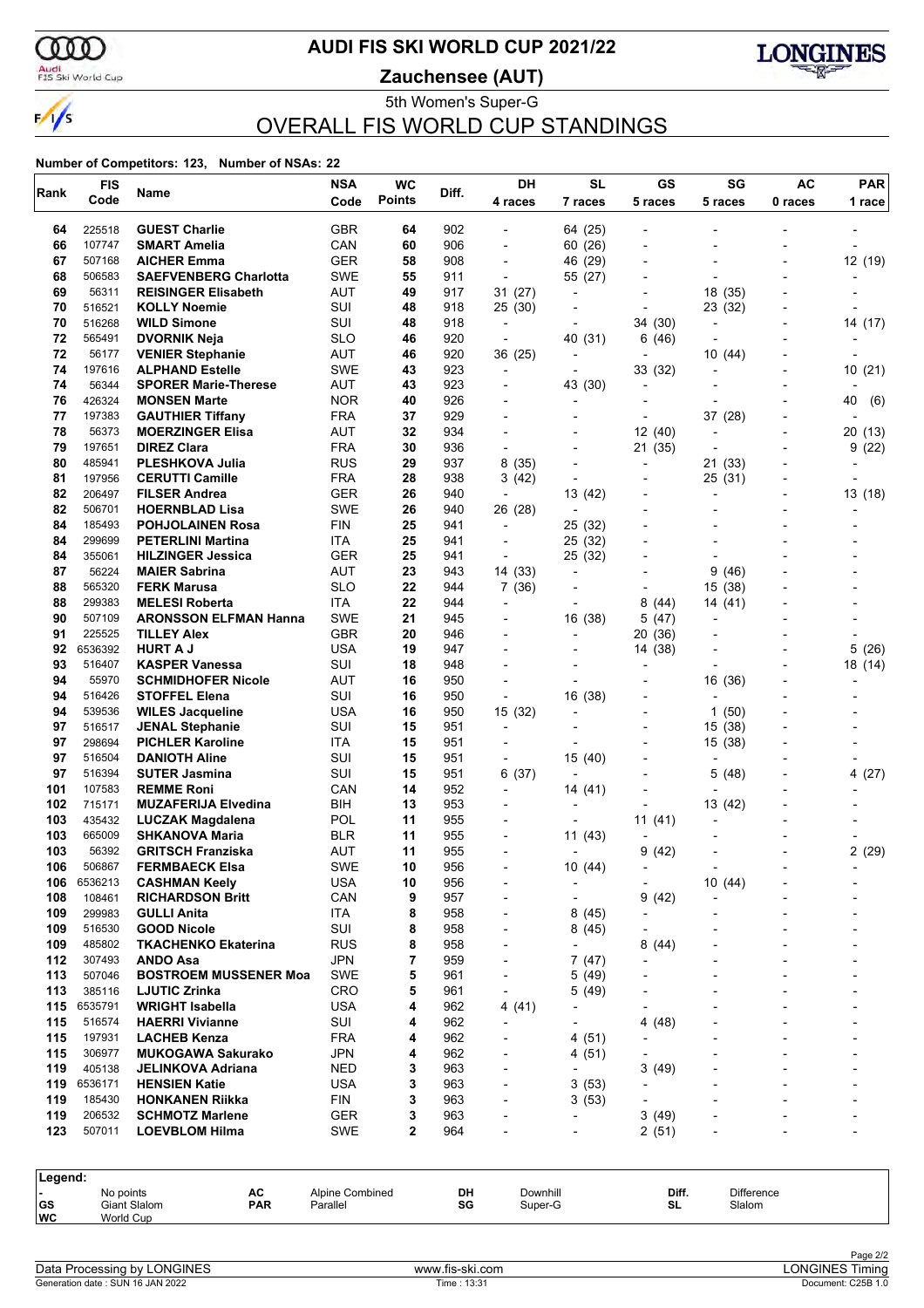

## **AUDI FIS SKI WORLD CUP 2021/22**

Audi<br>FIS Ski World Cup

## **Zauchensee (AUT)**



5th Women's Super-G

FIS WCSL LIST

|      |                    |                                                                |                    |                          |                          |                          |                          |                          | 5 DEC 2021 Lake Louise (CAN)<br>11 DEC 2021 St. Moritz (SUI)<br>12 DEC 2021 St. Moritz (SUI) |                  |                          |                          |                |
|------|--------------------|----------------------------------------------------------------|--------------------|--------------------------|--------------------------|--------------------------|--------------------------|--------------------------|----------------------------------------------------------------------------------------------|------------------|--------------------------|--------------------------|----------------|
|      |                    | <b>Number of Competitors: 69,</b><br><b>Number of NSAs: 16</b> |                    |                          |                          |                          |                          |                          | 19 DEC 2021 Val d'Isère (FRA)<br>16 JAN 2022 Zauchensee (AUT)                                |                  |                          |                          |                |
| Rank | <b>FIS</b><br>Code | Name                                                           | <b>NSA</b><br>Code | $\mathbf{1}$             | $\mathbf 2$              | 3                        | 4                        | 5                        |                                                                                              | Base - $X + Y =$ |                          |                          | <b>WCSL-SG</b> |
| 1    | 516138             | <b>GUT-BEHRAMI Lara</b>                                        | SUI                | 80                       | 100                      |                          |                          | 26                       |                                                                                              | 625              | 313                      | 206                      | 518            |
| 2    | 297601             | <b>BRIGNONE Federica</b>                                       | ITA                | 45                       | 32                       | 100                      | 50                       | 100                      |                                                                                              | 349              | 175                      | 327                      | 501            |
| 3    | 298323             | <b>GOGGIA Sofia</b>                                            | <b>ITA</b>         | 100                      | 80                       | 40                       | 100                      | 12                       |                                                                                              | 86               | 43                       | 332                      | 375            |
| 4    | 516319             | <b>SUTER Corinne</b>                                           | SUI                | 14                       | 10                       | 5                        | 40                       | 80                       |                                                                                              | 390              | 195                      | 149                      | 344            |
| 5    | 297910             | <b>CURTONI Elena</b>                                           | <b>ITA</b>         | 36                       | 40                       | 80                       | 60                       | 32                       |                                                                                              | 136              | 68                       | 248                      | 316            |
| 6    | 56088              | <b>TIPPLER Tamara</b>                                          | AUT                | 50                       | 13                       | $\overline{\phantom{a}}$ | 36                       | 20                       |                                                                                              | 308              | 154                      | 119                      | 273            |
| 7    | 299276             | <b>BASSINO Marta</b>                                           | ITA                | ÷,                       | 29                       | 32                       | 18                       | 50                       |                                                                                              | 252              | 126                      | 129                      | 255            |
| 8    | 6535237            | <b>SHIFFRIN Mikaela</b>                                        | USA                | 40                       | 60                       | 60                       | 45                       | $\blacksquare$           |                                                                                              | 60               | 30                       | 205                      | 235            |
| 9    | 425929             | <b>MOWINCKEL Ragnhild</b>                                      | <b>NOR</b>         | 22                       | 50                       | 6                        | 80                       | 14                       |                                                                                              | 114              | 57                       | 172                      | 229            |
| 10   | 155763             | <b>LEDECKA Ester</b>                                           | <b>CZE</b>         | 20                       | $\overline{\phantom{a}}$ | $\overline{a}$           | ÷,                       | 29                       |                                                                                              | 286              | 143                      | 49                       | 192            |
| 11   | 56256              | <b>RAEDLER Ariane</b>                                          | AUT                | $\overline{\phantom{a}}$ | 45                       | 14                       | 20                       | 60                       |                                                                                              | 62               | 31                       | 139                      | 170            |
| 12   | 105269             | <b>GAGNON Marie-Michele</b>                                    | CAN                | 29                       | 20                       | $\overline{\phantom{a}}$ | 12                       | $\overline{\phantom{a}}$ |                                                                                              | 165              | 83                       | 61                       | 143            |
| 13   | 56125              | <b>PUCHNER Mirjam</b>                                          | AUT                | 60                       | 12                       | 10                       | 10                       | 18                       |                                                                                              | 49               | 25                       | 110                      | 134            |
| 14   | 297702             | <b>MARSAGLIA Francesca</b>                                     | ITA.               | 18                       | 6                        | 29                       | 2                        | 3                        |                                                                                              | 146              | 73                       | 58                       | 131            |
| 15   | 55970              | <b>SCHMIDHOFER Nicole</b>                                      | AUT                | 16                       | ÷,                       | $\overline{\phantom{a}}$ | ÷,                       | ÷                        |                                                                                              | 227              | 114                      | 16                       | 129            |
| 16   | 56087              | <b>SIEBENHOFER Ramona</b>                                      | AUT                | 32                       | $\overline{\phantom{a}}$ | 45                       | 22                       | 24                       |                                                                                              | 8                | 4                        | 123                      | 127            |
| 17   | 415232             | <b>ROBINSON Alice</b>                                          | <b>NZL</b>         | 11                       | 7                        | 50                       | $\overline{a}$           | 36                       |                                                                                              | 36               | 18                       | 104                      | 122            |
| 18   | 516248             | <b>FLURY Jasmine</b>                                           | SUI                | 9                        | 26                       | 36                       | 4                        | 24                       |                                                                                              | 35               | 18                       | 99                       | 116            |
| 19   | 516284             | <b>GISIN Michelle</b>                                          | SUI                | ÷,                       | 18                       | 26                       | L,                       |                          |                                                                                              | 139              | 70                       | 44                       | 113            |
| 19   | 426257             | <b>LIE Kajsa Vickhoff</b>                                      | <b>NOR</b>         | $\overline{\phantom{a}}$ | $\overline{\phantom{a}}$ | $\overline{a}$           | $\blacksquare$           | $\overline{\phantom{a}}$ |                                                                                              | 227              | 114                      | $\overline{\phantom{a}}$ | 113            |
| 21   | 197497             | <b>MIRADOLI Romane</b>                                         | <b>FRA</b>         | 4                        | 24                       | $\overline{\phantom{a}}$ | 26                       | 16                       |                                                                                              | 78               | 39                       | 70                       | 109            |
| 22   | 6535455            | <b>JOHNSON Breezy</b>                                          | USA                | 24                       | 22                       | 7                        | 29                       | $\overline{\phantom{a}}$ |                                                                                              | 53               | 27                       | 82                       | 108            |
| 23   | 197641             | <b>GAUCHE Laura</b>                                            | <b>FRA</b>         | $\overline{\phantom{a}}$ | 15                       | 11                       | 14                       | 45                       |                                                                                              | 44               | 22                       | 85                       | 107            |
| 24   | 705423             | <b>VLHOVA Petra</b>                                            | <b>SVK</b>         | $\overline{\phantom{a}}$ | $\overline{\phantom{a}}$ | $\overline{a}$           | $\overline{\phantom{a}}$ | 13                       |                                                                                              | 187              | 94                       | 13                       | 106            |
| 25   | 196928             | <b>WORLEY Tessa</b>                                            | <b>FRA</b>         | $\overline{a}$           | $\overline{a}$           |                          | 5                        | 45                       |                                                                                              | 108              | 54                       | 50                       | 104            |
| 26   | 516185             | <b>HAEHLEN Joana</b>                                           | SUI                | 29                       | 16                       | 22                       | ÷,                       | 5                        |                                                                                              | 60               | 30                       | 72                       | 102            |
| 27   | 56198              | <b>SCHEYER Christine</b>                                       | AUT                | 10                       | 8                        | $\overline{\phantom{a}}$ | 11                       | 11                       |                                                                                              | 112              | 56                       | 40                       | 96             |
| 28   | 516219             | <b>NUFER Priska</b>                                            | SUI                | $\overline{\phantom{a}}$ | 9                        | 18                       | $\mathbf{1}$             | $\blacksquare$           |                                                                                              | 122              | 61                       | 28                       | 89             |
| 29   | 197383             | <b>GAUTHIER Tiffany</b>                                        | <b>FRA</b>         | 5                        | 5                        | 24                       | 3                        | $\overline{\phantom{a}}$ |                                                                                              | 78               | 39                       | 37                       | 76             |
| 30   | 516280             | <b>HOLDENER Wendy</b>                                          | SUI                | ÷,                       | 36                       | 9                        | ÷,                       | 7                        |                                                                                              | 47               | 24                       | 52                       | 75             |
| 30   | 206668             | <b>WEIDLE Kira</b>                                             | GER                | 6                        | 12                       | $\overline{2}$           | 15                       | 15                       |                                                                                              | 51               | 26                       | 50                       | 75             |
| 32   | 56128              | <b>HUETTER Cornelia</b>                                        | AUT                | 13                       | $\overline{\phantom{a}}$ | 22                       | 32                       | ÷                        |                                                                                              | 10               | 5                        | 67                       | 72             |
| 33   | 56174              | <b>HAASER Ricarda</b>                                          | AUT                | 12                       |                          | 4                        |                          | $\overline{\phantom{a}}$ |                                                                                              | 97               | 49                       | 16                       | 64             |
| 34   | 299466             | <b>DELAGO Nicol</b>                                            | <b>ITA</b>         | 3                        |                          | 16                       |                          |                          |                                                                                              | 49               | 25                       | 19                       | 43             |
| 34   | 56328              | <b>ORTLIEB Nina</b>                                            | <b>AUT</b>         |                          |                          |                          |                          |                          |                                                                                              | 86               | 43                       | $\blacksquare$           | 43             |
| 36   | 56417              | <b>FEST Nadine</b>                                             | AUT                |                          | 4                        | 8                        | 8                        | 10                       |                                                                                              | 22               | 11                       | 30                       | 41             |
| 37   | 56177              | <b>VENIER Stephanie</b>                                        | AUT                |                          | $\overline{\phantom{a}}$ |                          | 9                        | 1                        |                                                                                              | 53               | 27                       | 10                       | 36             |
| 38   | 565320             | <b>FERK Marusa</b>                                             | <b>SLO</b>         | 15                       | $\overline{a}$           |                          |                          | ÷                        |                                                                                              | 40               | 20                       | 15                       | 35             |
| 39   | 516521             | <b>KOLLY Noemie</b>                                            | SUI                | $\overline{a}$           | 14                       |                          | 7                        | 2                        |                                                                                              | 22               | 11                       | 23                       | 34             |
| 40   | 299383             | <b>MELESI Roberta</b>                                          | ITA                | 8                        | L,                       |                          | 6                        | $\overline{\phantom{a}}$ |                                                                                              | 34               | 17                       | 14                       | 31             |
| 41   | 485941             | PLESHKOVA Julia                                                | <b>RUS</b>         | 8                        | $\overline{\phantom{a}}$ |                          | 13                       | $\overline{\phantom{a}}$ |                                                                                              | 19               | 10                       | 21                       | 30             |
| 41   | 516394             | <b>SUTER Jasmina</b>                                           | SUI                |                          | $\overline{\phantom{a}}$ |                          | ÷,                       | 5                        |                                                                                              | 51               | 26                       | 5                        | 30             |
| 43   | 197956             | <b>CERUTTI Camille</b>                                         | <b>FRA</b>         |                          |                          | 1                        | 24                       | $\overline{a}$           |                                                                                              |                  | $\overline{\phantom{a}}$ | 25                       | 25             |
| 44   | 299624             | <b>PIROVANO Laura</b>                                          | ITA                |                          |                          |                          |                          | ÷                        |                                                                                              | 48               | 24                       | $\overline{\phantom{a}}$ | 24             |
| 45   | 6536213            | <b>CASHMAN Keely</b>                                           | <b>USA</b>         | 2                        |                          |                          |                          | 8                        |                                                                                              | 26               | 13                       | 10                       | 23             |
| 46   | 56311              | <b>REISINGER Elisabeth</b>                                     | AUT                |                          |                          |                          | 18                       | $\overline{a}$           |                                                                                              | 8                | $\overline{4}$           | 18                       | 22             |
| 47   | 56268              | <b>HEIDER Michaela</b>                                         | <b>AUT</b>         |                          |                          |                          |                          | ÷                        |                                                                                              | 33               | 17                       | $\overline{\phantom{a}}$ | 16             |
| 48   | 516517             | <b>JENAL Stephanie</b>                                         | SUI                |                          | $\overline{\phantom{a}}$ | 15                       |                          |                          |                                                                                              |                  | $\overline{a}$           | 15                       | 15             |
| 48   | 298694             | <b>PICHLER Karoline</b>                                        | ITA                |                          | 3                        | 12                       |                          |                          |                                                                                              |                  | ÷,                       | 15                       | 15             |
| 50   | 715171             | <b>MUZAFERIJA Elvedina</b>                                     | <b>BIH</b>         |                          | L,                       | 13                       |                          |                          |                                                                                              |                  | $\overline{\phantom{a}}$ | 13                       | 13             |
| 50   | 56241              | <b>SCHNEEBERGER Rosina</b>                                     | AUT                |                          |                          |                          |                          |                          |                                                                                              | 26               | 13                       | $\overline{\phantom{a}}$ | 13             |
| 50   | 6535600            | <b>MERRYWEATHER Alice</b>                                      | USA                |                          | L,                       |                          |                          | L,                       |                                                                                              | 26               | 13                       | ÷,                       | 13             |
| 53   | 435334             | <b>GASIENICA-DANI.</b>                                         | POL                |                          | 2                        |                          |                          | 6                        |                                                                                              | 4                | 2                        | 8                        | 10             |
| 54   | 56224              | <b>MAIER Sabrina</b>                                           | AUT                |                          |                          |                          |                          | 9                        |                                                                                              |                  |                          | 9                        | 9              |
| 55   | 565360             | <b>STUHEC IIka</b>                                             | <b>SLO</b>         |                          |                          |                          |                          |                          |                                                                                              | 16               | 8                        |                          | 8              |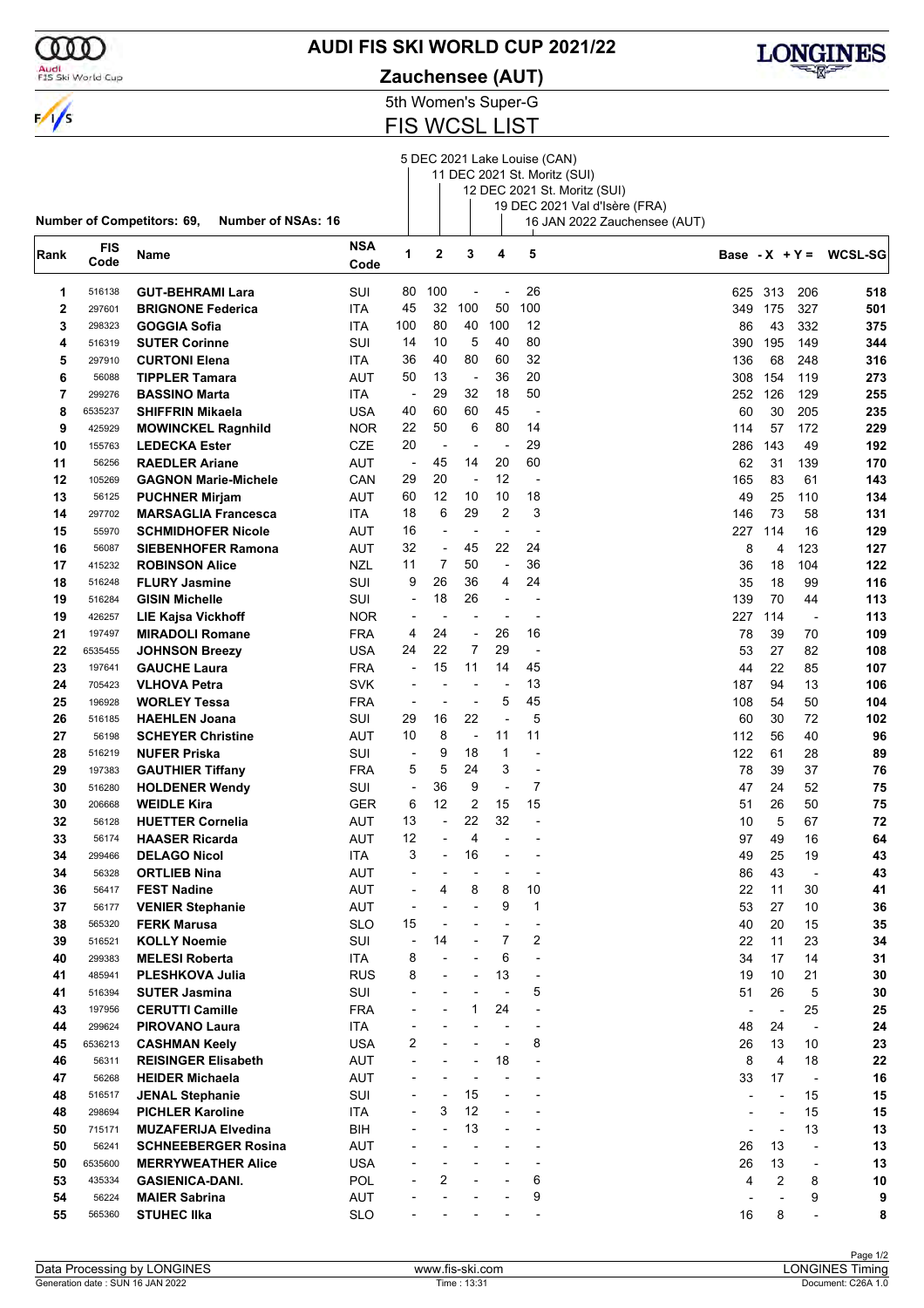

## **AUDI FIS SKI WORLD CUP 2021/22**

Audi<br>FIS Ski World Cup

**Zauchensee (AUT)**

5th Women's Super-G FIS WCSL LIST

|      |                    | <b>Number of Competitors: 69,</b>           | Number of NSAs: 16 |                    |   |              |   | 5 DEC 2021 Lake Louise (CAN) |   | 11 DEC 2021 St. Moritz (SUI)<br>12 DEC 2021 St. Moritz (SUI) | 19 DEC 2021 Val d'Isère (FRA)<br>16 JAN 2022 Zauchensee (AUT) |    |   |                          |                          |
|------|--------------------|---------------------------------------------|--------------------|--------------------|---|--------------|---|------------------------------|---|--------------------------------------------------------------|---------------------------------------------------------------|----|---|--------------------------|--------------------------|
| Rank | <b>FIS</b><br>Code | <b>Name</b>                                 |                    | <b>NSA</b><br>Code | 1 | $\mathbf{2}$ | 3 | 4                            | 5 |                                                              |                                                               |    |   |                          | Base - $X + Y = WCSL-SG$ |
| 55   | 6535791            | <b>WRIGHT Isabella</b>                      |                    | <b>USA</b>         |   |              |   |                              |   |                                                              |                                                               | 16 | 8 | $\overline{\phantom{0}}$ | 8                        |
| 57   | 516344             | <b>KOPP Rahel</b>                           |                    | SUI                |   |              |   |                              |   |                                                              |                                                               | 14 | 7 | $\overline{\phantom{a}}$ |                          |
| 57   | 197860             | <b>ROUX Tifany</b>                          |                    | <b>FRA</b>         |   |              |   |                              |   |                                                              |                                                               | 15 | 8 | $\overline{\phantom{a}}$ |                          |
| 59   | 56509              | <b>GRILL Lisa</b>                           |                    | <b>AUT</b>         |   |              |   |                              |   |                                                              |                                                               | 13 | 7 | $\overline{\phantom{a}}$ |                          |
| 60   | 299630             | <b>DELAGO Nadia</b>                         |                    | <b>ITA</b>         |   |              | 4 | $\overline{a}$               |   |                                                              |                                                               |    |   | 5                        |                          |
| 61   | 197616             | <b>ALPHAND Estelle</b>                      |                    | <b>SWE</b>         |   |              |   |                              |   |                                                              |                                                               | 8  | 4 | $\overline{\phantom{a}}$ |                          |
| 61   | 538685             | <b>MCKENNIS DURAN Alice</b>                 |                    | <b>USA</b>         |   |              |   |                              |   |                                                              |                                                               | 8  | 4 | $\overline{\phantom{0}}$ |                          |
| 63   | 6536392            | <b>HURT A J</b>                             |                    | <b>USA</b>         |   |              |   |                              |   |                                                              |                                                               | 6  | 3 | $\overline{\phantom{a}}$ |                          |
| 63   | 516429             | <b>GROEBLI Nathalie</b>                     |                    | SUI                |   |              |   |                              |   |                                                              |                                                               | 6  | 3 | $\overline{\phantom{a}}$ |                          |
| 63   | 56258              | <b>AGER Christina</b>                       |                    | <b>AUT</b>         |   |              |   |                              |   |                                                              |                                                               | 6  | 3 |                          |                          |
| 66   | 539536             | <b>WILES Jacqueline</b>                     |                    | <b>USA</b>         | 1 |              |   |                              |   |                                                              |                                                               |    |   | 1                        |                          |
| 66   | 56416              | <b>SCHEIB Julia</b>                         |                    | <b>AUT</b>         |   |              |   |                              |   |                                                              |                                                               | 3  | 2 | $\overline{\phantom{a}}$ |                          |
| 66   | 299402             | <b>GASSLITTER Verena</b>                    |                    | <b>ITA</b>         |   |              |   |                              |   |                                                              |                                                               | 3  | 2 | $\blacksquare$           |                          |
| 66   | 197295             | <b>PIOT Jennifer</b>                        |                    | <b>FRA</b>         |   |              |   |                              |   |                                                              |                                                               | 2  |   | $\overline{\phantom{a}}$ |                          |
|      |                    | Number of competitors per NSA in the top 60 |                    |                    |   |              |   |                              |   |                                                              |                                                               |    |   |                          |                          |
| AUT: | 16                 | BIH:                                        | 1                  | CAN:               | 1 |              |   | CZE:                         |   | $\mathbf 1$                                                  | FRA:                                                          | 6  |   | GER:                     | 1                        |
| ITA: | 10                 | NOR:                                        | 2                  | NZL:               | 1 |              |   | POL:                         |   | 1                                                            | RUS:                                                          | 1  |   | SLO:                     | 2                        |
| SUI: | 11                 | SVK:                                        | 1                  | USA:               | 5 |              |   |                              |   |                                                              |                                                               |    |   |                          |                          |

| ∣Legend:  |                                                            |             |                                                                                                         |  |  |  |  |  |  |  |  |  |
|-----------|------------------------------------------------------------|-------------|---------------------------------------------------------------------------------------------------------|--|--|--|--|--|--|--|--|--|
|           | No points                                                  | <b>Base</b> | Last season FIS World Cup Start List points                                                             |  |  |  |  |  |  |  |  |  |
|           | <b>WCSL-SG</b> FIS World Cup Start List points for Super-G |             |                                                                                                         |  |  |  |  |  |  |  |  |  |
| $\lambda$ |                                                            |             | (Base/number of planned races in the current season) *(number of completed races in the current season) |  |  |  |  |  |  |  |  |  |
|           | FIS World Cup points won in the current season             |             |                                                                                                         |  |  |  |  |  |  |  |  |  |
|           |                                                            |             |                                                                                                         |  |  |  |  |  |  |  |  |  |

LONGINES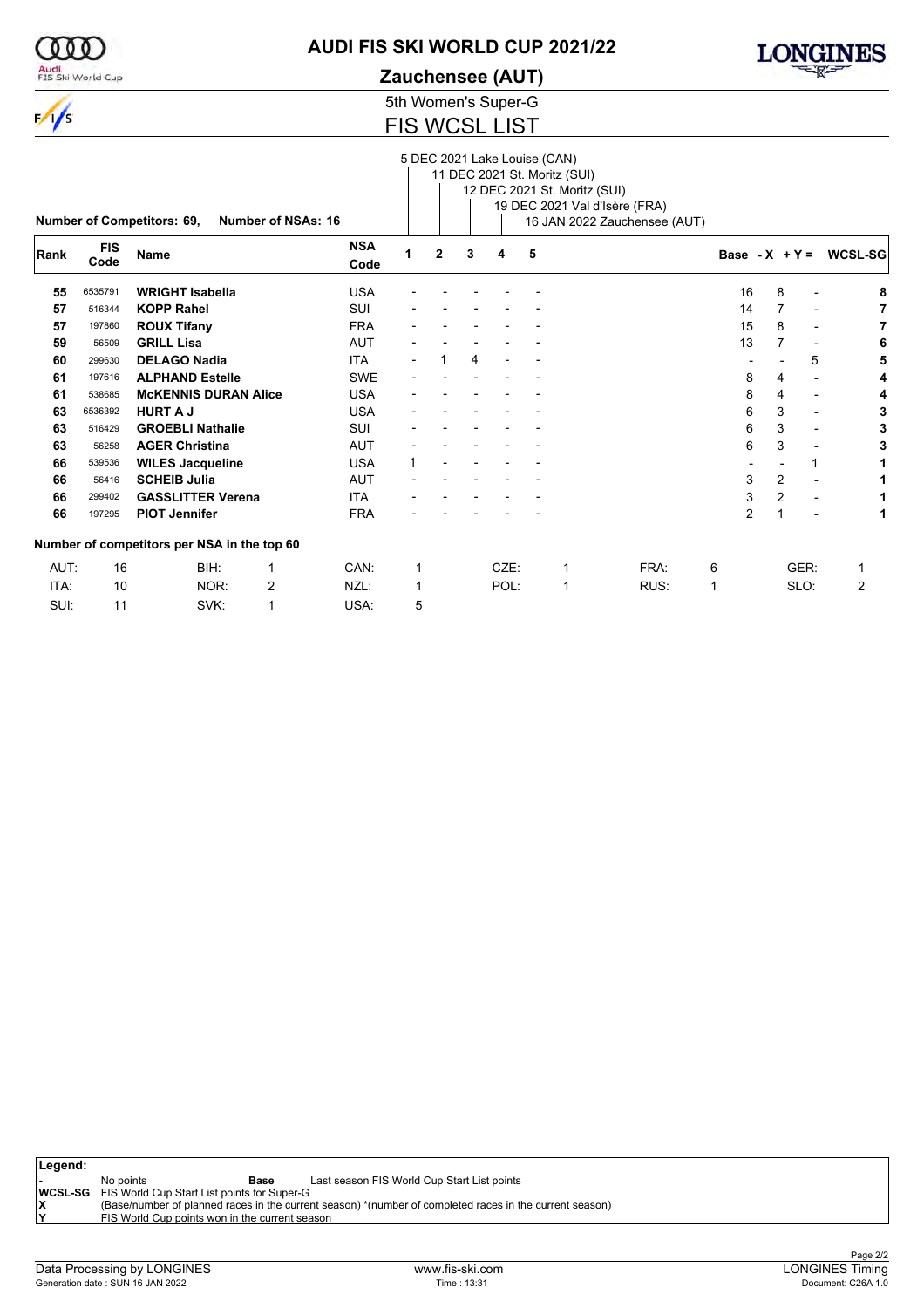

#### **AUDI FIS SKI WORLD CUP 2021/22**

Audi<br>FIS Ski World Cup

**Zauchensee (AUT)**



5th Women's Super-G OVERALL FIS WCSL LIST

| <b>FIS</b><br>Rank |                  | Name                                                   | <b>NSA</b>               | WCSL       | Diff.        | DH                                                   | <b>SL</b>                            | GS                         | SG                       | <b>AC</b>                | <b>PAR</b>                   |  |
|--------------------|------------------|--------------------------------------------------------|--------------------------|------------|--------------|------------------------------------------------------|--------------------------------------|----------------------------|--------------------------|--------------------------|------------------------------|--|
|                    | Code             |                                                        | Code                     |            |              | 4 races                                              | 7 races                              | 5 races                    | 5 races                  | 0 races                  | 1 race                       |  |
| 1                  | 705423           | <b>VLHOVA Petra</b>                                    | <b>SVK</b>               | 1602       |              | 103(23)                                              | 880<br>(1)                           | 433<br>(5)                 | 106(24)                  | (2)<br>80                |                              |  |
| 2                  | 6535237          | <b>SHIFFRIN Mikaela</b>                                | <b>USA</b>               | 1560       | 42           | 5(51)                                                | 654<br>(2)                           | 566<br>(1)                 | 235<br>(8)               | 100<br>(1)               |                              |  |
| 3                  | 516138           | <b>GUT-BEHRAMI Lara</b>                                | SUI                      | 1241       | 361          | 388<br>(4)                                           | $\overline{\phantom{a}}$             | 319<br>(7)                 | 518<br>(1)               | $\overline{\phantom{a}}$ | 16 (15)                      |  |
| 4                  | 298323           | <b>GOGGIA Sofia</b>                                    | ITA                      | 1085       | 517          | 588<br>(1)                                           | $\blacksquare$                       | 122 (17)                   | 375<br>(3)               |                          |                              |  |
| 5                  | 516284           | <b>GISIN Michelle</b>                                  | SUI                      | 980        | 622          | 139 (17)                                             | 334<br>(6)                           | 334<br>(6)                 | 113 (19)                 | 60<br>(3)                |                              |  |
| 6                  | 297601           | <b>BRIGNONE Federica</b>                               | ITA                      | 977        | 625          | 168 (14)                                             | 36 (36)                              | 272<br>(8)                 | 501<br>(2)               | $\overline{\phantom{a}}$ |                              |  |
| 7                  | 516319           | <b>SUTER Corinne</b>                                   | SUI                      | 860        | 742          | 487<br>(2)                                           |                                      | 29<br>(37)                 | 344<br>(4)               |                          |                              |  |
| 8                  | 299276           | <b>BASSINO Marta</b>                                   | ITA                      | 827        | 775          | 35(36)                                               | 4(59)                                | 443<br>(4)                 | 255<br>(7)               | 40<br>(6)                | 50<br>(4)                    |  |
| 9                  | 56087            | <b>SIEBENHOFER Ramona</b>                              | AUT                      | 738        | 864          | 327<br>(6)                                           | ÷                                    | 239<br>(9)                 | 127 (16)                 | 45<br>(5)                |                              |  |
| 10<br>11           | 506399<br>56388  | <b>HECTOR Sara</b><br><b>LIENSBERGER Katharina</b>     | <b>SWE</b><br><b>AUT</b> | 723<br>709 | 879<br>893   | $\overline{a}$<br>$\overline{\phantom{a}}$           | (9)<br>218<br>509<br>(3)             | 460<br>(3)<br>185 (13)     | L,                       |                          | (5)<br>45                    |  |
| 12                 | 297910           | <b>CURTONI Elena</b>                                   | ITA                      | 646        | 956          | 219<br>(9)                                           | $\overline{\phantom{a}}$             | 61 (29)                    | 316<br>(5)               | 50<br>(4)                | 15 (16)                      |  |
| 13                 | 516280           | <b>HOLDENER Wendy</b>                                  | SUI                      | 630        | 972          | (50)<br>6                                            | 460<br>(4)                           | 89 (26)                    | 75 (30)                  |                          |                              |  |
| 14                 | 196928           | <b>WORLEY Tessa</b>                                    | <b>FRA</b>               | 624        | 978          | $\overline{a}$                                       |                                      | 520<br>(2)                 | 104 (25)                 | $\blacksquare$           |                              |  |
| 15                 | 6535455          | <b>JOHNSON Breezy</b>                                  | <b>USA</b>               | 563        | 1039         | 455<br>(3)                                           | $\overline{a}$                       |                            | 108 (22)                 | $\overline{\phantom{a}}$ |                              |  |
| 16                 | 425929           | <b>MOWINCKEL Ragnhild</b>                              | <b>NOR</b>               | 555        | 1047         | 127 (19)                                             |                                      | 170 (14)                   | 229<br>(9)               | 29<br>(9)                |                              |  |
| 17                 | 56088            | <b>TIPPLER Tamara</b>                                  | <b>AUT</b>               | 471        | 1131         | 198 (11)                                             | $\overline{a}$                       | $\overline{a}$             | 273<br>(6)               | $\blacksquare$           |                              |  |
| 18                 | 155763           | <b>LEDECKA Ester</b>                                   | CZE                      | 446        | 1156         | 217 (10)                                             |                                      | 5<br>(56)                  | 192 (10)                 | 32<br>(8)                |                              |  |
| 19                 | 206668           | <b>WEIDLE Kira</b>                                     | <b>GER</b>               | 424        | 1178         | 349<br>(5)                                           |                                      |                            | 75 (30)                  |                          |                              |  |
| 19                 | 206355           | <b>DUERR Lena</b>                                      | <b>GER</b>               | 424        | 1178         | $\overline{\phantom{a}}$                             | 388<br>(5)                           |                            |                          |                          | 36<br>(7)                    |  |
| 21                 | 56125            | <b>PUCHNER Mirjam</b>                                  | AUT                      | 382        | 1220         | 248<br>(7)                                           |                                      | ٠                          | 134 (13)                 |                          |                              |  |
| 22                 | 56315            | <b>TRUPPE Katharina</b>                                | AUT                      | 353        | 1249         | $\overline{\phantom{a}}$                             | 198 (10)                             | 144 (15)                   |                          |                          | 11(20)                       |  |
| 23                 | 565401           | <b>BUCIK Ana</b>                                       | <b>SLO</b>               | 334        | 1268         | $\overline{\phantom{a}}$                             | 237<br>(8)                           | 97 (21)                    |                          |                          |                              |  |
| 24                 | 105269           | <b>GAGNON Marie-Michele</b>                            | CAN                      | 321        | 1281         | 178 (13)                                             | $\blacksquare$                       | ÷,                         | 143 (12)                 |                          |                              |  |
| 25<br>26           | 415232<br>565463 | <b>ROBINSON Alice</b>                                  | <b>NZL</b><br><b>SLO</b> | 310<br>290 | 1292<br>1312 | $\blacksquare$<br>$\overline{\phantom{a}}$           |                                      | 188 (12)                   | 122 (17)                 |                          |                              |  |
| 27                 | 516248           | <b>SLOKAR Andreja</b><br><b>FLURY Jasmine</b>          | SUI                      | 274        | 1328         | 158 (15)                                             | 142 (18)<br>$\overline{a}$           | 48 (31)                    | 116 (18)                 |                          | 100<br>(1)                   |  |
| 28                 | 435334           | <b>GASIENICA-DANI.</b>                                 | POL                      | 263        | 1339         |                                                      |                                      | 207 (11)                   | 10(53)                   | 22 (12)                  | 24 (11)                      |  |
| 29                 | 506146           | <b>SWENN LARSSON Anna</b>                              | <b>SWE</b>               | 249        | 1353         | $\overline{\phantom{a}}$                             | 249<br>(7)                           | $\overline{\phantom{a}}$   |                          |                          |                              |  |
| 30                 | 56256            | <b>RAEDLER Ariane</b>                                  | AUT                      | 248        | 1354         | 78 (28)                                              | $\overline{a}$                       | ÷,                         | 170 (11)                 |                          |                              |  |
| 31                 | 426100           | <b>HOLTMANN Mina Fuerst</b>                            | <b>NOR</b>               | 245        | 1357         | $\overline{\phantom{a}}$                             | 115(21)                              | 130 (16)                   |                          |                          |                              |  |
| 32                 | 516562           | <b>RAST Camille</b>                                    | SUI                      | 241        | 1361         | $\overline{\phantom{a}}$                             | 143 (17)                             | 92 (24)                    |                          |                          | 6(25)                        |  |
| 33                 | 565471           | <b>HROVAT Meta</b>                                     | <b>SLO</b>               | 235        | 1367         | $\overline{\phantom{a}}$                             | 23 (44)                              | 212 (10)                   |                          |                          |                              |  |
| 34                 | 299630           | <b>DELAGO Nadia</b>                                    | ITA                      | 234        | 1368         | 229<br>(8)                                           | $\overline{a}$                       |                            | 5 (60)                   |                          |                              |  |
| 35                 | 56198            | <b>SCHEYER Christine</b>                               | <b>AUT</b>               | 226        | 1376         | 130 (18)                                             |                                      | $\overline{\phantom{a}}$   | 96 (27)                  |                          |                              |  |
| 36                 | 539909           | <b>MOLTZAN Paula</b>                                   | <b>USA</b>               | 224        | 1378         | $\overline{\phantom{a}}$                             | 153 (15)                             | 71 (27)                    |                          |                          |                              |  |
| 37                 | 55970            | <b>SCHMIDHOFER Nicole</b>                              | AUT                      | 221        | 1381         | 92 (25)                                              |                                      | ٠                          | 129 (15)                 |                          |                              |  |
| 38                 | 426257           | <b>LIE Kajsa Vickhoff</b>                              | <b>NOR</b>               | 220        | 1382         | 107 (22)                                             |                                      | $\overline{\phantom{a}}$   | 113 (19)                 |                          |                              |  |
| 39                 | 516219<br>426043 | <b>NUFER Priska</b>                                    | SUI                      | 212        | 1390         | 113(21)                                              |                                      | 10<br>(49)                 | 89 (28)                  |                          |                              |  |
| 40<br>40           | 56253            | <b>TVIBERG Maria Therese</b><br><b>HUBER Katharina</b> | <b>NOR</b><br>AUT        | 199<br>199 | 1403<br>1403 | $\overline{a}$                                       | 101(24)                              | 91 (25)                    |                          | 20(13)                   | 7(24)                        |  |
| 42                 | 56128            | <b>HUETTER Cornelia</b>                                | AUT                      | 196        | 1406         | $\overline{\phantom{a}}$<br>124 (20)                 | 141 (19)                             | 38 (33)                    | 72 (32)                  |                          | $\qquad \qquad \blacksquare$ |  |
| 43                 | 197497           | <b>MIRADOLI Romane</b>                                 | <b>FRA</b>               | 195        | 1407         | 76 (29)                                              |                                      | 10 (49)                    | 109 (21)                 |                          |                              |  |
| 44                 | 565360           | <b>STUHEC IIka</b>                                     | <b>SLO</b>               | 193        | 1409         | 185 (12)                                             | $\overline{a}$                       | $\overline{\phantom{0}}$   | 8(55)                    |                          |                              |  |
| 44                 | 56174            | <b>HAASER Ricarda</b>                                  | AUT                      | 193        | 1409         | 32(38)                                               | $\overline{a}$                       | 97 (21)                    | 64 (33)                  |                          |                              |  |
| 46                 | 297702           | <b>MARSAGLIA Francesca</b>                             | ITA                      | 190        | 1412         | 59 (31)                                              | $\overline{a}$                       | $\overline{\phantom{a}}$   | 131 (14)                 |                          |                              |  |
| 47                 | 197641           | <b>GAUCHE Laura</b>                                    | <b>FRA</b>               | 187        | 1415         | 44 (34)                                              | $\overline{a}$                       | $\overline{\phantom{a}}$   | 107 (23)                 | 36<br>(7)                | $\overline{a}$               |  |
| 48                 | 426193           | <b>STJERNESUND Th.</b>                                 | <b>NOR</b>               | 175        | 1427         | $\overline{\phantom{a}}$                             | 69 (27)                              | 26 (38)                    |                          | $\overline{a}$           | 80<br>(2)                    |  |
| 49                 | 516185           | <b>HAEHLEN Joana</b>                                   | SUI                      | 174        | 1428         | 72 (30)                                              | $\blacksquare$                       | -                          | 102 (26)                 |                          |                              |  |
| 50                 | 107427           | <b>ST-GERMAIN Laurence</b>                             | CAN                      | 171        | 1431         | $\overline{\phantom{a}}$                             | 171(11)                              | $\overline{\phantom{0}}$   | $\overline{\phantom{a}}$ |                          |                              |  |
| 50                 | 299624           | <b>PIROVANO Laura</b>                                  | ITA                      | 171        | 1431         | 145 (16)                                             | $\overline{\phantom{a}}$             | 2(65)                      | 24 (44)                  |                          | $\overline{\phantom{0}}$     |  |
| 52                 | 56333            | <b>MAIR Chiara</b>                                     | <b>AUT</b>               | 166        | 1436         | $\overline{\phantom{a}}$                             | 158 (13)                             | ٠                          |                          |                          | 8(23)                        |  |
| 53                 | 155728           | <b>DUBOVSKA Martina</b>                                | CZE                      | 164        | 1438         | $\overline{\phantom{a}}$                             | 164 (12)                             | -                          | $\overline{\phantom{a}}$ |                          |                              |  |
| 54                 | 385096           | <b>POPOVIC Leona</b>                                   | CRO                      | 156        | 1446         | $\overline{\phantom{a}}$                             | 156 (14)                             | $\overline{\phantom{a}}$   |                          |                          | -                            |  |
| 55                 | 426187           | <b>LYSDAHL Kristin</b>                                 | <b>NOR</b>               | 155        | 1447         | $\overline{\phantom{a}}$                             | 85 (25)                              | 10 (49)                    |                          |                          | 60<br>(3)                    |  |
| 56<br>57           | 56367<br>56217   | <b>GALLHUBER Katharina</b><br><b>BRUNNER Stephanie</b> | <b>AUT</b><br>AUT        | 151<br>149 | 1451<br>1453 | $\overline{\phantom{a}}$<br>$\overline{\phantom{a}}$ | 148 (16)<br>$\overline{\phantom{a}}$ | $\overline{a}$<br>120 (18) |                          | $\overline{\phantom{a}}$ | 3(28)<br>29                  |  |
| 58                 | 6535773          | O BRIEN Nina                                           | <b>USA</b>               | 139        | 1463         | $\overline{\phantom{a}}$                             | 32 (37)                              | 106 (20)                   | $\overline{a}$           |                          | (9)<br>1(30)                 |  |
| 59                 | 299466           | <b>DELAGO Nicol</b>                                    | ITA                      | 138        | 1464         | 95 (24)                                              | $\blacksquare$                       | -                          | 43 (34)                  | $\overline{\phantom{a}}$ |                              |  |
| 60                 | 56328            | <b>ORTLIEB Nina</b>                                    | <b>AUT</b>               | 135        | 1467         | 92 (25)                                              | $\overline{\phantom{a}}$             | -                          | 43 (34)                  | $\overline{\phantom{a}}$ |                              |  |
| 61                 | 107798           | <b>NULLMEYER Ali</b>                                   | CAN                      | 130        | 1472         | $\overline{\phantom{a}}$                             | 130 (20)                             |                            | $\overline{\phantom{a}}$ |                          |                              |  |
| 62                 | 56177            | <b>VENIER Stephanie</b>                                | AUT                      | 120        | 1482         | 84 (27)                                              | $\overline{a}$                       | $\overline{a}$             | 36 (37)                  |                          | $\overline{\phantom{a}}$     |  |
| 63                 | 197124           | <b>FRASSE SOMBET Coralie</b>                           | <b>FRA</b>               | 119        | 1483         | $\overline{\phantom{a}}$                             | ٠                                    | 93 (23)                    | $\overline{a}$           |                          | 26 (10)                      |  |
| 64                 | 107613           | <b>GRENIER Valerie</b>                                 | CAN                      | 114        | 1488         |                                                      | $\overline{a}$                       | 114 (19)                   | ٠                        |                          |                              |  |
|                    |                  |                                                        |                          |            |              |                                                      |                                      |                            |                          |                          |                              |  |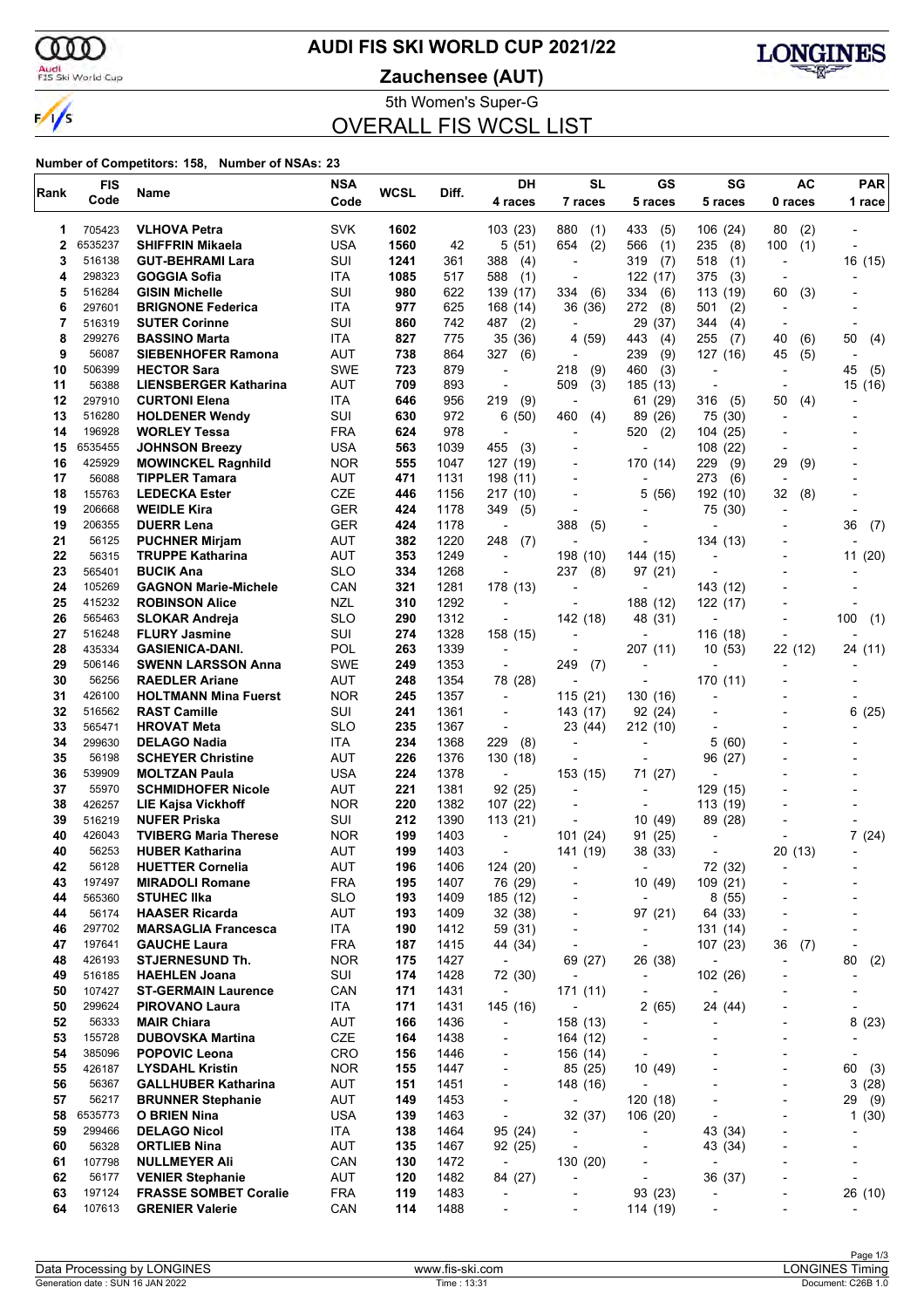

### **AUDI FIS SKI WORLD CUP 2021/22**

Audi<br>FIS Ski World Cup

**Zauchensee (AUT)**



5th Women's Super-G OVERALL FIS WCSL LIST

| Rank       | <b>FIS</b>        | Name                                             | <b>NSA</b>        | <b>WCSL</b> | Diff.        | DH                                                   | <b>SL</b>                | GS                       | SG                                  | <b>AC</b>                | <b>PAR</b>                      |  |
|------------|-------------------|--------------------------------------------------|-------------------|-------------|--------------|------------------------------------------------------|--------------------------|--------------------------|-------------------------------------|--------------------------|---------------------------------|--|
|            | Code              |                                                  | Code              |             |              | 4 races                                              | 7 races                  | 5 races                  | 5 races                             | 0 races                  | 1 race                          |  |
| 65         | 106961            | <b>MIELZYNSKI Erin</b>                           | CAN               | 113         | 1489         |                                                      | 113 (22)                 |                          |                                     |                          |                                 |  |
| 66         | 196806            | <b>NOENS Nastasia</b>                            | <b>FRA</b>        | 105         | 1497         | $\overline{\phantom{a}}$                             | 105(23)                  | $\overline{a}$           |                                     |                          |                                 |  |
| 67         | 56392             | <b>GRITSCH Franziska</b>                         | AUT               | 99          | 1503         | $\overline{\phantom{a}}$                             | 42 (33)                  | 31 (36)                  |                                     | 24 (11)                  | 2(29)                           |  |
| 68         | 565373            | <b>ROBNIK Tina</b>                               | <b>SLO</b>        | 98          | 1504         |                                                      | ٠                        | 66 (28)                  |                                     |                          | (8)<br>32                       |  |
| 69         | 197383            | <b>GAUTHIER Tiffany</b>                          | <b>FRA</b>        | 90          | 1512         | 14 (45)                                              |                          | $\overline{\phantom{a}}$ | 76 (29)                             |                          | $\overline{\phantom{0}}$        |  |
| 70         | 56417             | <b>FEST Nadine</b>                               | <b>AUT</b>        | 86          | 1516         | 45 (33)                                              |                          | $\overline{\phantom{0}}$ | 41 (36)                             |                          |                                 |  |
| 71         | 516394            | <b>SUTER Jasmina</b>                             | SUI               | 83          | 1519         | 49 (32)                                              |                          |                          | 30(41)                              |                          | 4(27)                           |  |
| 72         | 516283            | <b>ELLENBERGER Andrea</b>                        | SUI               | 79          | 1523         | $\blacksquare$                                       | $\overline{a}$           | 57 (30)                  | $\overline{\phantom{a}}$            |                          | 22 (12)                         |  |
| 73         | 225518            | <b>GUEST Charlie</b>                             | GBR               | 75          | 1527         | $\overline{\phantom{a}}$                             | 75 (26)                  | $\overline{\phantom{a}}$ | $\overline{\phantom{a}}$            |                          |                                 |  |
| 74         | 565320            | <b>FERK Marusa</b>                               | <b>SLO</b>        | 70          | 1532         | 9(46)                                                | $\overline{a}$           |                          | 35 (38)                             | 26 (10)                  |                                 |  |
| 75<br>76   | 516521<br>107747  | <b>KOLLY Noemie</b><br><b>SMART Amelia</b>       | SUI<br>CAN        | 67<br>64    | 1535<br>1538 | 33 (37)<br>$\overline{\phantom{a}}$                  | 64 (28)                  |                          | 34 (39)<br>$\overline{\phantom{a}}$ |                          |                                 |  |
| 77         | 56311             | <b>REISINGER Elisabeth</b>                       | <b>AUT</b>        | 63          | 1539         | 41 (35)                                              |                          |                          | 22 (46)                             |                          |                                 |  |
| 78         | 516268            | <b>WILD Simone</b>                               | SUI               | 61          | 1541         | $\blacksquare$                                       | $\blacksquare$           | 47 (32)                  | $\overline{a}$                      |                          | 14 (17)                         |  |
| 79         | 506583            | <b>SAEFVENBERG Charlotta</b>                     | SWE               | 60          | 1542         | $\overline{\phantom{a}}$                             | 60 (29)                  |                          | $\overline{\phantom{a}}$            |                          |                                 |  |
| 80         | 507168            | <b>AICHER Emma</b>                               | <b>GER</b>        | 58          | 1544         |                                                      | 46 (32)                  |                          |                                     |                          | 12 (19)                         |  |
| 81         | 565491            | <b>DVORNIK Neja</b>                              | <b>SLO</b>        | 56          | 1546         | $\overline{\phantom{a}}$                             | 41 (34)                  | 15 (43)                  |                                     | $\overline{\phantom{a}}$ |                                 |  |
| 82         | 6535791           | <b>WRIGHT Isabella</b>                           | <b>USA</b>        | 53          | 1549         | 27 (41)                                              | $\overline{a}$           | $\overline{\phantom{a}}$ | 8(55)                               | 18 (14)                  |                                 |  |
| 83         | 197616            | <b>ALPHAND Estelle</b>                           | <b>SWE</b>        | 51          | 1551         | $\blacksquare$                                       |                          | 37 (34)                  | 4 (61)                              |                          | 10(21)                          |  |
| 84         | 56344             | <b>SPORER Marie-Therese</b>                      | <b>AUT</b>        | 50          | 1552         | $\overline{\phantom{0}}$                             | 50 (30)                  | $\overline{\phantom{a}}$ |                                     |                          |                                 |  |
| 85         | 485941            | <b>PLESHKOVA Julia</b>                           | <b>RUS</b>        | 49          | 1553         | 19 (43)                                              |                          | $\overline{\phantom{a}}$ | 30(41)                              |                          |                                 |  |
| 86         | 516504            | <b>DANIOTH Aline</b>                             | SUI               | 47          | 1555         | $\overline{\phantom{a}}$                             | 47 (31)                  |                          |                                     |                          |                                 |  |
| 86         | 299383            | <b>MELESI Roberta</b>                            | ITA               | 47          | 1555         | 5(51)                                                | $\overline{\phantom{a}}$ | 11 (45)                  | 31 (40)                             |                          |                                 |  |
| 88         | 197651            | <b>DIREZ Clara</b>                               | <b>FRA</b>        | 46          | 1556         | $\overline{\phantom{a}}$                             | $\overline{\phantom{0}}$ | 37 (34)                  | $\overline{a}$                      |                          | 9<br>(22)                       |  |
| 89         | 56373             | <b>MOERZINGER Elisa</b>                          | <b>AUT</b>        | 44          | 1558         |                                                      |                          | 24 (41)                  |                                     |                          | 20(13)                          |  |
| 90         | 206497            | <b>FILSER Andrea</b>                             | GER               | 42          | 1560         | $\blacksquare$                                       | 20 (46)                  | 9<br>(52)                |                                     |                          | 13 (18)                         |  |
| 91<br>92   | 299699<br>426324  | <b>PETERLINI Martina</b>                         | ITA<br><b>NOR</b> | 41<br>40    | 1561         | $\overline{\phantom{a}}$                             | 41 (34)                  |                          |                                     |                          | 40                              |  |
| 92         | 6536213           | <b>MONSEN Marte</b><br><b>CASHMAN Keely</b>      | USA               | 40          | 1562<br>1562 | 17 (44)                                              |                          | $\overline{a}$           | 23 (45)                             |                          | (6)<br>$\overline{\phantom{a}}$ |  |
| 94         | 56224             | <b>MAIER Sabrina</b>                             | <b>AUT</b>        | 39          | 1563         | 30 (39)                                              |                          | $\overline{\phantom{a}}$ | 9(54)                               |                          |                                 |  |
| 95         | 6536392           | <b>HURT A J</b>                                  | <b>USA</b>        | 34          | 1568         |                                                      | 1(69)                    | 25 (40)                  | 3(63)                               |                          | 5(26)                           |  |
| 96         | 355061            | <b>HILZINGER Jessica</b>                         | <b>GER</b>        | 32          | 1570         | $\overline{\phantom{a}}$                             | 32 (37)                  | $\blacksquare$           |                                     |                          |                                 |  |
| 96         | 425879            | <b>RIIS-JOHANNESS.</b>                           | <b>NOR</b>        | 32          | 1570         | $\overline{\phantom{a}}$                             | 32 (37)                  | $\blacksquare$           |                                     |                          |                                 |  |
| 98         | 539536            | <b>WILES Jacqueline</b>                          | <b>USA</b>        | 29          | 1573         | 28 (40)                                              |                          |                          | 1(66)                               |                          |                                 |  |
| 98         | 307493            | <b>ANDO Asa</b>                                  | JPN               | 29          | 1573         | $\overline{\phantom{a}}$                             | 25 (42)                  | 4(60)                    |                                     |                          |                                 |  |
| 98         | 516528            | <b>MEILLARD Melanie</b>                          | SUI               | 29          | 1573         | $\overline{\phantom{a}}$                             | 18 (47)                  | 11 (45)                  |                                     |                          |                                 |  |
| 101        | 197956            | <b>CERUTTI Camille</b>                           | <b>FRA</b>        | 28          | 1574         | 3(54)                                                | $\overline{a}$           |                          | 25 (43)                             |                          |                                 |  |
| 101        | 296509            | <b>CURTONI Irene</b>                             | <b>ITA</b>        | 28          | 1574         | $\overline{\phantom{a}}$                             | 28 (40)                  |                          |                                     |                          |                                 |  |
| 103        | 185493            | <b>POHJOLAINEN Rosa</b>                          | <b>FIN</b>        | 26          | 1576         | $\overline{\phantom{a}}$                             | 26 (41)                  |                          |                                     |                          |                                 |  |
| 103        | 506701            | <b>HOERNBLAD Lisa</b>                            | <b>SWE</b>        | 26          | 1576         | 26 (42)                                              |                          |                          |                                     |                          |                                 |  |
| 103        | 405138            | <b>JELINKOVA Adriana</b>                         | <b>NED</b>        | 26          | 1576         | $\overline{\phantom{a}}$                             | $\blacksquare$           | 26 (38)                  |                                     |                          |                                 |  |
| 106        | 516426            | <b>STOFFEL Elena</b>                             | SUI               | 24          | 1578         |                                                      | 24 (43)                  | $\overline{\phantom{a}}$ |                                     |                          |                                 |  |
| 107        | 225525<br>516407  | <b>TILLEY Alex</b><br><b>KASPER Vanessa</b>      | <b>GBR</b><br>SUI | 23<br>23    | 1579<br>1579 | $\overline{\phantom{a}}$                             | -                        | 23 (42)                  | ÷,                                  |                          | $\overline{a}$                  |  |
| 107<br>107 | 56268             | <b>HEIDER Michaela</b>                           | AUT               | 23          | 1579         | $\overline{\phantom{a}}$<br>7(49)                    | $\blacksquare$           | 5(56)<br>$\overline{a}$  | 16 (47)                             |                          | 18 (14)                         |  |
| 107        | 56241             | <b>SCHNEEBERGER Rosina</b>                       | AUT               | 23          | 1579         | 8(47)                                                | ٠                        | 2(65)                    | 13 (50)                             |                          |                                 |  |
| 111        | 506341            | <b>WIKSTROEM Emelie</b>                          | SWE               | 22          | 1580         | $\overline{\phantom{a}}$                             | 22 (45)                  | $\overline{a}$           | $\overline{a}$                      |                          |                                 |  |
| 112        | 507109            | <b>ARONSSON ELFMAN Hanna</b>                     | SWE               | 21          | 1581         | $\overline{\phantom{a}}$                             | 16 (50)                  | 5(56)                    | $\overline{\phantom{a}}$            |                          | $\overline{\phantom{a}}$        |  |
| 112        | 506664            | <b>FJAELLSTROEM Magdalena</b>                    | SWE               | 21          | 1581         | -                                                    | 18 (47)                  | 3(63)                    |                                     |                          |                                 |  |
| 112        | 6535600           | <b>MERRYWEATHER Alice</b>                        | <b>USA</b>        | 21          | 1581         | 8(47)                                                | $\overline{\phantom{a}}$ |                          | 13 (50)                             |                          |                                 |  |
| 115        | 506867            | <b>FERMBAECK Elsa</b>                            | SWE               | 18          | 1584         | $\overline{\phantom{a}}$                             | 18 (47)                  | $\overline{\phantom{0}}$ | $\overline{\phantom{a}}$            | $\overline{\phantom{a}}$ |                                 |  |
| 116        | 45331             | <b>SMALL Greta</b>                               | <b>AUS</b>        | 16          | 1586         |                                                      | L                        |                          | ÷,                                  | 16 (15)                  |                                 |  |
| 117        | 516517            | <b>JENAL Stephanie</b>                           | SUI               | 15          | 1587         | $\overline{\phantom{0}}$                             | ٠                        |                          | 15 (48)                             |                          |                                 |  |
| 117        | 298694            | <b>PICHLER Karoline</b>                          | ITA               | 15          | 1587         | $\qquad \qquad \blacksquare$                         | $\overline{a}$           | $\overline{\phantom{0}}$ | 15 (48)                             |                          |                                 |  |
| 119        | 107583            | <b>REMME Roni</b>                                | CAN               | 14          | 1588         |                                                      | 14 (51)                  | $\overline{\phantom{0}}$ | $\overline{a}$                      |                          |                                 |  |
| 119        | 485802            | <b>TKACHENKO Ekaterina</b>                       | <b>RUS</b>        | 14          | 1588         | $\overline{\phantom{0}}$                             | ٠                        | 14 (44)                  | ٠                                   |                          |                                 |  |
| 121        | 715171            | <b>MUZAFERIJA Elvedina</b>                       | BIH               | 13          | 1589         | $\overline{\phantom{0}}$                             | $\overline{a}$           | $\overline{\phantom{a}}$ | 13 (50)                             |                          |                                 |  |
| 122        | 56416             | <b>SCHEIB Julia</b>                              | <b>AUT</b>        | 12          | 1590         |                                                      |                          | 11(45)                   | 1(66)                               |                          |                                 |  |
| 123        | 435432            | LUCZAK Magdalena                                 | POL               | 11          | 1591         | $\overline{\phantom{0}}$                             | ٠                        | 11 (45)                  | ÷,                                  |                          |                                 |  |
| 123        | 665009            | <b>SHKANOVA Maria</b>                            | BLR               | 11          | 1591         | $\overline{\phantom{a}}$                             | 11(52)                   | $\overline{a}$           | -                                   |                          |                                 |  |
| 123        | 426303            | <b>NORBYE Kaja</b>                               | <b>NOR</b>        | 11          | 1591         |                                                      | 3(63)                    | 8(54)                    |                                     |                          |                                 |  |
| 126<br>127 | 6295165<br>108461 | <b>ROSSETTI Marta</b><br><b>RICHARDSON Britt</b> | ITA<br>CAN        | 10<br>9     | 1592<br>1593 | $\overline{\phantom{0}}$<br>$\overline{\phantom{0}}$ | 10(53)<br>$\overline{a}$ | 9<br>(52)                |                                     |                          |                                 |  |
| 127        | 299983            | <b>GULLI Anita</b>                               | <b>ITA</b>        | 9           | 1593         |                                                      | 9(54)                    |                          |                                     |                          |                                 |  |
|            |                   |                                                  |                   |             |              |                                                      |                          |                          |                                     |                          |                                 |  |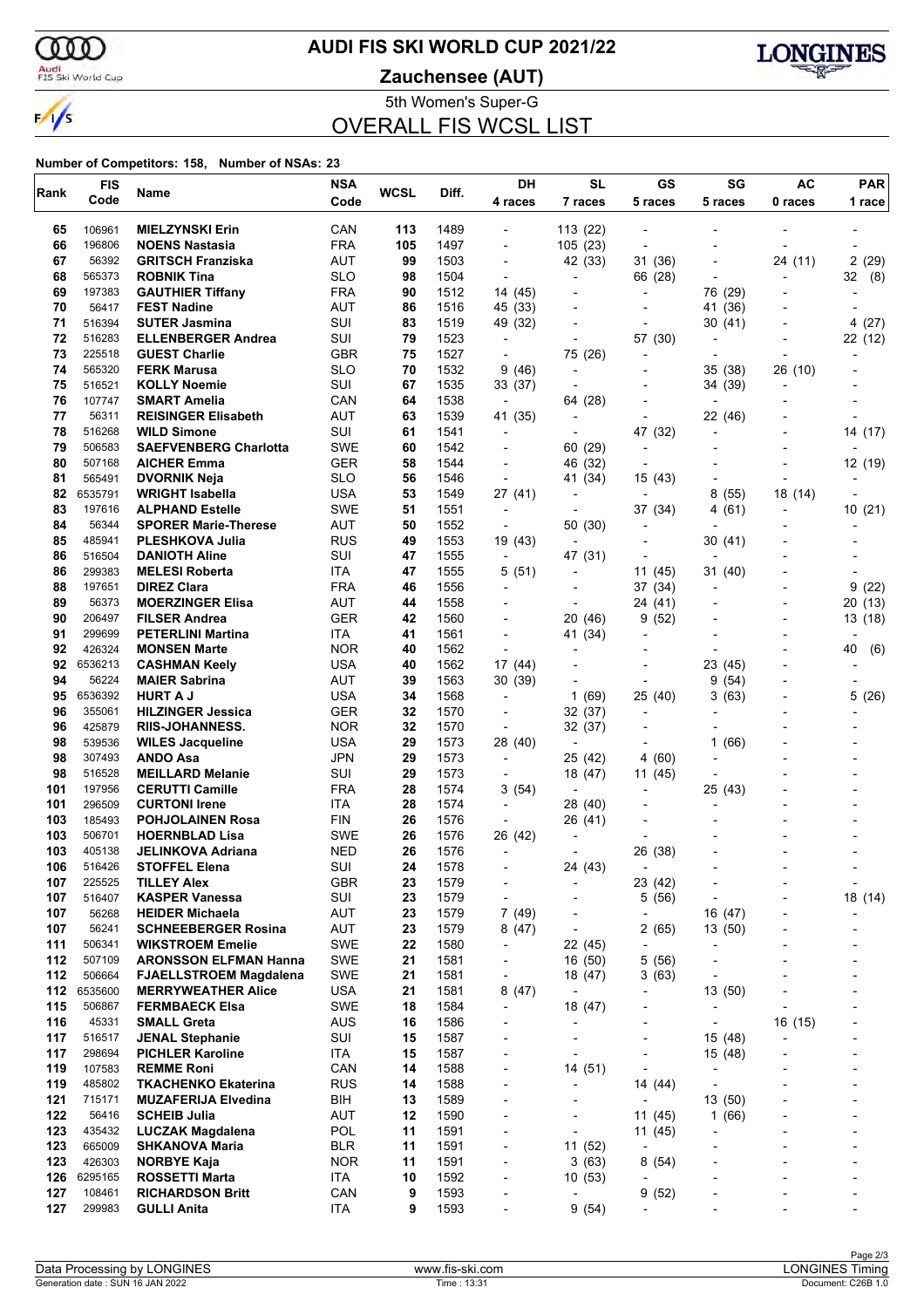

## **AUDI FIS SKI WORLD CUP 2021/22**

Audi<br>FIS Ski World Cup

**Zauchensee (AUT)**



5th Women's Super-G OVERALL FIS WCSL LIST

| Rank | <b>FIS</b> | <b>Name</b>                  | <b>NSA</b> | <b>WCSL</b>  | Diff. | <b>DH</b>                | <b>SL</b>                | GS                       | SG                       | <b>AC</b> | <b>PAR</b> |
|------|------------|------------------------------|------------|--------------|-------|--------------------------|--------------------------|--------------------------|--------------------------|-----------|------------|
|      | Code       |                              | Code       |              |       | 4 races                  | 7 races                  | 5 races                  | 5 races                  | 0 races   | 1 race     |
| 129  | 516530     | <b>GOOD Nicole</b>           | SUI        | 8            | 1594  | $\blacksquare$           | 8(55)                    | $\overline{\phantom{0}}$ |                          |           |            |
| 129  | 516344     | <b>KOPP Rahel</b>            | SUI        | 8            | 1594  | 1(56)                    |                          | $\overline{\phantom{0}}$ | 7(57)                    |           |            |
| 131  | 6536171    | <b>HENSIEN Katie</b>         | <b>USA</b> | 7            | 1595  |                          | 7(56)                    |                          |                          |           |            |
| 131  | 197860     | <b>ROUX Tifany</b>           | <b>FRA</b> | 7            | 1595  |                          |                          | $\overline{\phantom{0}}$ | 7(57)                    |           |            |
| 133  | 298723     | <b>MIDALI Roberta</b>        | <b>ITA</b> | 6            | 1596  |                          |                          | 6<br>(55)                |                          |           |            |
| 133  | 56509      | <b>GRILL Lisa</b>            | <b>AUT</b> | 6            | 1596  | $\blacksquare$           |                          |                          | 6<br>(59)                |           |            |
| 135  | 507046     | <b>BOSTROEM MUSSENER Moa</b> | <b>SWE</b> | 5            | 1597  | $\overline{\phantom{0}}$ | 5(57)                    |                          | $\overline{a}$           |           |            |
| 135  | 385116     | <b>LJUTIC Zrinka</b>         | CRO        | 5            | 1597  | $\blacksquare$           | 5 (57)                   |                          |                          |           |            |
| 135  | 198016     | <b>ESCANE Doriane</b>        | <b>FRA</b> | 5            | 1597  | $\overline{\phantom{0}}$ | $\overline{\phantom{a}}$ | 5<br>(56)                |                          |           |            |
| 135  | 538685     | <b>McKENNIS DURAN Alice</b>  | <b>USA</b> | 5            | 1597  | 1(56)                    |                          | $\overline{\phantom{0}}$ | (61)<br>4                |           |            |
| 135  | 538573     | <b>ROSS Laurenne</b>         | <b>USA</b> | 5            | 1597  | 5(51)                    | $\overline{\phantom{a}}$ |                          |                          |           |            |
| 140  | 516574     | <b>HAERRI Vivianne</b>       | SUI        | 4            | 1598  | $\overline{a}$           |                          | (60)<br>4                |                          |           |            |
| 140  | 197931     | <b>LACHEB Kenza</b>          | <b>FRA</b> | 4            | 1598  | $\blacksquare$           | 4 (59)                   | $\overline{\phantom{0}}$ |                          |           |            |
| 140  | 306977     | <b>MUKOGAWA Sakurako</b>     | <b>JPN</b> | 4            | 1598  | $\blacksquare$           | 4 (59)                   |                          |                          |           |            |
| 140  | 56551      | <b>EGGER Magdalena</b>       | <b>AUT</b> | 4            | 1598  | $\blacksquare$           | 4 (59)                   |                          |                          |           |            |
| 140  | 108077     | <b>GRAY Cassidy</b>          | CAN        | 4            | 1598  | $\overline{a}$           | $\overline{\phantom{a}}$ | (60)<br>4                |                          |           |            |
| 145  | 185430     | <b>HONKANEN Riikka</b>       | <b>FIN</b> | 3            | 1599  | $\blacksquare$           | (63)<br>3                | $\blacksquare$           |                          |           |            |
| 145  | 206532     | <b>SCHMOTZ Marlene</b>       | <b>GER</b> | 3            | 1599  | -                        | $\overline{\phantom{a}}$ | (63)<br>3                |                          |           |            |
| 145  | 516429     | <b>GROEBLI Nathalie</b>      | SUI        | 3            | 1599  |                          |                          | $\overline{\phantom{0}}$ | (63)<br>3                |           |            |
| 145  | 56258      | <b>AGER Christina</b>        | <b>AUT</b> | 3            | 1599  |                          | $\overline{\phantom{a}}$ | $\overline{\phantom{0}}$ | 3(63)                    |           |            |
| 145  | 56032      | <b>SCHILD Bernadette</b>     | <b>AUT</b> | 3            | 1599  | $\blacksquare$           | 3(63)                    |                          |                          |           |            |
| 150  | 507011     | <b>LOEVBLOM Hilma</b>        | <b>SWE</b> | 2            | 1600  | $\overline{\phantom{0}}$ |                          | 2<br>(65)                |                          |           |            |
| 150  | 197540     | <b>FORNI Josephine</b>       | <b>FRA</b> | $\mathbf{2}$ | 1600  | $\blacksquare$           | 2(66)                    |                          |                          |           |            |
| 150  | 506718     | <b>IVARSSON Lin</b>          | <b>SWE</b> | 2            | 1600  | 2(55)                    |                          | $\overline{\phantom{0}}$ |                          |           |            |
| 150  | 539927     | <b>LAPANJA Lila</b>          | <b>USA</b> | 2            | 1600  | $\overline{\phantom{a}}$ | 2(66)                    |                          |                          |           |            |
| 150  | 206536     | <b>WALLNER Marina</b>        | <b>GER</b> | 2            | 1600  |                          | 2(66)                    |                          |                          |           |            |
| 155  | 55898      | <b>BREM Eva-Maria</b>        | AUT        | 1            | 1601  |                          |                          | (68)<br>1                |                          |           |            |
| 155  | 299402     | <b>GASSLITTER Verena</b>     | <b>ITA</b> | 1            | 1601  | $\overline{\phantom{a}}$ |                          | $\blacksquare$           | (66)<br>1                |           |            |
| 155  | 197295     | <b>PIOT Jennifer</b>         | <b>FRA</b> | 1            | 1601  |                          |                          |                          | (66)<br>1                |           |            |
| 155  | 516519     | <b>SUTER Juliana</b>         | SUI        | 1            | 1601  | 1(56)                    |                          | $\overline{\phantom{0}}$ | $\overline{\phantom{0}}$ |           |            |

| Legend:                   |                                             |                  |                             |          |                     |             |                             |  |
|---------------------------|---------------------------------------------|------------------|-----------------------------|----------|---------------------|-------------|-----------------------------|--|
| . .<br> GS<br><b>WCSL</b> | No points<br>Giant Slalom<br>Overall points | AC<br><b>PAR</b> | Alpine Combined<br>Parallel | DH<br>SG | Downhill<br>Super-G | Diff.<br>SL | <b>Difference</b><br>Slalom |  |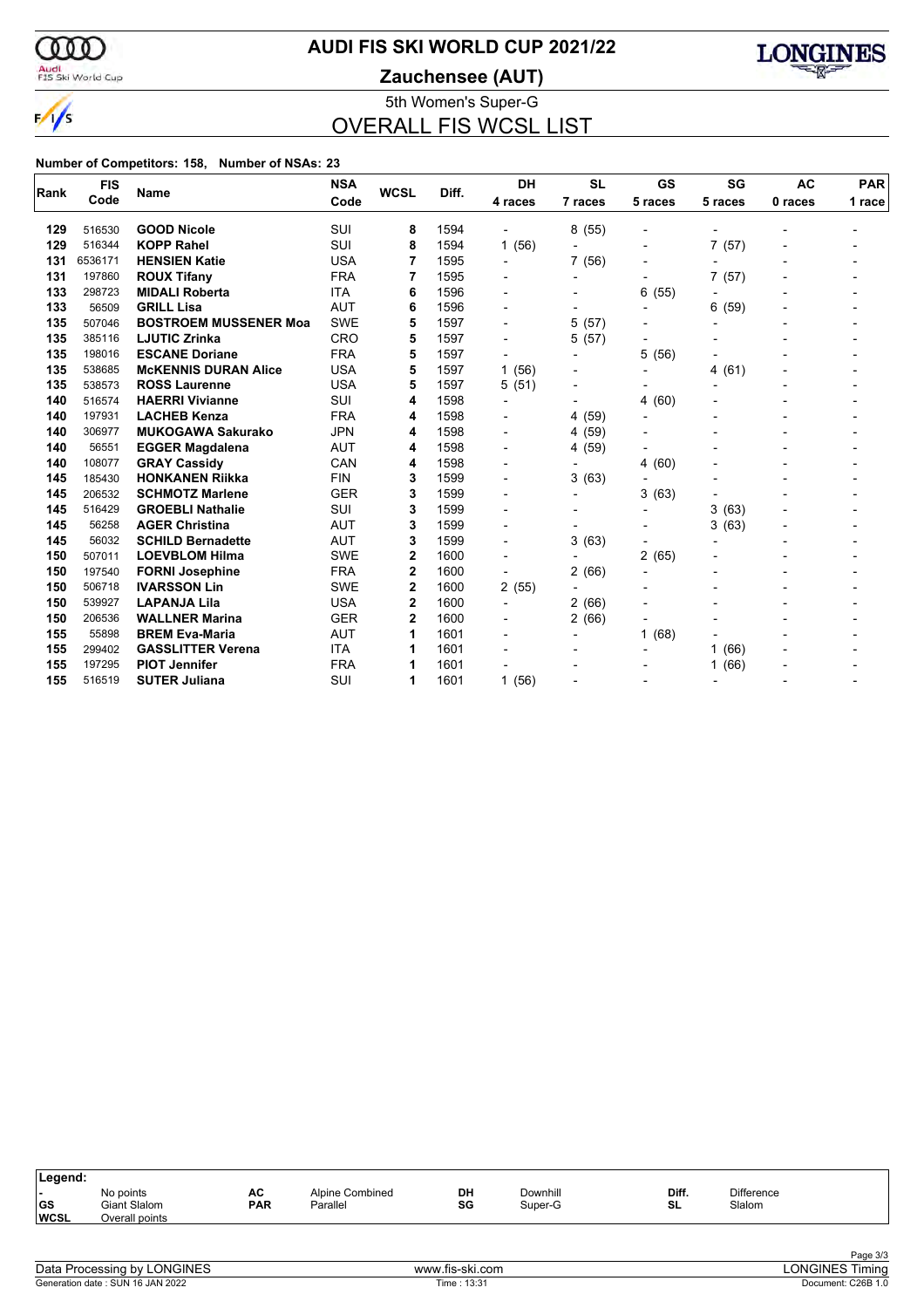

## **AUDI FIS SKI WORLD CUP 2021/22**

Audi<br>FIS Ski World Cup

 $\frac{1}{s}$ 

# **Zauchensee (AUT)**



5th Women's Super-G FIS NATION CUP

#### **Number of Nations: 22**

| Rank NSA |            | Name                            | <b>Points</b> | Diff. | <b>DH</b>                | <b>SL</b>                | GS  | SG   | AC                       | <b>PAR</b> | ΤE. |
|----------|------------|---------------------------------|---------------|-------|--------------------------|--------------------------|-----|------|--------------------------|------------|-----|
| 1        | <b>AUT</b> | <b>Austria</b>                  | 2830          |       | 777                      | 789                      | 479 | 697  |                          | 88         |     |
| 2        | SUI        | <b>Switzerland</b>              | 2412          | 418   | 508                      | 653                      | 478 | 693  | -                        | 80         |     |
| 3        | <b>ITA</b> | Italy                           | 2307          | 523   | 746                      | 57                       | 307 | 1147 | ٠                        | 50         |     |
| 4        | <b>USA</b> | <b>United States of America</b> | 1554          | 1276  | 264                      | 559                      | 427 | 298  |                          | 6          |     |
| 5        | <b>NOR</b> | Norway                          | 979           | 1851  | 77                       | 238                      | 305 | 172  | ۰                        | 187        |     |
| 6        | <b>SVK</b> | Slovakia                        | 929           | 1901  | 5                        | 660                      | 251 | 13   | $\overline{\phantom{0}}$ |            |     |
|          | <b>SWE</b> | <b>Sweden</b>                   | 926           | 1904  | 26                       | 443                      | 402 |      | -                        | 55         |     |
| 8        | <b>FRA</b> | <b>France</b>                   | 854           | 1976  | 82                       | 75                       | 395 | 267  | ۰                        | 35         |     |
| 9        | <b>SLO</b> | Slovenia                        | 827           | 2003  | 94                       | 351                      | 235 | 15   | ۰                        | 132        |     |
| 10       | <b>GER</b> | Germany                         | 652           | 2178  | 142                      | 396                      | 3   | 50   | ۰                        | 61         |     |
| 11       | CAN        | Canada                          | 619           | 2211  | 89                       | 374                      | 95  | 61   |                          |            |     |
| 12       | <b>CZE</b> | <b>Czech Republic</b>           | 220           | 2610  | 63                       | 108                      |     | 49   |                          |            |     |
| 13       | POL        | Poland                          | 163           | 2667  |                          |                          | 131 | 8    |                          | 24         |     |
| 14       | <b>CRO</b> | Croatia                         | 151           | 2679  | $\blacksquare$           | 151                      |     |      |                          |            |     |
| 15       | <b>NZL</b> | <b>New Zealand</b>              | 128           | 2702  |                          |                          | 24  | 104  |                          |            |     |
| 16       | <b>GBR</b> | <b>Great Britain</b>            | 84            | 2746  | $\overline{\phantom{0}}$ | 64                       | 20  |      |                          |            |     |
| 17       | <b>RUS</b> | <b>Russian Federation</b>       | 37            | 2793  | 8                        |                          | 8   | 21   |                          |            |     |
| 18       | <b>FIN</b> | <b>Finland</b>                  | 28            | 2802  | $\overline{\phantom{0}}$ | 28                       |     |      |                          |            |     |
| 19       | BIH        | <b>Bosnia and Herzegovina</b>   | 13            | 2817  | -                        | $\overline{\phantom{0}}$ | ٠   | 13   |                          |            |     |
| 20       | <b>JPN</b> | Japan                           | 11            | 2819  | $\overline{\phantom{0}}$ | 11                       |     |      |                          |            |     |
| 20       | <b>BLR</b> | <b>Belarus</b>                  | 11            | 2819  | -                        | 11                       |     |      |                          |            |     |
| 22       | <b>NED</b> | <b>Netherlands</b>              | 3             | 2827  |                          |                          | 3   |      |                          |            |     |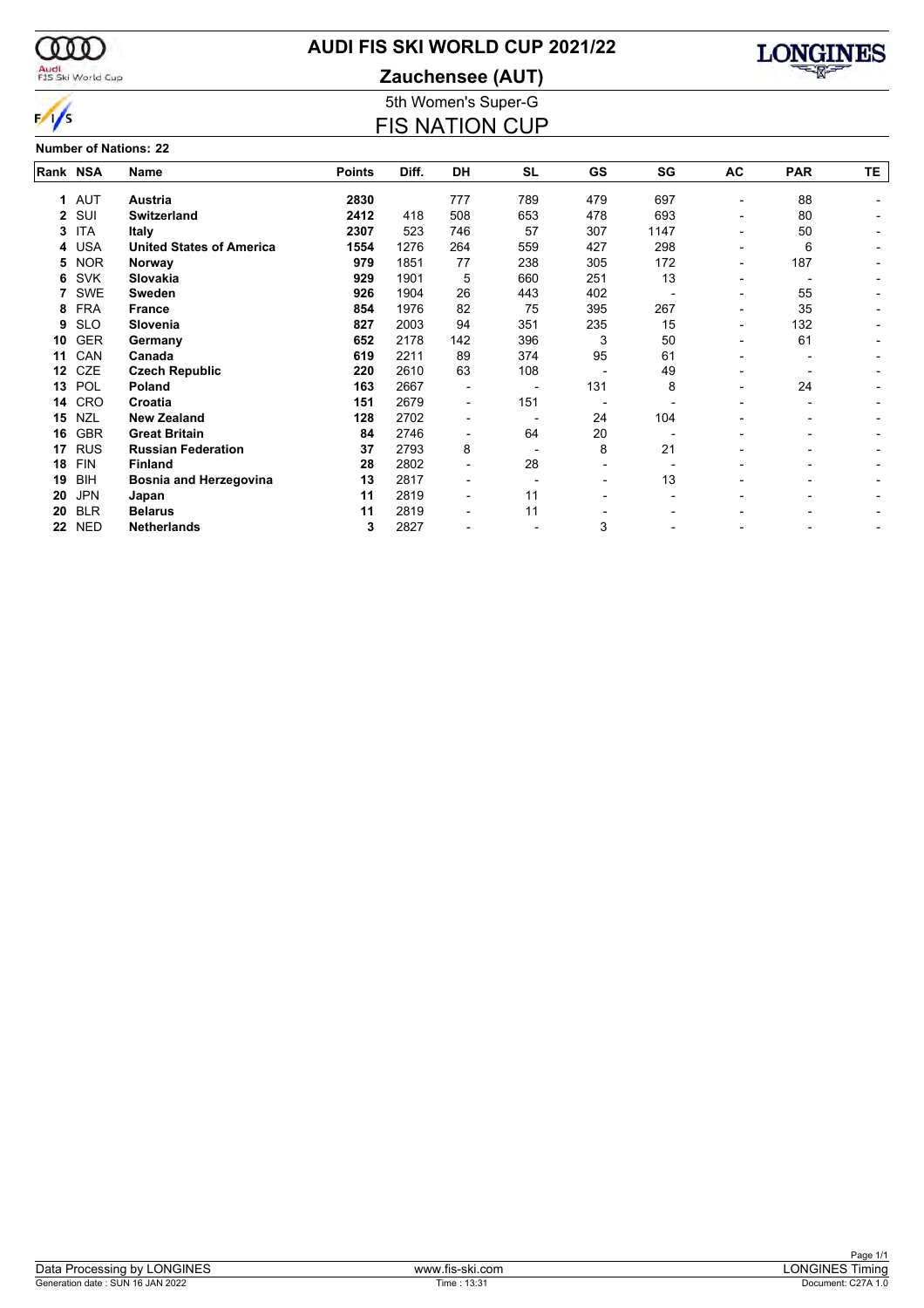$\infty$ Audi<br>FIS Ski World Cup

 $\frac{1}{s}$ 

#### **AUDI FIS SKI WORLD CUP 2021/22**

**Zauchensee (AUT)**



#### 5th Women's Super-G OVERALL FIS NATION CUP

**Number of Nations: 25**

| <b>RK NSA</b> |               |                | Overall        |        |               | <b>DH Points</b> |                          |      | <b>SL Points</b>         |         |              | <b>GS Points</b> |        |              | <b>SG Points</b>         |     |     | <b>AC Points</b> |   | <b>PAR Points</b> |     | <b>TE Points</b> |     |
|---------------|---------------|----------------|----------------|--------|---------------|------------------|--------------------------|------|--------------------------|---------|--------------|------------------|--------|--------------|--------------------------|-----|-----|------------------|---|-------------------|-----|------------------|-----|
|               |               | M+W            | м              | W      | $M+W$         | м                | W                        | M+W  | м                        | W       | M+W          | м                | W      | $M+W$        | м                        | W   | M+W | м                | W | M+W               | м   | W                | M+W |
|               | 1 AUT         | 6092 3262 2830 |                |        | 1967 1190 777 |                  |                          | 1077 |                          | 288 789 | 1092 613 479 |                  |        | 1616 919 697 |                          |     |     |                  |   | 340               | 252 | 88               |     |
|               | 2 SUI         |                | 5510 3098 2412 |        | 1496 988      |                  | 508                      | 987  | 334                      | 653     | 1406         | 928              | 478    | 1518 825     |                          | 693 |     |                  |   | 103               | 23  | 80               |     |
|               | 3 ITA         |                | 3764 1457 2307 |        | 1296          | 550              | 746                      | 339  | 282                      | 57      | 633          | 326              | 307    | 1420         | 273 1147                 |     |     |                  |   | 76                | 26  | 50               |     |
|               | 4 NOR         |                | 2767 1788 979  |        | 423           | 346              | 77                       | 576  | 338                      | 238     | 835          | 530              | 305    |              | 628 456                  | 172 |     |                  |   | 305               | 118 | 187              |     |
|               | 5 USA         |                | 2343 789 1554  |        |               | 674 410          | 264                      | 591  | 32                       | 559     | 559          | 132              | 427    |              | 513 215                  | 298 |     |                  |   | 6                 |     | 6                |     |
|               | 6 FRA         | 2168 1314 854  |                |        | 301           | 219              | -82                      | 284  | 209                      | 75      | 873          | 478              | 395    |              | 634 367                  | 267 |     |                  |   | 76                | 41  | 35               |     |
|               | 7 GER         |                | 1559 907       | 652    | 478           | 336              | 142                      | 471  | 75                       | 396     | 148          | 145              | 3      | 332          | 282                      | 50  |     |                  |   | 130               | 69  | 61               |     |
|               | 8 SLO         | 1264           | 437            | 827    | 288           | 194              | 94                       | 364  | 13                       | 351     | 375          | 140              | 235    | 47           | 32                       | 15  |     |                  |   | 190               | 58  | 132              |     |
|               | 9 CAN         | 1150           | 531 619        |        | 150           | 61               | 89                       | 408  | 34                       | 374     | 215          | 120              | 95     | 296          | 235                      | 61  |     |                  |   | 81                | 81  |                  |     |
|               | <b>10 SWE</b> | 1120           | 194            | 926    | 46            | 20               | 26                       | 583  | 140                      | 443     | 423          | 21               | 402    | 3            | 3                        |     |     |                  |   | 65                | 10  | 55               |     |
|               | <b>11 SVK</b> | 951            | 22             | 929    | 5             |                  | 5                        | 660  | $\sim$                   | 660     | 273          | 22               | 251    | 13           |                          | 13  |     |                  |   |                   |     |                  |     |
|               | <b>12 CRO</b> | 405            | 254            | 151    |               |                  | $\overline{\phantom{a}}$ | 282  |                          | 131 151 | 116          | 116              |        |              |                          |     |     |                  |   |                   |     |                  |     |
|               | 13 CZE        | 220            |                | $-220$ | 63            |                  | 63                       | 108  | $\overline{\phantom{0}}$ | 108     |              |                  |        | 49           |                          | 49  |     |                  |   |                   |     |                  |     |
|               | <b>14 POL</b> | 163            |                | 163    |               |                  |                          |      |                          |         | 131          |                  | $-131$ | 8            |                          | 8   |     |                  |   | 24                |     | 24               |     |
|               | <b>15 GBR</b> | 149            | 65             | 84     |               |                  |                          | 115  | 51                       | 64      | 20           |                  | 20     |              |                          |     |     |                  |   | 14                | 14  |                  |     |
|               | <b>16 NZL</b> | 128            |                | 128    |               |                  |                          |      |                          |         | 24           |                  | 24     | 104          | $\overline{\phantom{a}}$ | 104 |     |                  |   |                   |     |                  |     |
|               | 17 RUS        | 72             | 35             | 37     | 8             |                  | 8                        | 20   | 20                       |         | 23           | 15               | 8      | 21           | $\overline{\phantom{a}}$ | 21  |     |                  |   |                   |     |                  |     |
|               | <b>18 BEL</b> | 69             | 69             |        |               |                  |                          | 54   | 54                       |         |              |                  |        |              |                          |     |     |                  |   | 15                | 15  |                  |     |
|               | <b>19 JPN</b> | 52             | 41             | 11     |               |                  |                          | 48   | 37                       | 11      |              |                  |        |              |                          |     |     |                  |   |                   | 4   |                  |     |
|               | <b>20 BUL</b> | 51             | 51             |        |               |                  |                          | 51   | 51                       |         |              |                  |        |              |                          |     |     |                  |   |                   |     |                  |     |
|               | <b>21 ESP</b> | 32             | 32             |        |               |                  |                          | 32   | 32                       |         |              |                  |        |              |                          |     |     |                  |   |                   |     |                  |     |
|               | <b>22 FIN</b> | 28             |                | 28     |               |                  |                          | 28   |                          | 28      |              |                  |        |              |                          |     |     |                  |   |                   |     |                  |     |
|               | 23 BIH        | 13             |                | 13     |               |                  |                          |      |                          |         |              |                  |        | 13           |                          | 13  |     |                  |   |                   |     |                  |     |
|               | <b>24 BLR</b> | 11             |                | 11     |               |                  |                          | 11   |                          | 11      |              |                  |        |              |                          |     |     |                  |   |                   |     |                  |     |
|               | <b>25 NED</b> | 6              | 3              | 3      |               |                  |                          |      |                          |         | 6            | 3                | 3      |              |                          |     |     |                  |   |                   |     |                  |     |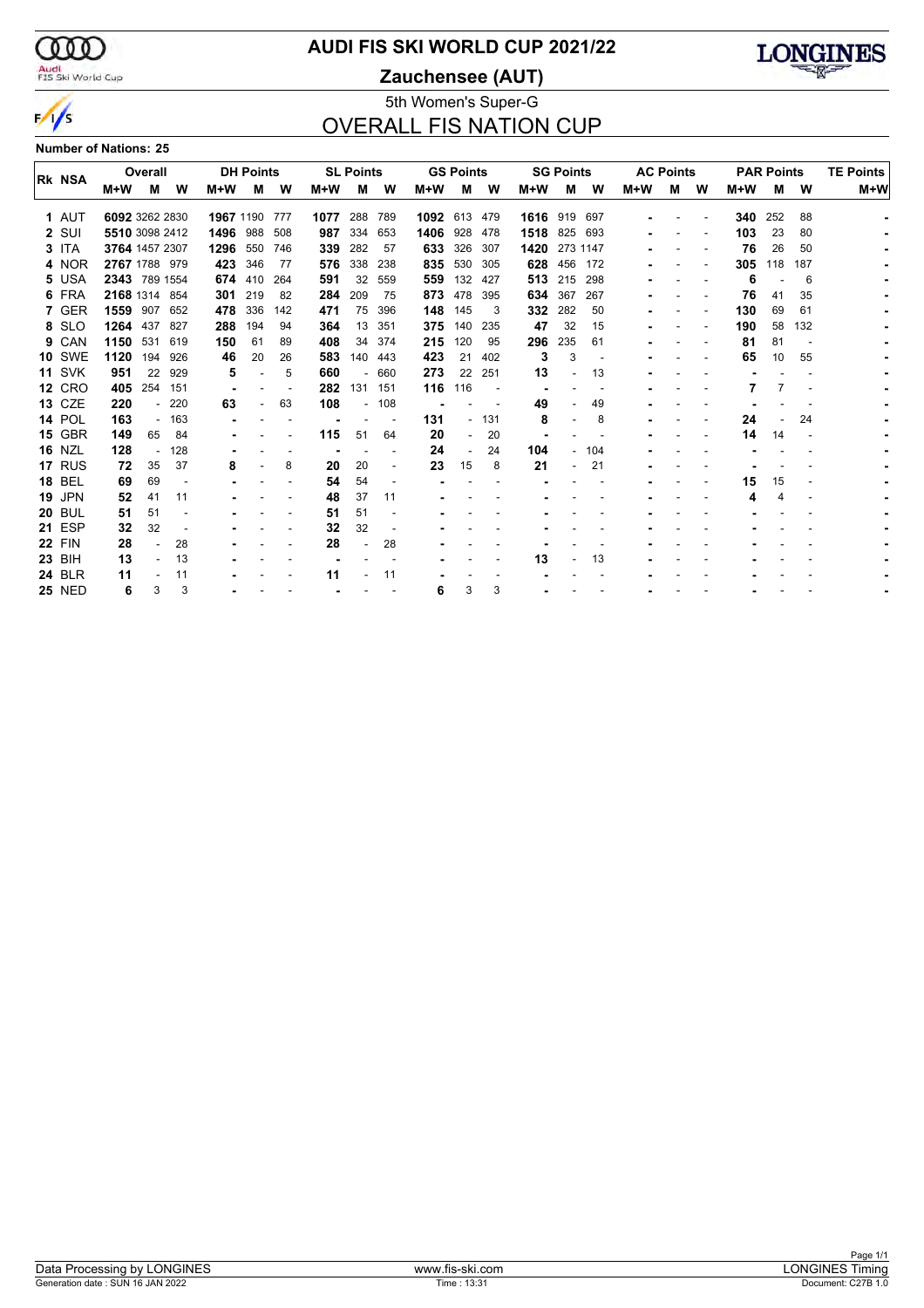

## Audi<br>FIS Ski World Cup

## **AUDI FIS SKI WORLD CUP 2021/22**

**Zauchensee (AUT)**



#### 5th Women's Super-G BRANDS STANDINGS

#### **Number of Brands: 8**

| Rank Name   | <b>Points</b> | Diff. | DH                       | SL                       | GS                       | SG                       | AC                       | <b>PAR</b> |
|-------------|---------------|-------|--------------------------|--------------------------|--------------------------|--------------------------|--------------------------|------------|
| Head        | 2500          |       | 385                      | 755                      | 555                      | 760                      | $\overline{\phantom{0}}$ | 45         |
| 2 Atomic    | 2380          | 120   | 790                      | 605                      | 400                      | 585                      | $\overline{\phantom{0}}$ |            |
| 3 Rossignol | 2355          | 145   | 120                      | 995                      | 720                      | 340                      | $\overline{\phantom{0}}$ | 180        |
| 4 Salomon   | 395           | 2105  | $\overline{\phantom{0}}$ | 45                       | 200                      | 100                      | $\overline{\phantom{0}}$ | 50         |
| 5 Fischer   | 255           | 2245  | 160                      | 50                       | $\overline{\phantom{a}}$ | 45                       | $\overline{\phantom{0}}$ |            |
| 6 Voelkl    | 180           | 2320  | $\sim$                   | 130                      | $\overline{\phantom{a}}$ | 50                       | $\overline{\phantom{0}}$ |            |
| 7 Nordica   | 150           | 2350  | $\overline{\phantom{0}}$ | 50                       | $\overline{\phantom{a}}$ | $\overline{\phantom{0}}$ | $\overline{\phantom{0}}$ | 100        |
| 8 Stoeckli  | 45            | 2455  | 45                       | $\overline{\phantom{a}}$ | $\overline{\phantom{a}}$ | $\overline{\phantom{0}}$ |                          |            |
|             |               |       |                          |                          |                          |                          |                          |            |